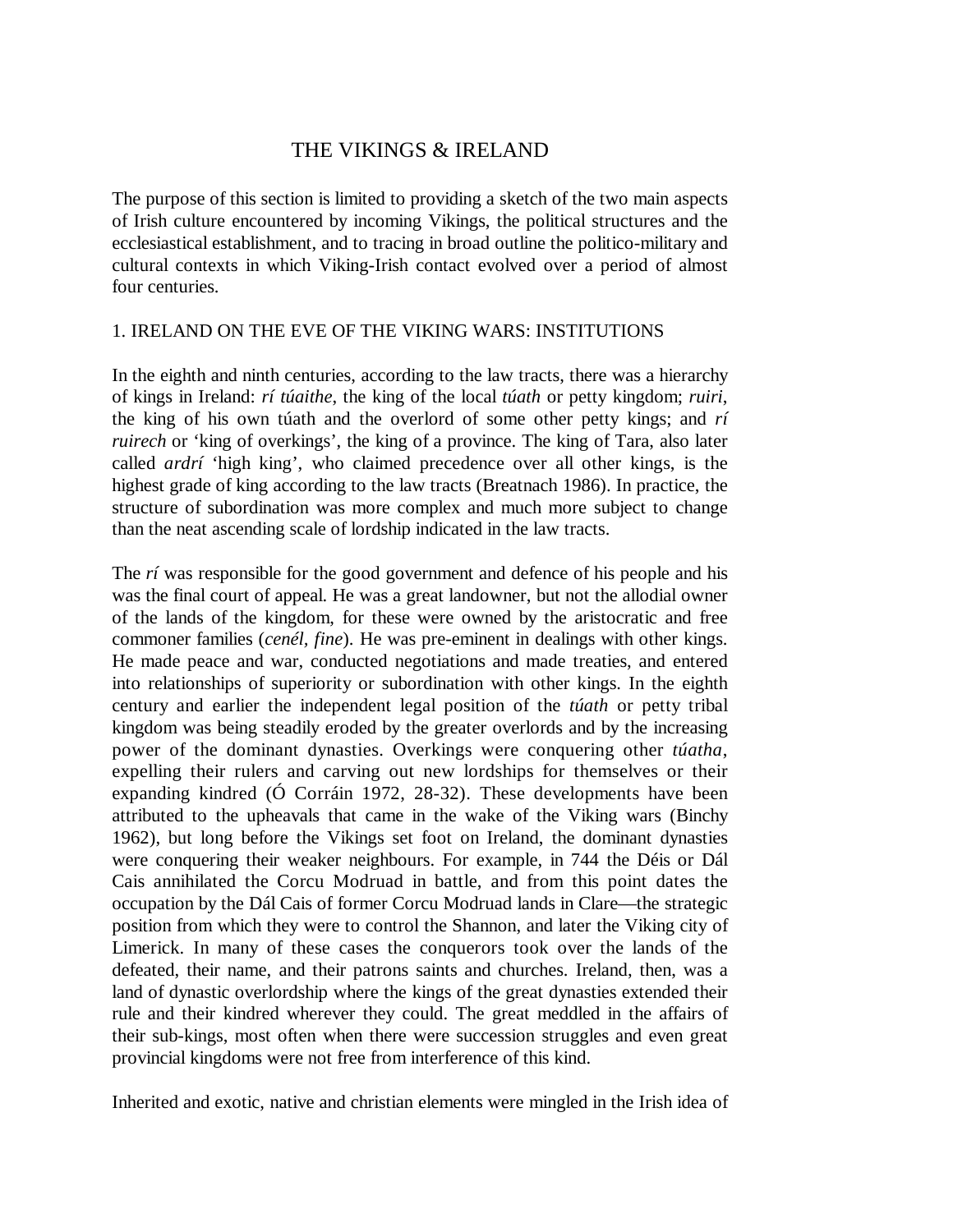2

kingship—clear enough to historians, transparent to contemporaries. The inherited metaphor of the sacred marriage of king and goddess and the related idea of the righteousness of the king by which men and animals were fertile, the fields fruitful, the herds full of milk, and the seas and rivers full of fish, were elaborately articulated in the saga literature of early christian Ireland and skilfully integrated with christian concepts of kingship derived very largely from the potent images of Old Testament kingship. At an early period the churchmen sought to christianise kingship, they were the advisers and confidants of kings, urging them to rule as well as reign, and they introduced the ceremony of royal ordination, basing themselves on Samuel's anointing of Saul in 1 Samuel 10: 'Then Samuel took a vial of oil and poured it on his head and kissed him and said: ''Has not the Lord anointed you to be prince over his people Israel? And you shall reign over the people of the Lord and you will save them from the hand of their enemies round about.''' There is an annalistic example of royal ordination on the eve of the Viking wars: Artrí mac Cathail was ordained king of Munster by the abbot of Emly in 793.

The Uí Néill were the foremost dynasty in Ireland. They paraded illustrious ancestors and their claim to precedence was expressed in an elaborate mythography that passed for history. The paragon of Irish kingship, to be compared to David and Solomon, was their alleged ancestor Cormac mac Airt (Ó Cathasaigh 1977). There were two great branches of the dynasty, the Southern Uí Néill in the midlands, the Northern Uí Néill in Ulster. Aed Sláine (†604) and his immediate successors in Brega (centred on co Meath on the east coast) made Uí Néill power in the midlands. Eight of them were kings of Tara, overkings of the whole Uí Néill dynasty. To the west in co Westmeath and in the adjoining counties, were their kinsmen and rivals, Clann Cholmáin, descendants of Aed Sláne's brother, Colmán Már, according to the genealogists. These took the kingship of Tara only in 743, but after that they completely excluded Brega from that office, with one exception, that of Congalach Cnogba (944-56). By the mid eighth century, the Brega dynasty itself had split into two hostile branches, Knowth and Lagore (Byrne 1968, Byrne 1973). These territorial and dynastic splits among the Southern Uí Néill are the essential backdrop to the Viking attacks on the midlands and the growth of Dublin on the Uí Néill-Leinster border.

The Northern Uí Néill divided, at an early date, into two leading eponymous branches, Cenél Conaill and Cenél Eogain (also known as the kingdom of Ailech). Cenél Conaill was the more powerful down to the middle of the seventh century and perhaps later. The last of their rulers to hold the kingship of Tara abdicated in 734. Cenél Eogain became dominant in 789, after a long struggle. They expanded southwards and eastwards across the mid-Ulster plains in the eighth and ninth centuries. This brought the large sub-kingdom of Airgialla and the great monastic town of Armagh under their control. It was now usually ruled by Airgialla dependants of the Uí Néill and from now on the abbots of Armagh played an important role in Uí Néill politics. Abbot Condmach, for example, summoned a synod of the senior Uí Néill clergy to pacify the warring branches of the dynasty in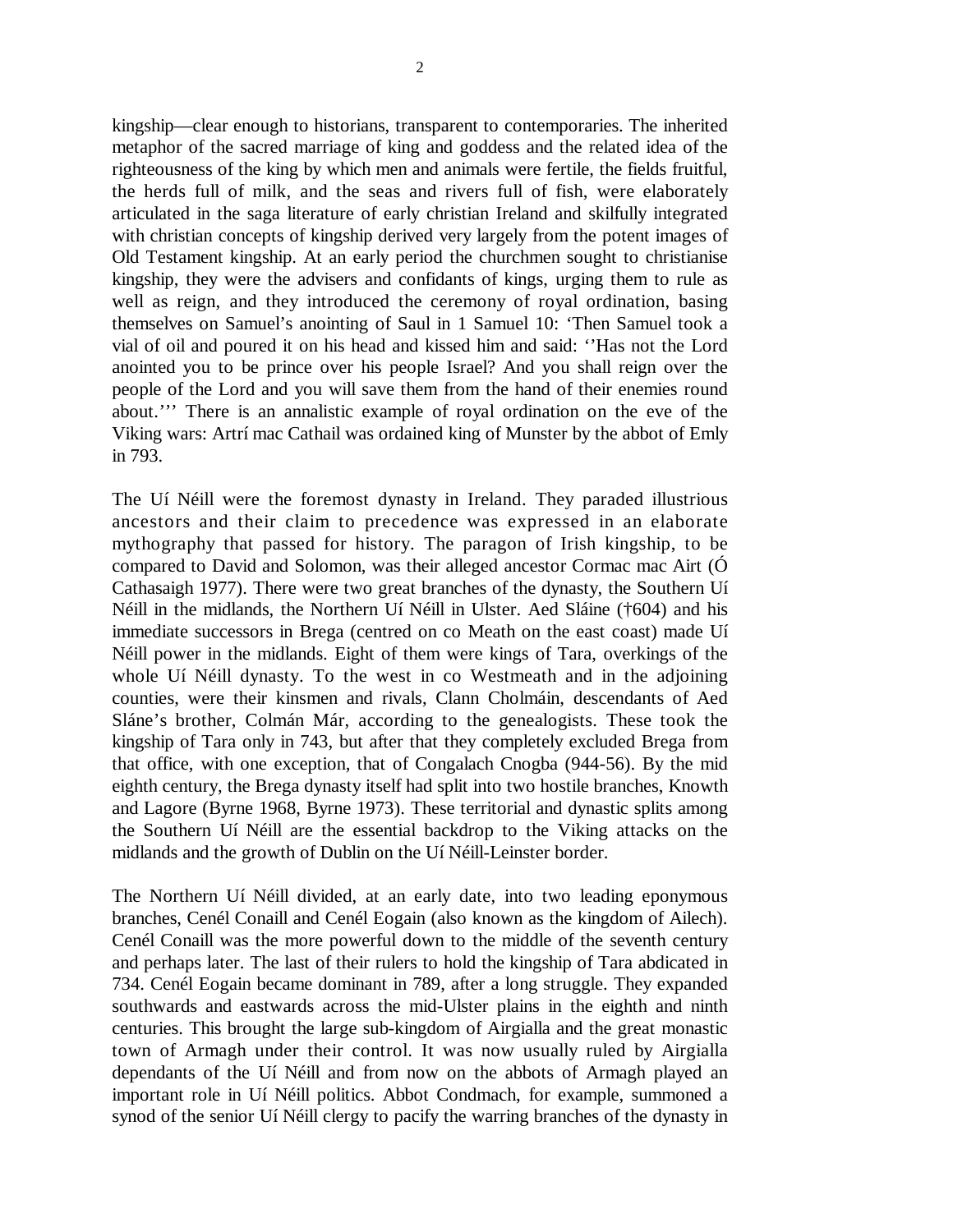805 and, most likely on that occasion, anointed Aed Oirnide ('the ordained') as king of Tara.

The kingdom of the Ulaid, now reduced to the lands east of the Bann with some small outliers, held out against Cenél Eogain. It maintained a precarious independence and did not recognise the overlordshipy of the kings of Tara before the middle of the ninth century.

By the 740s the classic Uí Néill political arrangement had come about: the overkingship of the dynasty as a whole alternated regularly between Cenél Eogain of the Northern Uí Néill and Clann Cholmáin of the Southern Uí Néill. The holder of the overkingship was called king of Tara, and he was usually but not always the most powerful king in Ireland. Clerical propagandists claimed that he was king of Ireland (*rex Hiberniae*), a claim not that he was a precocious national monarch but that he was the most powerful king in Ireland and took precedence over all the rest. That claim was disputed in the ninth, tenth and eleventh centuries, and all the more keenly because a real kingship of Ireland was then in the making (Byrne 1973; Byrne 1969).

Eighth-century Leinster was dominated by the Uí Dúnlainge, settled in the vale of the Liffey and on the plains of Kildare, and so closely associated with the great monastery of Kildare that it was really the dynastic capital. Their rivals, the Uí Chennselaig, seemed once about to seize the plain of the Liffey but they eventually carved out a kingdom for themselves in south Leinster in close association with Ferns and other monasteries. They could rarely lay claim to the kingship of Leinster before the eleventh century, and then they took it over.

The Eoganachta were the dominant dynasties of Munster on the eve of the Viking wars. Their royal site of Cashel (they said) was revealed to their ancestor by the angels of God and they looked back with pride to a founder who was baptised by St Patrick himself. The Eoganachta were divided into two main groups: the western Eoganacht settled in west and south Munster and the eastern Eoganacht, at Cashel, Glanworth, Knockainy and elsewhere in east Munster. With few exceptions, the eastern Eoganacht monopolised the kingship of Munster in the seventh and eighth centuries and by the second decade of the ninth century, it was held mostly by the Eoganacht of Cashel. Yet they did not develop a settled powerbase.

The Eoganacht kings put themselves forward as the most christian kings in Ireland. A ninth-century text contrasts the gentle rule of the Eoganacht, who received their name and kingship because of the blessing of the men of Ireland, with the violence of the Uí Néill, who seized sovereignty by force and won land by the sword, 'and it will be always so'. Several of their kings were clerics, the most famous being Fedelmid mac Crimthainn, who seized power in 820 and ruled until his death in 847. A *céle Dé*, nominally a monk of strict observance, described in his obituary as 'the best of the Irish', a scribe and anchorite, he was an imperialist in church and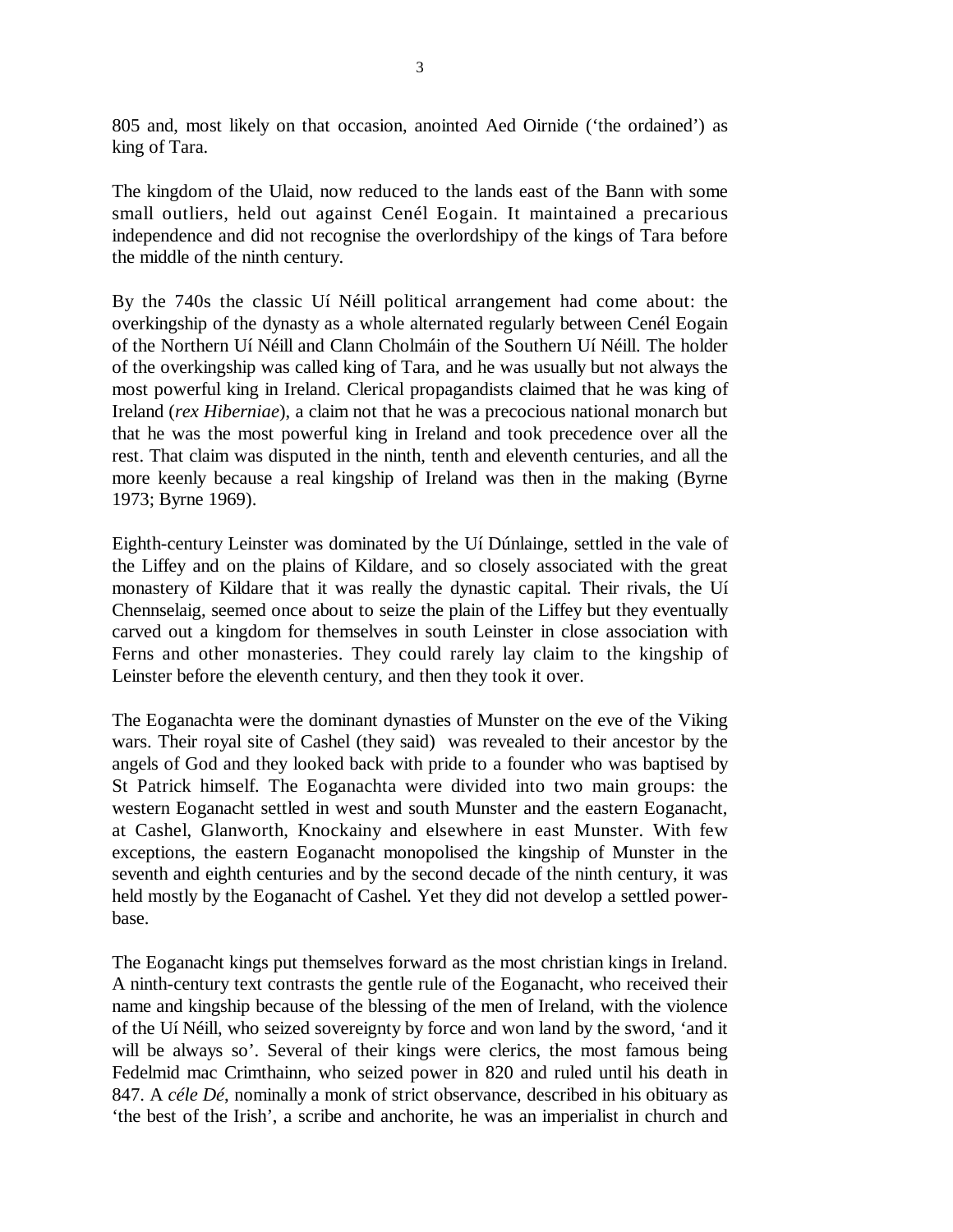state. He ruthlessly seized the abbacy of Cork in 836, sat on the abbot's chair in Clonfert, carried on a long struggle with Clonmacnoise, and plundered the monasteries of Kildare, Durrow, Fore and Gallen. In 823 and 836, he meddled in Armagh politics, each time supporting his candidate in disputed successions. Nobody saw more clearly the real political and socio-economic power of the monastic towns and the Vikings had nothing to teach him about plundering them. The association of the kingship of Munster with the church predates the Viking wars and the suggestion that clerics were specifically chosen in the hope of protecting the church against Viking raiders seems unlikely.

Uí Néill attacks, Viking raids, and dynastic disarray finally brought down the Eoganacht. Dál Cais, their supplanters, made most effective use of the church to help them to secular power. They expanded north of the Shannon into the powervacuum left by the decline of the Connacht overkingdom of Uí Fiachrach and settled in the good lands of southern and eastern Clare. With the coming of the Vikings and the development of river and sea-going craft in warfare, they found themselves strategically placed in control of the Shannon and its lakes. They do not appear as 'Dál Cais' in the annals until 934 and after that their rise to power was spectacular, not least because they captured Viking Limerick and became the first urban Irish dynasty (Kelleher 1967)

The Uí Briúin kings who made Connacht a force to reckon with in national politics, emerged in the seventh century and expanded rapidly in the eighth. By 725 Uí Briúin was the dominant dynasty in Connacht and had begun to throw out branches that were eventually to provide Connacht with a new aristocracy and extend their influence into the north-east, where a new subkingdom of Bréifne arose in the eighth century on the frontiers of Uí Néill. The new dynasty courted the blessing of Armagh and allied itself with Clonmacnoise and other churches. The Uí Briúin limited the kingship to the immediate royal family. This is evident from the middle of the eighth century, and for the greater part of the tenth and eleventh centuries they had a very stable lineal succession (Byrne 1973, 106-53). In the twelfth century they were kings of Ireland.

In the eighth and ninth centuries and later, political power was held by an aggressive and confident upper class with a well-developed ideology of kingship and a keen historical awareness. It was distributed territorially between provincial kings, regional sub-kings and local lords, but articulated also in terms of a hierarchy of kings, culminating ideally in the kingship of Tara. There was no central administration that a conqueror could seize and make effective. Much as in Merovingian Francia, kingship was the property of the royal dynasty, not an impersonal office that could legitimately be held by an outsider. The island was united culturally and linguistically, and a sophisticated historical myth derived its dynasties and peoples from a single source (Ó Corráin 1985). This myth was so powerful that the Vikings were given a place within its structures only towards the end of the middle ages (Bugge 1905). Self-consciously, the Irish literati saw the Irish as a people or *natio*, to be compared with the Germans, the Franks, or the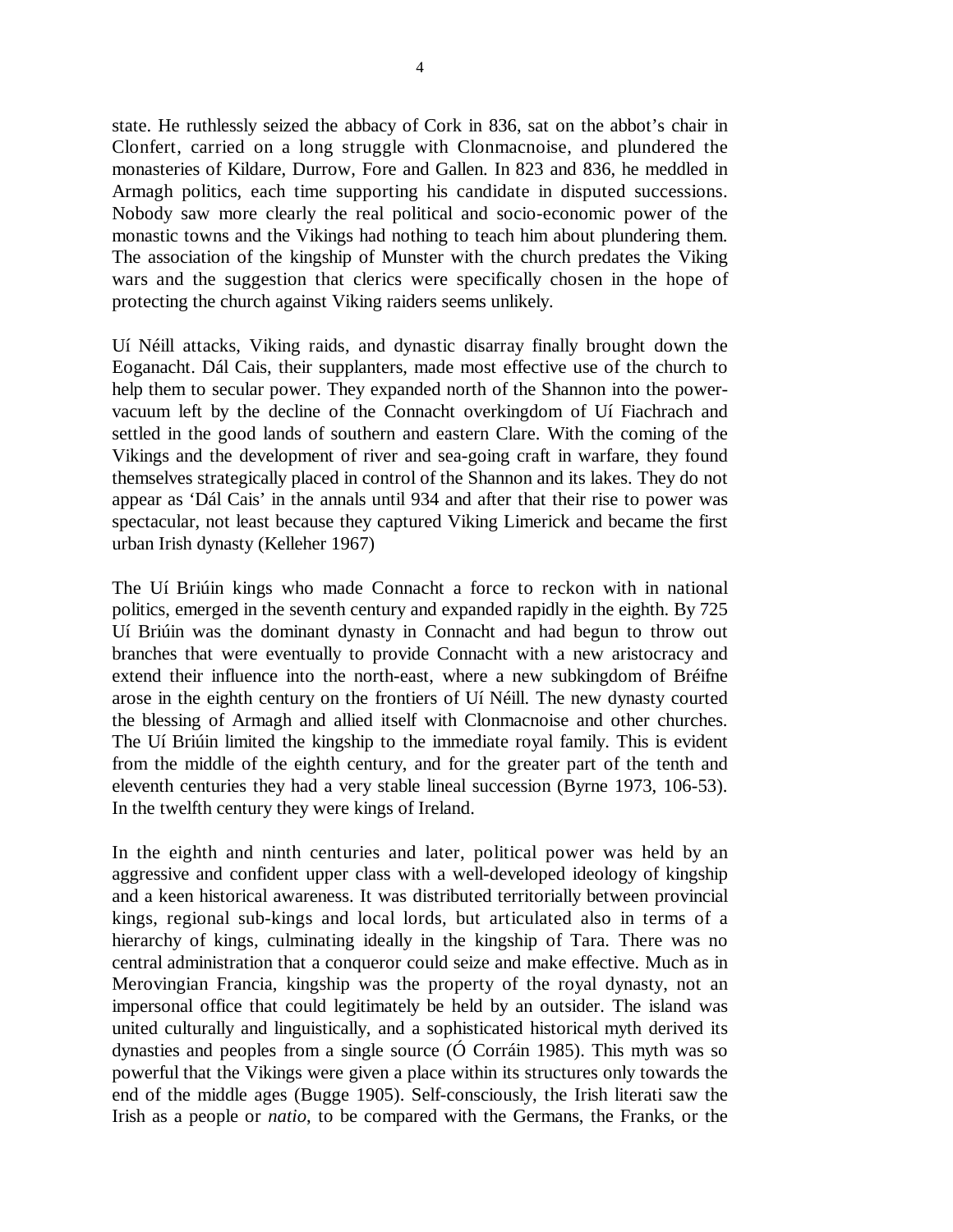peoples of classical antiquity. The Vikings were outsiders, and were called *Gaill* 'Foreigners' to the end. Irish reaction to the Vikings is to be understood in terms of these cultural traits. Clearly, the Vikings never had the means to conquer Ireland. Neither had the Anglo-Normans, if one considers the vast resources that were needed for the conquest of Ireland in the early modern period. The difference between the Viking and Norman experience in Ireland and England is striking and it will suggest some interesting questions: there are few convincing answers.

Ireland had christianity in the fifth century: for the people of the eighth century its christian history began in the mists of time. St Patrick and the great monastic founders belonged to an 'age of the saints', remote and legendary in one sense, present and immediate as guardians of their churches and heavenly patrons of their communities in another. Their foundations, the churches of the eighth and ninth centuries, were rich and powerful, linked closely, perhaps too closely, to the great. In the very early years of the Viking raids, the prologue to the *Félire* of Óengus expresses eloquently their christian triumphalism, already evident in the hagiography. Óengus's metaphor is the kingship of the christian saints, here seen as representatives of their earthly foundations, the great churches and monastic federations (*paruchiae*) of his contemporaries, and their aristocratic rulers.

'Tara's mighty burgh perished with the passing of her princes; with a host of venerable champions great Armagh abides. Rathcroghan has vanished with Ailill's victorious offspring; fair the sovranty over princes in the city of Clonmacnoise. The famous kings have been stifled; the Domnalls have been plagued; the Ciaráns have been enkinged; the Crónáns have been magnified' (Stokes 1905, 23-27).

Óengus's attitudes are well-founded. Armagh and the Uí Néill kings were collaborating for mutual benefit. Monastic Kildare was the Leinster royal capital, its abbots and abbesses members of the royal dynasty or of the great Leinster aristocratic families. In Emly, some three of its abbots were kings of Munster in the ninth century. Family had long been the most important single consideration in succession to church office: succession was by inheritance, and the great clerical families were usually cadet branches of royal lineages that survived as aristocrats in church offices and on church estates. Once there, they were very hard to dislodge. Some examples. A branch of the Ciannachta, settled about Portrane and Lusk, dominated the monastery of Lusk from the late seventh to the early ninth century while their secular kinsmen went under to the Uí Néill power in the early eighth. Another branch of the Cianachta, who seem to have been conquered by Uí Néill early in the ninth century, held out as senior clergy at Monasterboice until the twelfth century and produced many scholars, among whom the historian, Flann Mainistrech (d. 1056). A branch of the local aristocracy ruled Dunleer the eighth to the tenth century. Uí Chrítáin, another aristocratic kindred, were hereditary clergy at Dromiskin. They ruled the monastery without an obvious break from the mid-ninth century to 978. These four monasteries were all much exposed to the Vikings, and Monasterboice, Dunleer and Dromiskin were in Viking-ruled territory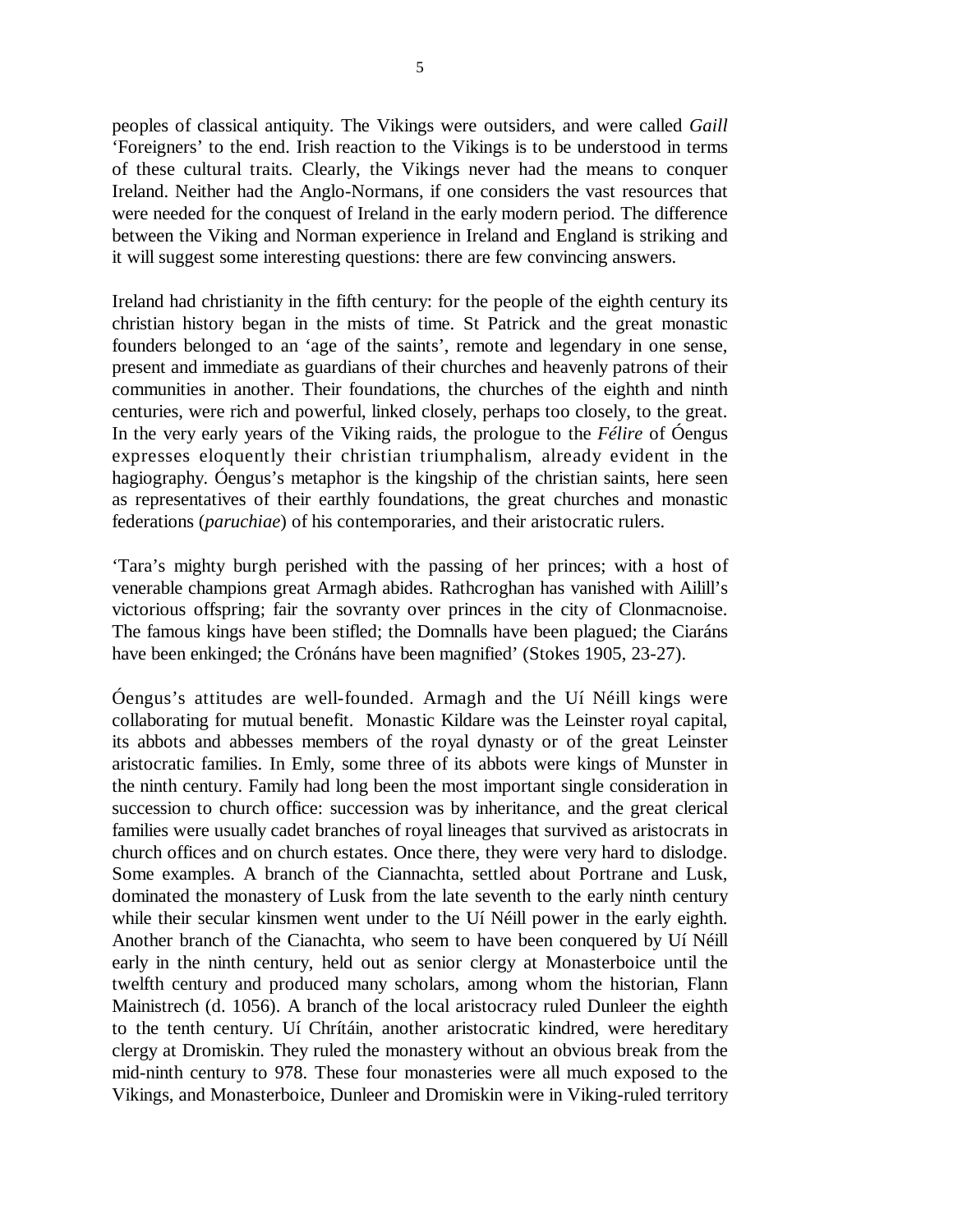when they were sacked mercilessly by Domnall ua Néill during an attack on the Vikings in 970.

Most of genealogical corpus is the work of dynastically-minded clergy and betrays their mentality. Some examples. The Airgialla genealogies were preserved at Armagh by the clerical lineages of the dynasty who held the highest offices in the church of Armagh and its dependents. The Múscraige genealogies were kept at the monastery of Lorrha. These quote records from *Lebor Sochair Lothra*, the monastic incomes book (which must date from c.750-c. 800) and list the Múscraige families that own a dozen local churches and their lands. These are the files of a hereditary clergy who justify their office-holding and possessions by right of descent (Ó Corráin 1981, 327-41).

Monasteries formed federations and there was a steady build-up of organisation in the late seventh and eighth centuries. Proprietary rights were well guarded and rivalry was keen. So much we know from Tírechán who reports adversely on the greed of Clonmacnoise. Property bulks large in the Lives of the saints. Some monastic federations and their properties stretched all over Ireland (Kildare, for example, had far-flung properties in the late seventh century), and even overseas. Cork claimed most of the churches in its hinterland and came into open conflict with Ross on the west, and even fought with more distant Clonfert in 807 when 'there was an innumerable slaughter of the ecclesiastical men and superiors of Cork'. In 760 Clonmacnoise and Birr were at war. Four years later, there was a major battle between Clonmacnoise and Durrow, and Bressal mac Murchada, who led Clonmacnoise to victory on that occasion, was murdered shortly after. Kildare plundered the *céle Dé* monastery of Tallaght in 824. The annals record only the major events: the countless legal wrangles and local scuffles will have escaped the record. Annalistic entries about these struggles dry up in the late ninth century. Perhaps they stopped because a somewhat stable situation had come about. Some would attribute the change to a feeling of solidarity in the face of the threat from the Vikings, but this is very doubtful.

The greater monasteries and their expanding federations encroached on the lesser churches. For example, the Lives of Finnbarr show the monastery of Cork swallowing up the church of Eolang at Aithbe Bolg and a dozen other independent foundations. The increase in pluralism (clerical double-jobbing) among the abbots and lesser clergy of the great monasteries in the late eighth and ninth centuries is strong evidence for this type of consolidation, and we can be sure that the same process was at work lower down. The annals record instances of pluralism from 742, but the practice is of course much older. Some think that its increase in the ninth century was a result of the Viking attacks, but this is unlikely.

The wealth of the great monasteries and their political connections brought violence and even warfare in their train. The battles at Ferns between 769 and 817, for example, were part of a segmentary struggle for supremacy in the area, in which the monasteries were participants and victims. Ferns lost 400 men, lay and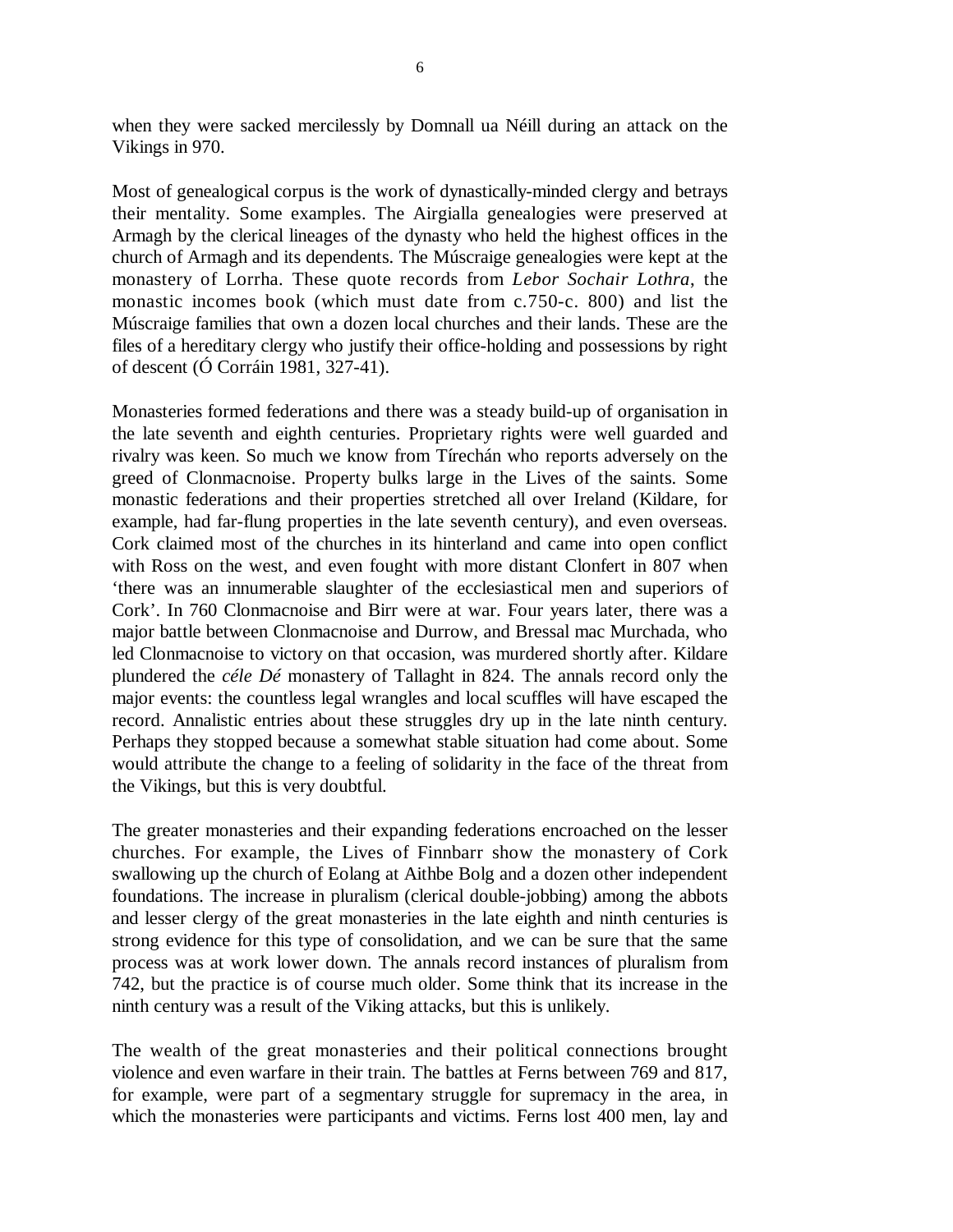cleric, at the hands of Cathal mac Dúnlainge, king of Uí Chennselaig, and his ally, the monastery of Taghmon. The kings tried to control the monastic towns and draw on their resources—and these were significant. Bodbgal, abbot of Mungret, had enough troops to do battle with the king of Uí Fidgente in 752 (he fell at the head of his monastic troops in another battle in 757), and the Uí Néill drew heavily on the troops of Durrow in 776. No attacker could afford to ignore the monastic town of his enemy—his ally, sometimes his main residence, even his treasury. And so the churches were drawn into the general pattern of secular warfare. The Viking raiders fell on no innocent monkdom but on populous centres and towns with a long history of violence. It is no surprise then that Taghmon should join forces with the king of Uí Chennselaig to drive off Viking raiders in 828, that forces from Armagh should be the aggressors in doing battle with the Vikings as far afield as Carlingford Lough in 831, or that the abbot of Terryglass and Clonenagh and the vice-abbot of Kildare should fall fighting the Vikings at the head of their monastic levies at Dunamase. The Viking wars did not, then, bring to an end a traditional immunity of the monasteries and their clergy from war and violence: immunity of this kind did not exist (Lucas 1967).

In the seventh century, monasteries were big, and getting bigger. Their extensive lands and services from their *manaig* 'monastic tenants', the offerings of the faithful, bequests, burial dues and income from relic circuits made the churches wealthy. Already, some monasteries were becoming towns. The early life of St Munnu represents his monastery (*civitas*) of Taghmon as containing seven places marked with crosses where the main buildings were. Cogitosus describes Kildare as 'a great metropolitan city'—and a real city, though he has to admit that it is not walled. In drawing up the regulations about the precincts of monastic towns, the canonists of the seventh century quote the extensive measurements of holy places from Ezekiel 45 and speak of large areas of sanctuary, surrounded by their suburbs, and identify the clergy with the well-endowed Levites of the scriptural text. Again, in describing the divisions of the monastery into areas that are holy, holier and holiest they speak of the second as an area 'into the streets of which we allow to enter the crowds of rustics not much given to wickedness'. And outside this is an area of the monastery not forbidden to sinners, even killers and adulterers.

Without detailed archaeological surveys (cf. Swan, 1983; Swan 1991) or early medieval extents it is difficult to form any estimate of the likely population of the monastic towns. The ninth- and tenth-century annals do give some indications but these may not be true for the earlier period and one is left with rough estimates at best. In 764, for example, Durrow and Clonmacnoise fought a pitched battle in which 200 of the men of Durrow fell. It is not likely that more than a third of the troops of Durrow fell and certainly not more than a half. Here then Durrow fielded an army of between 400 and 600 men, and it is likely that a total population (counting all heads) of between 1500 and 2000 would be needed to put that number in the field. In 869 the Vikings raided Armagh and 1000 people were either killed or taken prisoner; in a subsequent raid in 895, some 710 people were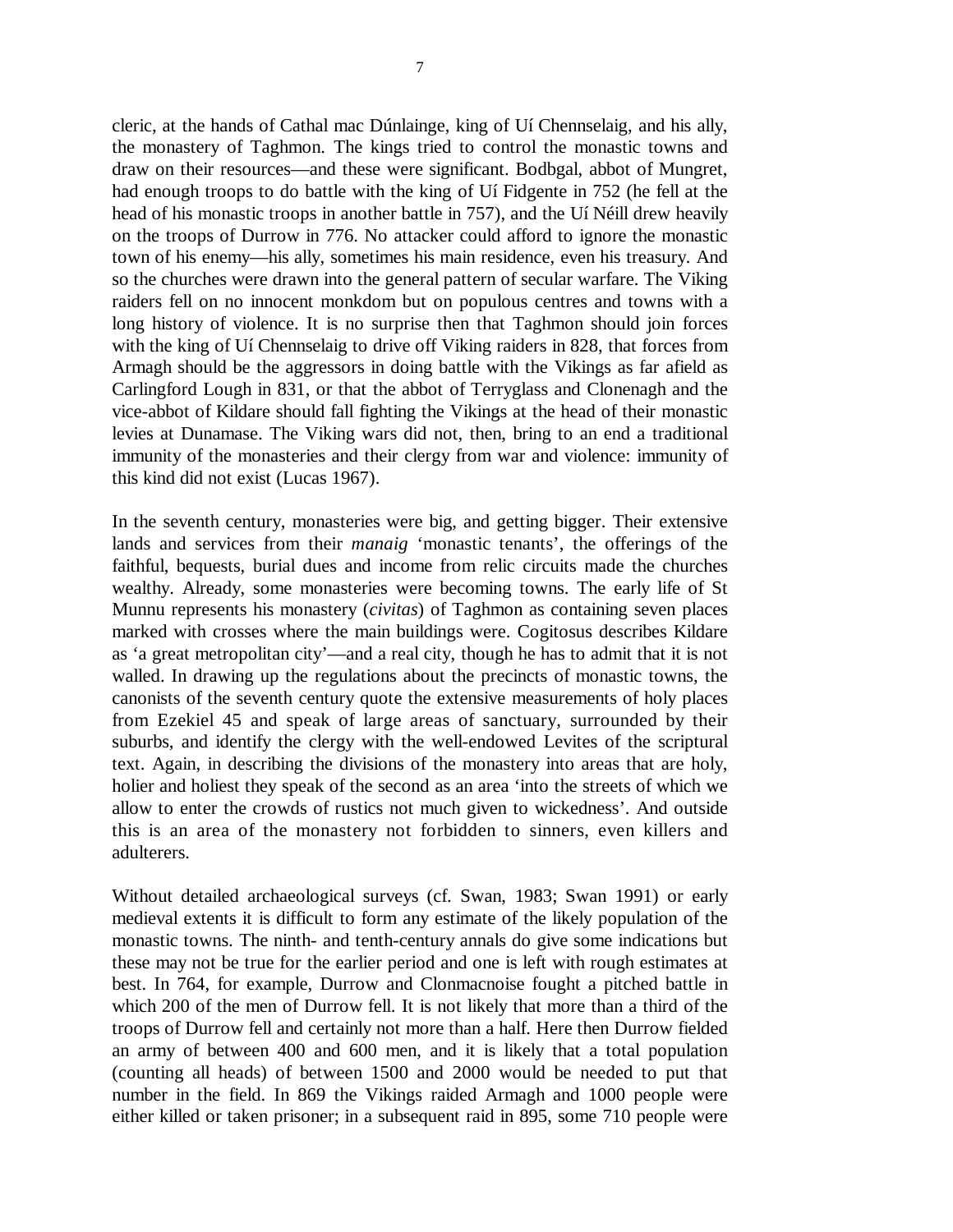captured and there is no suggestion in the annals that Armagh closed down temporarily because of it. On the contrary, life continued as usual. It is not at all likely that the numbers given by the annalists are wildly inaccurate, even if they are inexact, and we are justified in thinking that large numbers of people were involved in these incidents.

The Vikings were attracted to the monasteries because they were rich in stocks, provisions and treasure. As Lucas (1967) says, 'a short experience in the country would have taught even a free-lance Viking band that a raid on an Irish monastery was a sound economic proposition'. They cared not at all for religion and even later, when christian, they cared more for plunder.

#### 2. INITIAL RAIDING AND LOOTING, 795–836

*Erunt enim dies illi tribulationes tales quales non fuerunt ab initio creaturae quam condidit Deus usque nunc, neque fient. Et nisi breviasset Dominus dies, non fuisset salva omnis caro; sed propter electos, quos elegit, breviavit dies.*

For in those days shall be such tribulations as were not from the beginning of the creation which God created until now; neither shall be. And unless the Lord had shortened the days, no flesh should be saved; but, for the sake of the elect which he hath chosen, he hath shortened the days

In the Book of Armagh at folio 65v, opposite this passage in St Mark's Gospel containing the Christ's prophecy of the miseries at the destruction of Jerusalem (Mk 13:19-20) the name 'Cellach' is written (John Gwynn 1913; Kenney 1929, 337-38 §131). This cryptic comment throws a sudden light on an otherwise dark landscape: the very early years of the Vikings raids and the reaction of the leaders of the Irish church to the sudden misfortunes of the great monastery of Iona. For them, it brought to mind the destruction of Jerusalem. Cellach was abbot of Iona from 802 until his resignation in 814 (he died in 815) and during his abbacy disaster struck. In 802 Iona was burnt by the Vikings and in 806 sixty-eight members of the community were killed during another Viking raid. The leadership was so badly shaken that a search began for a safer location for its ecclesiastical treasures and perhaps senior personnel, and in 807 the building of the new monastery at Kells in the territory of the Southern Uí Néill was begun, on land probably donated by Clann Cholmáin (Mac Airt & Mac Niocaill 1983, 258, 260, 262, 270). It seems likely that the scribe Ferdomnach wrote this copy of the Gospels (including Mark's gospel) at the behest of Torbach, abbot of Armagh (+808) (Sharpe 1982, 3-28). This, then, is a contemporary comment on the vicissitudes of Cellach and the early years of the Viking raids. If so, it is a good deal more tight-lipped than Alcuin's eloquent horror in his letter to the bishop and monks of Lindisfarne consoling them after the Viking raid of 793. He has in mind the lamentations of the prophet Isaiah (5:25): ' . . . when the pagans desecrated the sanctuaries of God and poured out the blood of saints about the altar, laid waste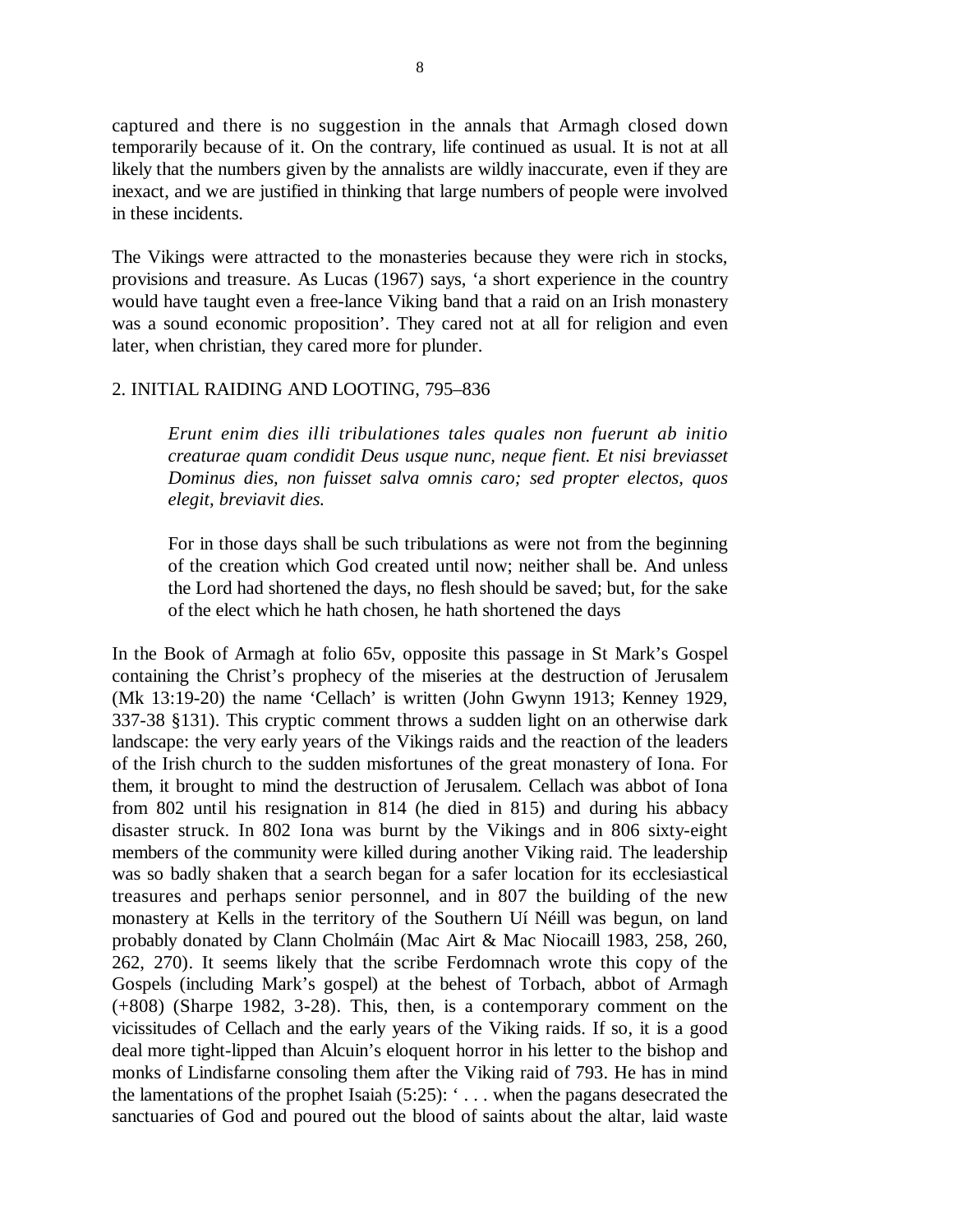the house of our hope, trampled on the bodies of the saints in the temple of God like dung in the street', and urges (at some length) moral reform and penitence for the lapse that brought on the misfortune. And declaring helpfully that God chastises more harshly those he loves more, he commends them to the protection of the divine pity in their adversity (Haddan & Stubbs 1871, 472-73; Whitelock 1955, 778-79 §194). As we shall see, the Irish churches (including Armagh) supplemented their prayers with self-help and the contemporary monastic annalists record the raids and the killings with the wry detachment of church leaders and administrators of great institutions who were well used to the violence of contemporary society.

Yet, Iona remained an important monastic site and another dramatic incident in its history is reported in a continental source. Walafrid Strabo (c. 808-849), distinguished scholar, favourite of Louis the Pious and tutor of his son Charles, met many Irish *emigrés* at Reichenau and at the imperial court. He wrote a verse Life, based on their reports, of the martyr Blathmac, who was killed by Vikings during another raid on Iona in 826. For him, Blathmac is a royal heir, a future king who instead became a monk. Subsequently, coveting the martyr's crown, he went to Iona, knowing that the pagans had already been there. Expecting their return, he advised his fellow-monks to flee: some did, some remained. He hid the shrine of Columba's relics in the earth. When the Vikings came, he refused to reveal where it was, and they killed him and his companions (Mac Airt & Mac Niocaill 1983, 282; Colgan 1645, 128-29; Dümmler 1884, 297-301; Anderson 1922, 263-65). The incidents may be as reported, but the whole is overlaid with the hagiographic conventions of holiness. Nonetheless, it and annalistic entries about the comings and going of abbots of Iona (in 829, 831, 849, 865 and 878) show that monastic life continued there. But, as Dr Herbert observes, 'the foundation of Kells initiates a new era in the history of the Columban *familia*, as its main focus begins to shift from Iona to Ireland'. The Viking attacks and subsequent settlements drove a wedge between Ireland and Scotland. The western seaboard of Scotland fell to the Vikings and the rising Scottish monarchy shifted its power base eastwards and made Dunkeld its church centre. In Ireland, the Columban *familia* competed unsuccessfully with Armagh for the political favours of the Uí Néill kings, and its long decline had begun (Herbert 1988, 68-77 esp. 70). The coming of the Vikings had changed the geography of power.

The Viking raids began abruptly. The Annals of Ulster report under the year 794 *Vastatio omnium insolarum Brittaniae a gentilibus* 'The devastation of all the islands of Britain by pagans'. This pattern of sudden raids on islands and on coast lands was to continue for a generation. The first recorded Viking raids on Irish soil took place in 795: *Loscadh Rechrainne o geinntib 7 Sci do choscradh 7 do lomradh* 'The burning of Rechru by the pagans and Skye was plundered and robbed'. Rechru is often identified with Lambay Island, but this must remain very uncertain. Rechru is the old name of both Rathlin and Lambay Island.<sup>1</sup> Though the <sup>1</sup> There is, in addition, Rechru Muintire Birn (Rathlin O'Byrne), off Teelin in the parish of Glencolumbcille, Co Donegal, but this may be less likely than Rathlin.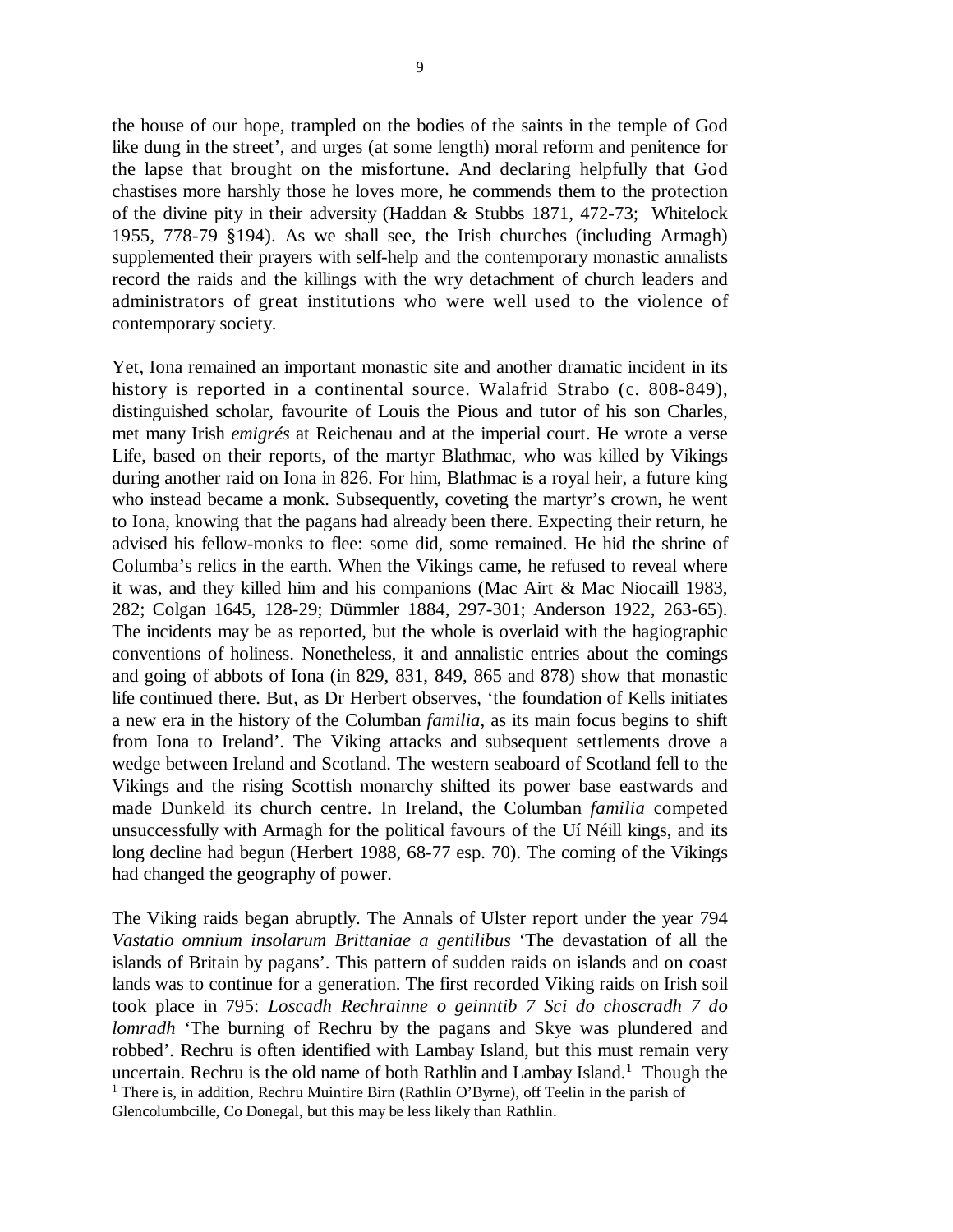church on Lambay was a Columban foundation and therefore of immediate interest to the annalist (Reeves 1857, 280; Herbert 1988, 42), it is more likely that Rathlin, an island rich in monastic foundations and on the path of south-bound fleets, was the victim of the raid of 795. Evidently, the annalist believed that the same fleet plundered Skye. The Vikings soon swept south into the Irish Sea: in 798 the annalist reports 'the burning of Inis Pátraic by the pagans and they took the cattletribute of the territories and they smashed the shrine of Do-Chonna and they made great incursions both in Ireland and in Scotland'. Inis Pátraic is St Patrick's Island near Skerries, co Dublin, and St Do-Chonna is its patron.

So far the raids were haphazard and exploratory, and likely to be the work of two or three ships rather than larger fleets that would have been difficult to manage in strange and distant waters. The rich monastic centre of Iona, which they had bypassed, was found and turned upon in 802 and 806. By 807 they had rounded the headlands of Donegal and made their way into the west-coast bays and harbours. They burned the island monastery of Inishmurray off the coast of Sligo and attacked Roscam, near Oranmore, on the inner waters of Galway Bay. Now they concentrated on the north and west coasts, but on occasion at least they met with determined opposition from the local Irish lords. In 811 the annalist reports 'a slaughter of the pagans at the hands of the Ulaid'. In 812 Fir Umaill (of the Owles of Mayo, about Clew Bay) defeated the Vikings but the Vikings, in turn, slaughtered the Conmaicne Mara in the west of co Galway. In the same year, Viking raiders reached the harbours of the Kerry coastline but they were slaughtered in an encounter with Cobthach mac Mael Dúin, king of the Eoganacht of Loch Léin. In 813 Fir Umaill were defeated by the Vikings and their king fell in battle against them.

Meanwhile, they pushed down the Irish Sea. In 821 they raided Howth and 'took a great prey of women out of it', no doubt for ransom. In the same year, they plundered the monasteries on the small islands in Wexford Harbour. By 822 they had reached Cork on the south coast and in 824 they raided the remote island monastery of Skellig, eight miles off the Kerry coast. They captured Étgal its superior, probably as a prisoner for ransom but he died of ill-treatment at their hands. But this raid did not put an end to the monastery of Skellig as subsequent reference to its leading clerics (950, 1044) shows.

So far, raids were confined to remote monasteries on islands and exposed coastline. Now came a change of tactics: a major assault was mounted on the main monasteries of the north-east and the east coast as far south as the Boyne. The first of these was an attack on Bangor, on the base of the Ards peninsula and on the south shore of Belfast Lough in 824. The Vikings plundered the monastery, destroyed the oratory, shook the relics of St Comgall, its founder and patron, out of their shrine, and killed the scholars and bishops. In 825 they attacked Moville, at the head of the sheltered Strangford Lough: they burned the monastery and its churches. The local rulers, the Ulaid, counter-attacked successfully and defeated the raiders in Lecale where monasteries dependent on Armagh would have been an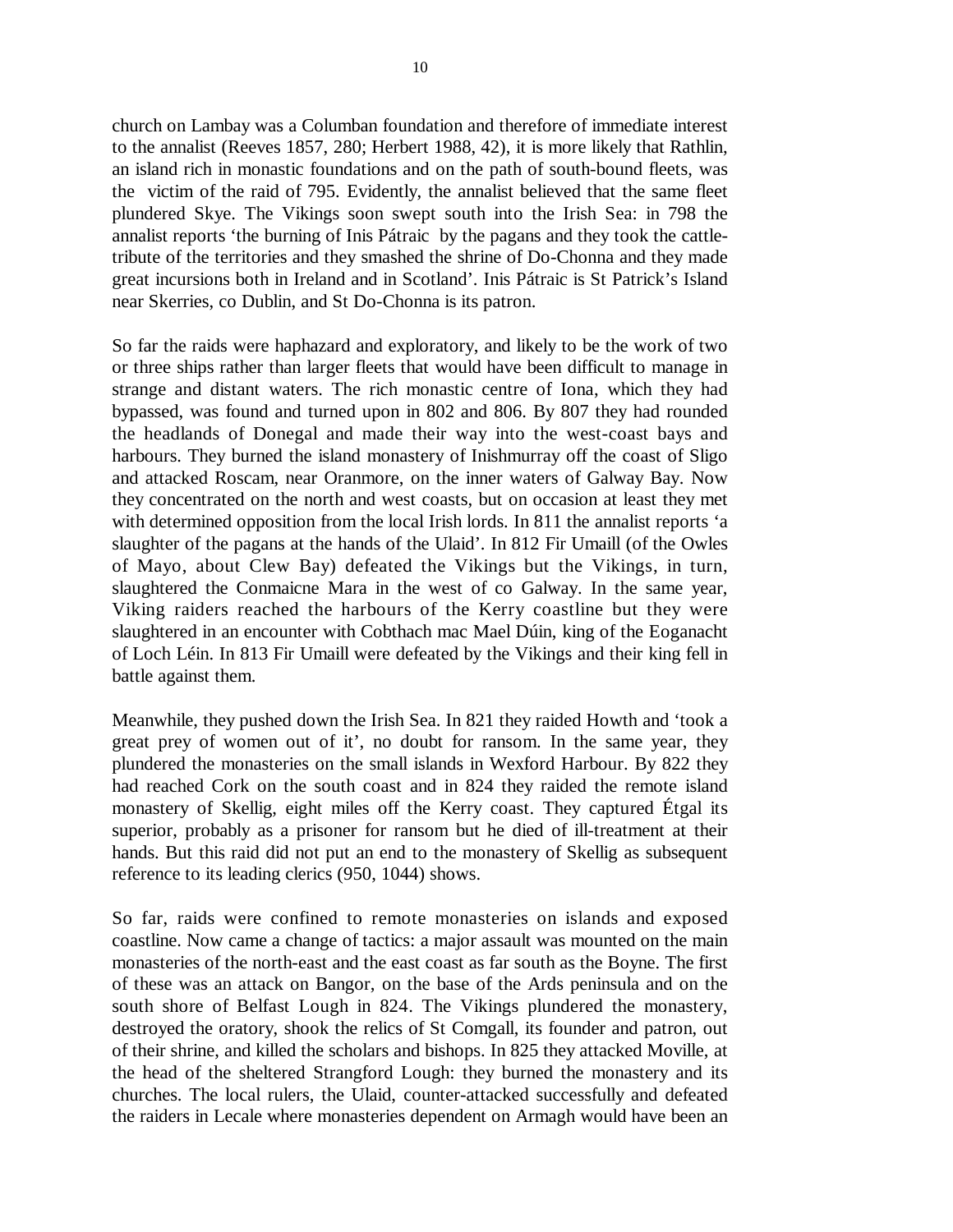attractive source of booty. In 827 the Vikings plundered the monastery of Lusk on the fertile coastline of Co Dublin and they ravaged the lands of the local rulers, the Ciannachta Breg. They returned to raid the territory of Ard Ciannachta, a different local kingdom to the north of the Boyne next year. They killed its king and burned the monasteries of Lann Léire (Dunleer) and Clonmore. The local rulers resisted: in 828 the king of Dál nAraide in the south of Co Antrim defeated the Vikings and in the south-east the king of Uí Chennselaig and the monastery of Taghmon joined forces to defeat the raiders.

Now Viking pressure mounted dramatically. In 831 the Vikings raided Conaillne in the north of Co Louth, captured its king and his brother, and carried them off to the ships as prisoners for ransom. The community of Armagh, it appears, put troops into the field to defend its monastic interests in the area about Carlingford Lough from the same raiders. They were heavily defeated and many prisoners were taken. This brought the power and wealth of Armagh to the notice of the Vikings when Armagh itself was deeply divided by an internal power struggle. Early in 832 it experienced its first Viking raids: three times in one month. This was followed by raids on Muckno, Louth and other churches. Then Duleek and all the churches of the territory of Ciannachta were raided. Tuathal mac Feradaig, who was later to be abbot of the Columban houses of Durrow and Lambay and who died in 850, was taken prisoner at Donaghmoyne, co Monaghan, and the shrine of Adomnán was taken with him. He was possibly on circuit with enshrined relics of Adomnán normally kept at a large centre such as Kells. The cleric was ransomed; the fate of the shrine in unknown.

The raiders continued their activities, penetrating deeper and deeper inland with growing confidence, as they had begun to do in mainland Europe: in 832 they plundered Maghera and Connor in the north; in 833 the Northern Uí Néill defeated the Vikings who raided Derry; on the east coast, they raided Clondalkin, near Dublin and the Dromiskin, co Louth; in the south, they attacked the great monastery of Lismore and its dependent church at Kilmolash and slaughtered the men of south Munster in battle. In 834, Glendalough, to the south of Dublin and Slane, situated on the Boyne seven miles above Drogheda, and Fennor, an important monastery a few miles to the south of Slane, were plundered. In the south-east, the two major monasteries under the patronage of St Maedóc and patronised by the kings of south Leinster—Ferns in co Wexford and Clonmore in co Barlow—were raided in 835. In the same year, Mungret in co Limerick and other West Munster monasteries were attacked by the Vikings.

In 836 the Vikings attacked Glendalough from the coast at Arklow. They came up the valley of the Avonmore—a march of over twenty miles through hostile and difficult terrain, attacked unexpectedly from the south-east, and burned half the monastery.

For the first forty years or so, from 795 to about 836, Viking raiding follows a clear pattern. The raids themselves were hit-and-run affairs by small sea-borne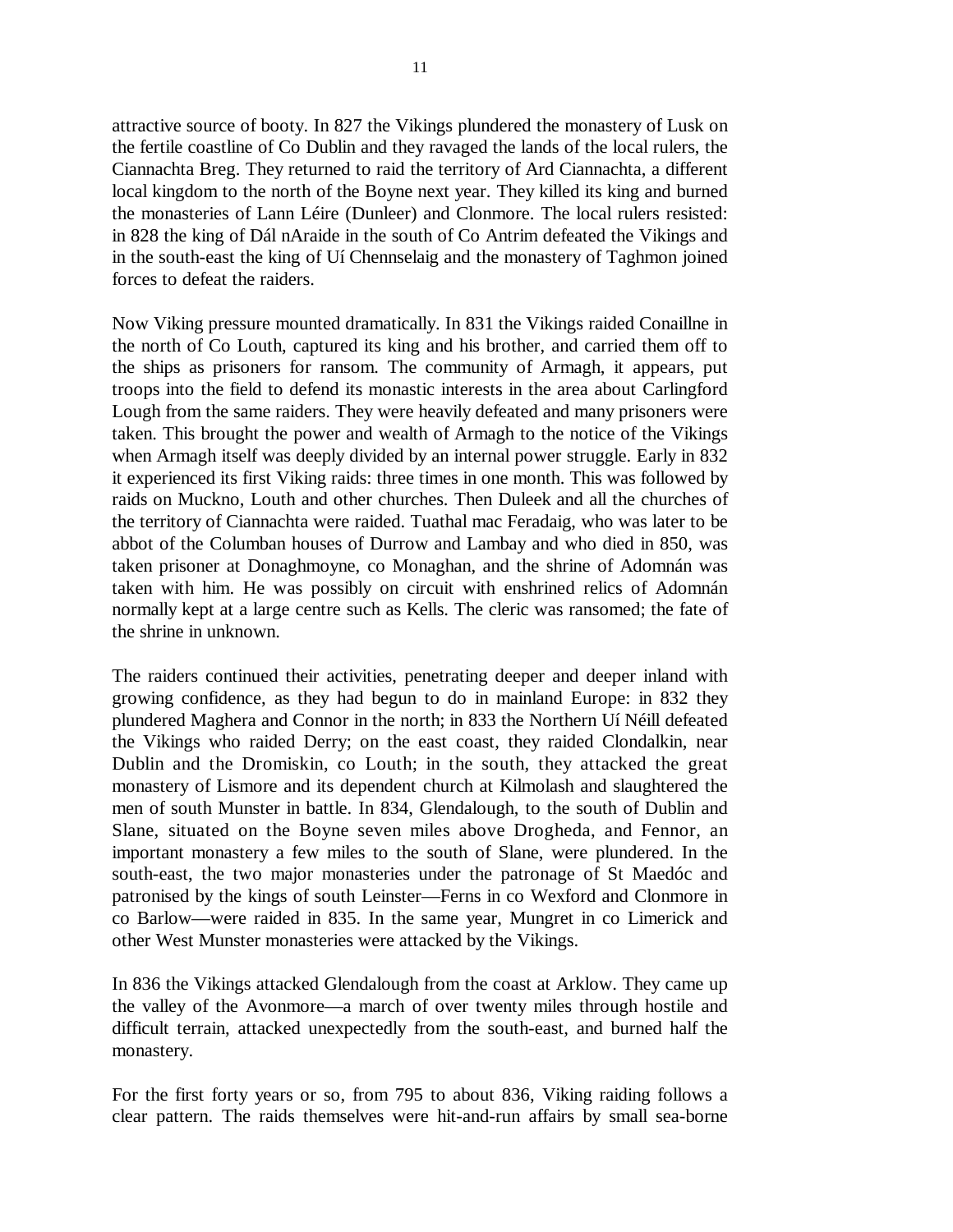forces whose ships, under sail and oar, were fast enough to give them the tactical advantage of surprise. Very probably, these were led by independent freebooters unrestrained by any general plan or leadership. No Viking leaders are named in the Irish record before 837. These raiders appear suddenly, attack mainly island and coastal monastic settlements (and their surrounding territories, on occasion), and disappear just as quickly. They confined themselves to the periphery: no Viking raids are recorded for areas much further inland than about twenty miles from the sea or a navigable river. Coastal defence, in Ireland as in Francia, was very difficult because the raiders had speed and surprise on their side. There seem to be no Irish references to coast guards or to the setting up of forts like the Frankish ones built along the Rhine estuary in the 830s and it is generally assumed that Irish fleets were not well developed. However, from the beginning, the Vikings were often and successfully attacked by the local Irish rulers, especially on the north and west coasts.

#### 3. INTENSIFIED RAIDING AND SETTLEMENT

In the 830s, the Viking raids became more intense in Ireland as they did in England and mainland Europe, and as the Vikings grew more familiar with the coastline they penetrated further and further inland. From 836 major territorial attacks began in earnest. In that year, the annalist reports 'the first prey of the pagans from Southern Brega . . . and they carried off many prisoners and killed many and took very many captives'. This was followed, probably in the autumn, by what the annalist calls 'a most cruel devastation of all the lands of the Connachta by the pagans' (*Uastatio crudelissima a gentilibus omnium finium Connachtorum*)—and here we may suspect that a fleet was active on the Shannon and its lakes. Finally, the Vikings defeated and slaughtered the Déis Tuaiscirt in battle. Their lands lay in east Clare and in north Limerick, straddling the Shannon. This is the first encounter of the Vikings with a dynasty, soon to be called Dál Cais, that would leave its mark on the history of Ireland (and of the Vikings) from the tenth to the twelfth centuries. The annals also report that St Maedóc's monastery of Clonmore was burned by Vikings on Christmas Eve, that many were killed and very many were taken captive. Viking activity from autumn to mid-winter, and especially the taking of large numbers of prisoners for ransom and enslavement at this time of year, must show that already the raiders were over-wintering in Ireland, possibly on offshore islands.

In 837, a fleet of sixty ships appeared on the Boyne and another fleet, also of sixty ships, on the Liffey. These large fleets, acting in concert, must have come from bases much nearer than Norway for it would have been very difficult to keep forces like these together during a long voyage (Sawyer 1982, 80-81). They ravaged the valley of the Liffey and the plain of Brega (i.e. eastern Meath) and robbed monasteries, fortresses and houses. The Uí Néill of Brega attacked them, routed them, and killed 120 of them. This was soon followed by a major battle at *Inber na mBarc*<sup>2</sup> where the forces of the whole of Southern Uí Néill were defeated 'in a countless slaughter but the principal kings escaped'. The Vikings now began <sup>2</sup> Unidentified placenames are printed in italics.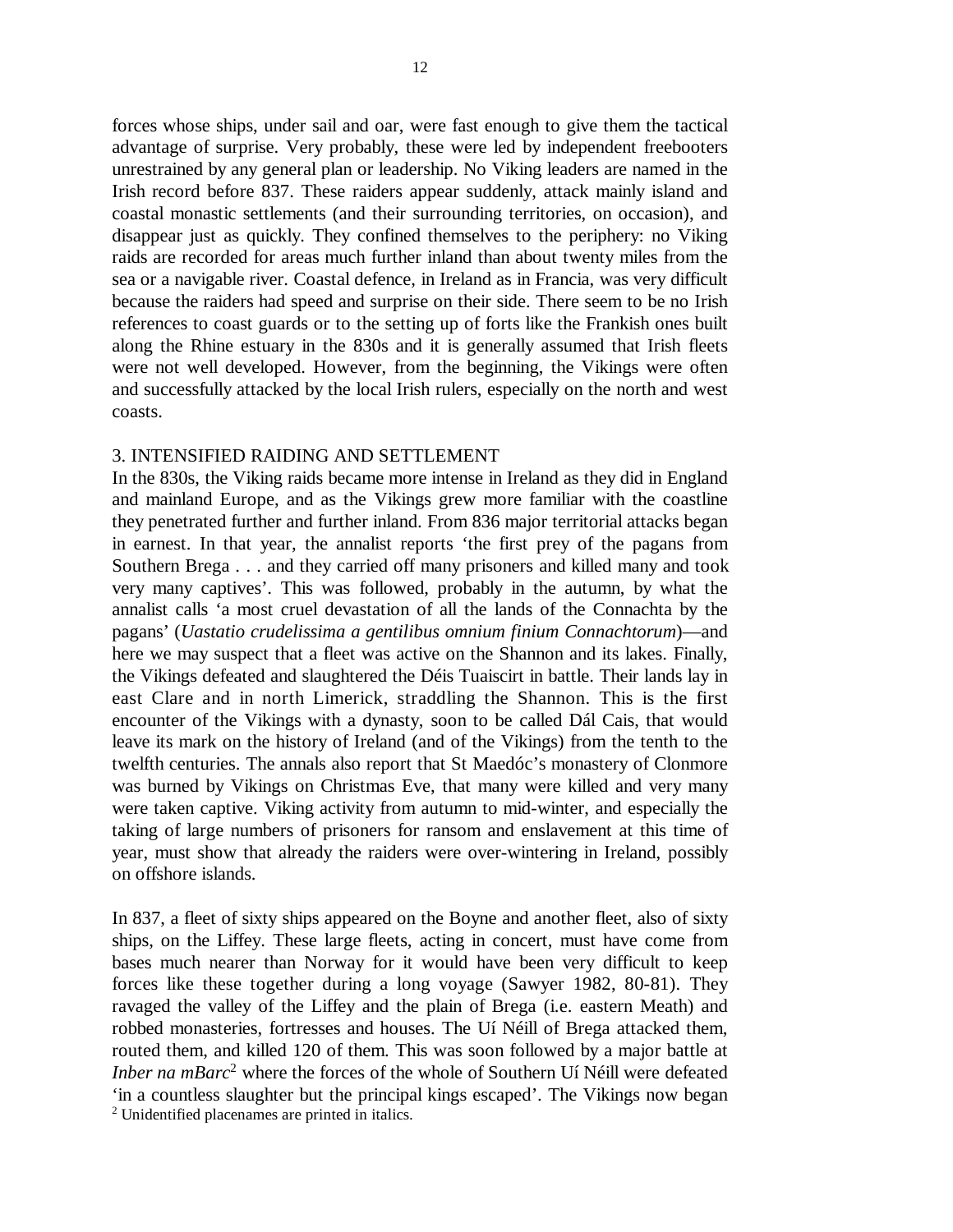to appear regularly on the inland waterways. In 837 they were on the Shannon and they burned Inishcaltra (Holy Island on Lough Derg) and neighbouring churches. Probably the same Vikings were defeated at Cahernarry (Carn Feradaig), to the south of Limerick. At the same time, there were Vikings on the Erne and all the churches of the Erne basin, including Clones and Devenish were plundered by them. These are probably the raiders who were later slaughtered at Assaroe on the Erne. And they were also active on the Boyne and defeated an Irish force near Slane. In 838 they defeated the Connachta in battle and killed Mael Dúin mac Muirgiusa, son of the king of Connacht.

In 839 the Vikings put a fleet (one of the annals calls it *murchoblach* 'a sea-fleet') on Lough Neagh, the largest Irish lake and linked to the north coast by the Lower Bann, and from that strategic base 'they plundered the kingdoms and monasteries of the north of Ireland', as the annalist observes (Mac Airt & Mac Niocaill 1983, 196). In 840 they attacked Louth from Lough Neagh—probably overland through Newry—and took 'bishops, priests and scholars captive and killed others'. A little later, Armagh, only ten miles from Lough Neagh, was burnt—oratories and stone church—and some annalists blame the Vikings of Lough Neagh for this. In the *Annals of Ulster* for the year 841 the first entry reads: *Gennti for Loch Eachach beós* 'Pagans still on Lough Neagh' (Mac Airt & Mac Niocaill 1983, 298). Clearly the annalist expected that they should have gone, and it is reasonable to conclude that the Vikings over wintered on Lough Neagh for the first time during the winter of 840-41.

In 841 the annalists notices two other significant developments for the first time: the setting up of a *longphort* or naval encampment at Linn Dúachaill (Annagassan, co Louth) and at Duiblinn (the site of the future Viking city of Dublin). From Annagassan, the Vikings plundered the midlands and especially Westmeath; from Dublin they plundered the lands of the Leinstermen and the Uí Néill as far as Slieve Bloom; and they robbed church and laity equally. It is probably these Vikings who plundered Clonenagh and destroyed Clonard and Killeigh (about four miles southeast of Tullamore). Again, the annalist had not expected the naval camp at Dublin to be permanent and he notes in his second entry for 842: *Geinnti for Duiblinn beos* 'Pagans still in Dublin' (Mac Airt & Mac Niocaill 1983, 300). The Vikings had come to stay, and fortified settlements were attempted in several places.

The Vikings of Annagassan plundered Clonmacnoise in 842 and they captured the abbot of Clogher, and he later died at their hands. There was still a force of Vikings based on Annagassan in 852 when they devastated Armagh from there. The Vikings of Dublin plundered the monasteries of Birr and Seirkieran on the borders of Munster and in 845 they set up a military encampment near Tullamore. These activities involved long overland expeditions through hostile territory. In 852, another Viking fleet stationed itself far up river near Slane on the Boyne, opposite Rosnaree. Another fleet anchored at *Linn Sailech* on the coast of Ulaid. Yet another was at Caeluisce, Narrow-water between Newry and Warrenpoint. Besides, there were Vikings based on Lough Ree in 844 and they set up a base or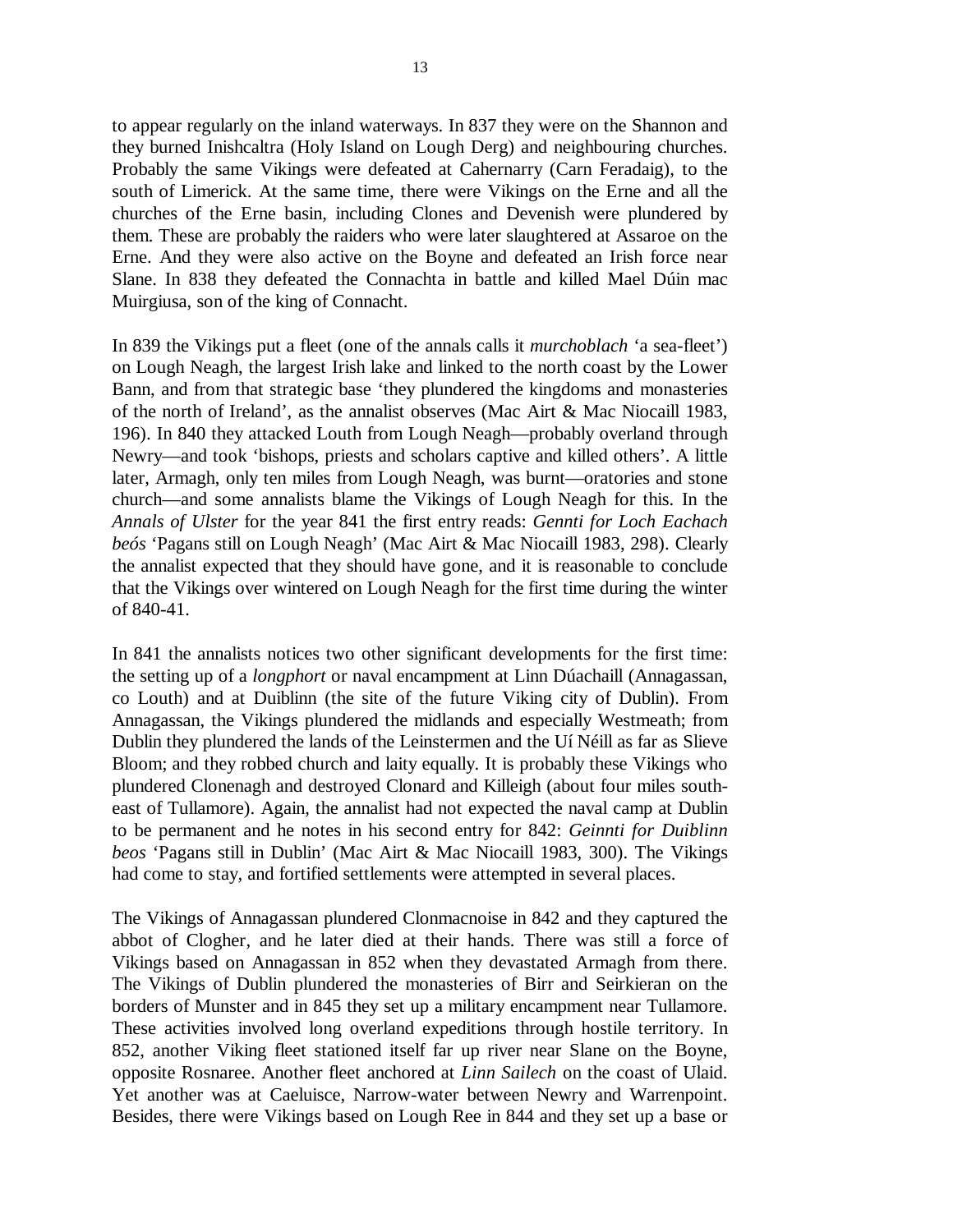encampment (the annalist calls it *dúnad*) there in 845. And from this base the Vikings plundered Connacht and Meath and burned Clonmacnoise, Clonfert, Terryglass, Lorrha and other monasteries. Very likely, these were the Vikings, based on the Shannon, who captured the leading ecclesiastic in Ireland, Forannán, abbot of Armagh, and his retinue while he was on circuit in Munster, and carried him (and his halidoms) off to the ships at Limerick. He returned from Munster with the halidoms of Patrick in 846, doubtless after payment of a large ransom. This event would have alarmed and disturbed his clerical contemporaries. The Viking Turges, who may have been a leader of the fleet of Lough Ree, was taken and put to death by the king of Tara, Mael Sechnaill, in 845, but the fleet remained active. It plundered the monastery of Baslick in Roscommon and defeated the Connachta in battle in 846.

This Turges or Turgesius cuts a fine figure in the historiography. The general histories of Ireland in this period have various and contradictory accounts of his activities: that he arrived in Ireland in command of a great Viking fleet in 832 or 840, that he levied a danegeld, that he was overlord of the Vikings of Ireland and that Irish society fell to pieces under his tyranny, that he took possession of the monastery of Armagh and made himself abbot there, that he was a confirmed pagan and tried to replace christianity with the worship of Thor, that he took control of the Erne and the Shannon and installed his pagan wife Ota in Clonmacnoise where she gave oracles from the high altar as priestess, that he was a determined and able general and the founder of the first Viking state in western Europe. Finally, Mael Sechnaill captured him and drowned him in Lough Owel (Kendrick 1930, 5-6, 276-77; Brøndsted 1960, 57; Arbman 1961, 68-69; Jones 1968, 204-07).

The only truth in this colourful narrative is that Mael Sechnaill took him and drowned him in Lough Owel in 845. The record of this event occurs in the main hand in the *Annals of Ulster*. Another entry occurs a little earlier in the same annal: 'There was an encampment of the Foreigners on Lough Ree, and they plundered Connacht and Meath, and burned Clonmacnoise with its oratories, and Clonfert and Terryglass and Lorrha and other monasteries'. An interpolating hand glosses the word 'Foreigners' with 'under Turges'. It is a reasonable inference that Turges was the leader (or a leader) of the Lough Ree fleet that was plundering Meath, and other places. Mael Sechnaill was king of Meath and it is likely that when he caught Turges, he did not take him far to drown him. Lough Owel is twenty miles from Lough Ree and even less from the navigable parts of the river Inny that flows into it. The association of Turges with the encampment of Lough Ree is plausible. Most of the rest derives from *Cogad Gaedel re Gallaib*, a piece of brilliant twelfth-century propaganda, glorifying Brian Boru, the victor at the battle of Clontarf, and written in support of the claims of his descendants to rule over Ireland and Viking Dublin (Todd 1867, 8-15 §§9-14). In this highly tendentious text, the historical annals are excerpted but the entries are run together out of sequence, a false succession of events is suggested, and the whole is flavoured with three highly emotive verse prophecies concerning the suffering the Vikings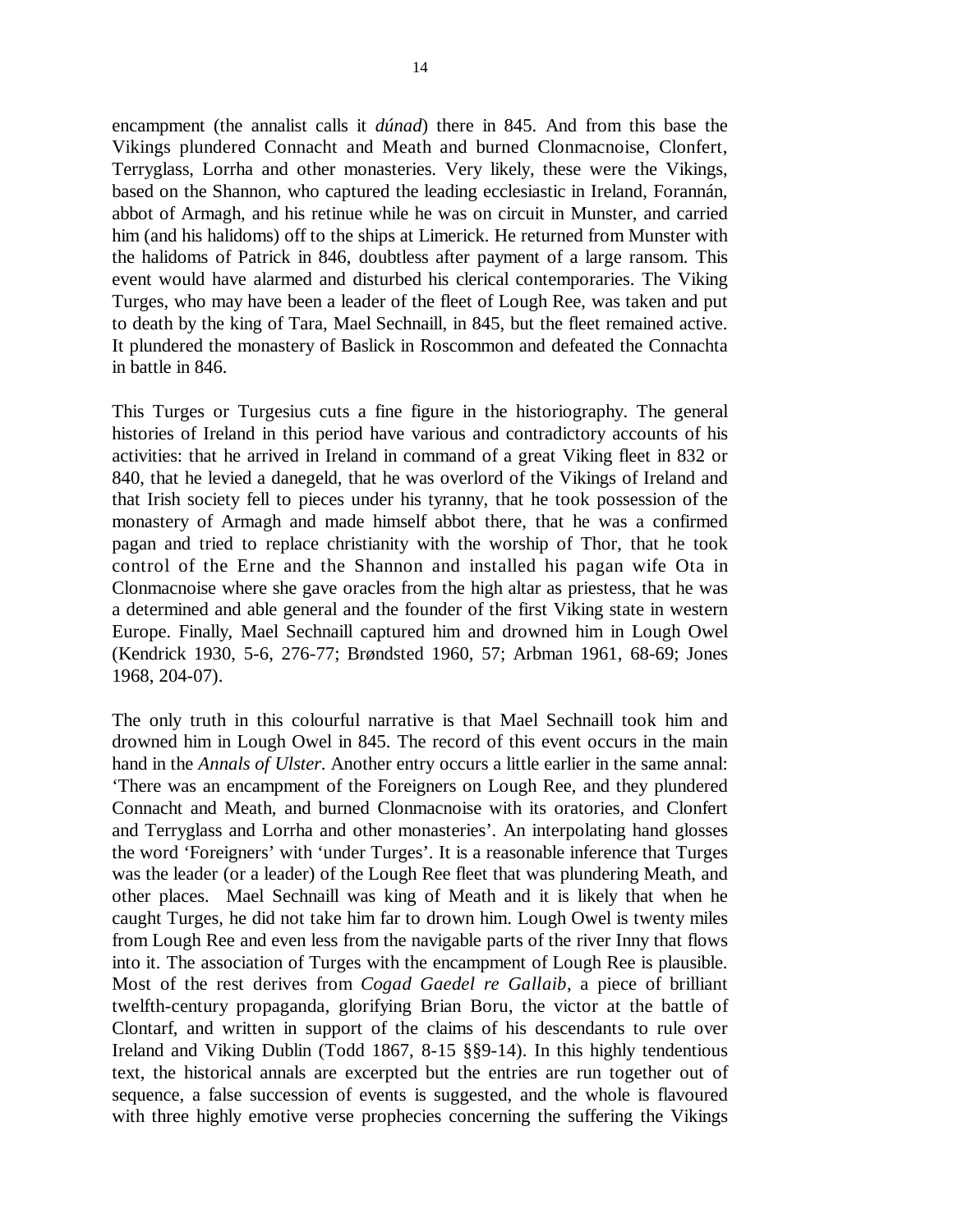will inflict on Ireland, attributed naturally to great saints of the remoter past. The effect is to create a super-Viking whose raiding and plundering, and particularly whose attack on Armagh, was meant to demonstrate the evils the Vikings had inflicted on Ireland and the ineffectiveness of the Uí Néill in defending the country and the church of Armagh in particular. This is meant as a backdrop to an account of the triumphs of Brian written in highly colourful and hyperbolic language.

However, the Viking attack of the mid-ninth century was intense. It seemed, to some contemporary clerics at least, that Ireland was about to be overrun and made subject to the Vikings, and this is the view of the Irish *emigré* sources that lie behind the *Annales Bertiniani* for 847: 'After they had been for many years under attack from the Vikings, the Irish were made tributaries to them; the Vikings have possessed themselves without opposition of all the islands round about and have settled them' (Rau 1980, 70).

So far, the greater Irish kings did not combine against the attackers. They devoted their energies to a matter that appeared more pressing to them: the power-struggle between themselves. The clerics took a hand in their defence, as they had earlier. In 845, for example, Aed mac Duib dá Chrích, abbot of Terryglass and Clonenagh and Cethernach mac Con Dínaisc, deputy abbot of Kildare, were killed at the head of their monastic levies during a Viking attack on the fortress of Dunamase. The text preserved in the *Annals of the Four Masters* adds piously that Aed 'suffered martyrdom for the sake of God'. In 842 the first explicit (if cryptic) reference to co-operation between the Irish and the Vikings occurs: Commán, abbot of Linn Dúachaill, was killed and burned by Vikings and Irish. We are given no explanation of this event and the annalist expresses no opinion about it. It is likely, however, that co-operation had already taken place, for the Vikings had now been part of the Irish life for almost half a century.

Slowly, the major kings turned on the Vikings. In 845 Niall Caille mac Aeda, king of Tara and king of the Northern Uí Néill, defeated the Vikings in battle at Mag nÍtha (in Donegal). In 846 and 847 Cerball mac Dúnlainge, king of Osraige, ably defended his territory and the annalists claim that he killed over 1200 of the enemy. In 848, Mael Sechnaill, king of Tara since the death of Niall Caille in 846, defeated the Vikings in battle at Farragh, near Skreen (co Meath), and killed 700 of them. In the same year, Ólchobar mac Cináeda, king of Munster, and Lorccán mac Cellaig, king of Leinster, joined forces and defeated the Vikings in a major battle at Sciath Nechtain, near Castledermot, co Kildare. Here fell earl Tomrair whom the annalist calls *tanise righ Laithlinne* 'heir-designate of the king of Laithlinn', and 1200 of his troops. The victorious Ólchobar went on an expedition to Cork to destroy its Viking fortress. The Eoganacht of Cashel followed this up with a victory over the Vikings at *Dún Maíle Tuile* in which 500 fell. And Tigernach, king of Lagore (Southern Uí Néill), defeated the Vikings in Meath and killed 1200 of them.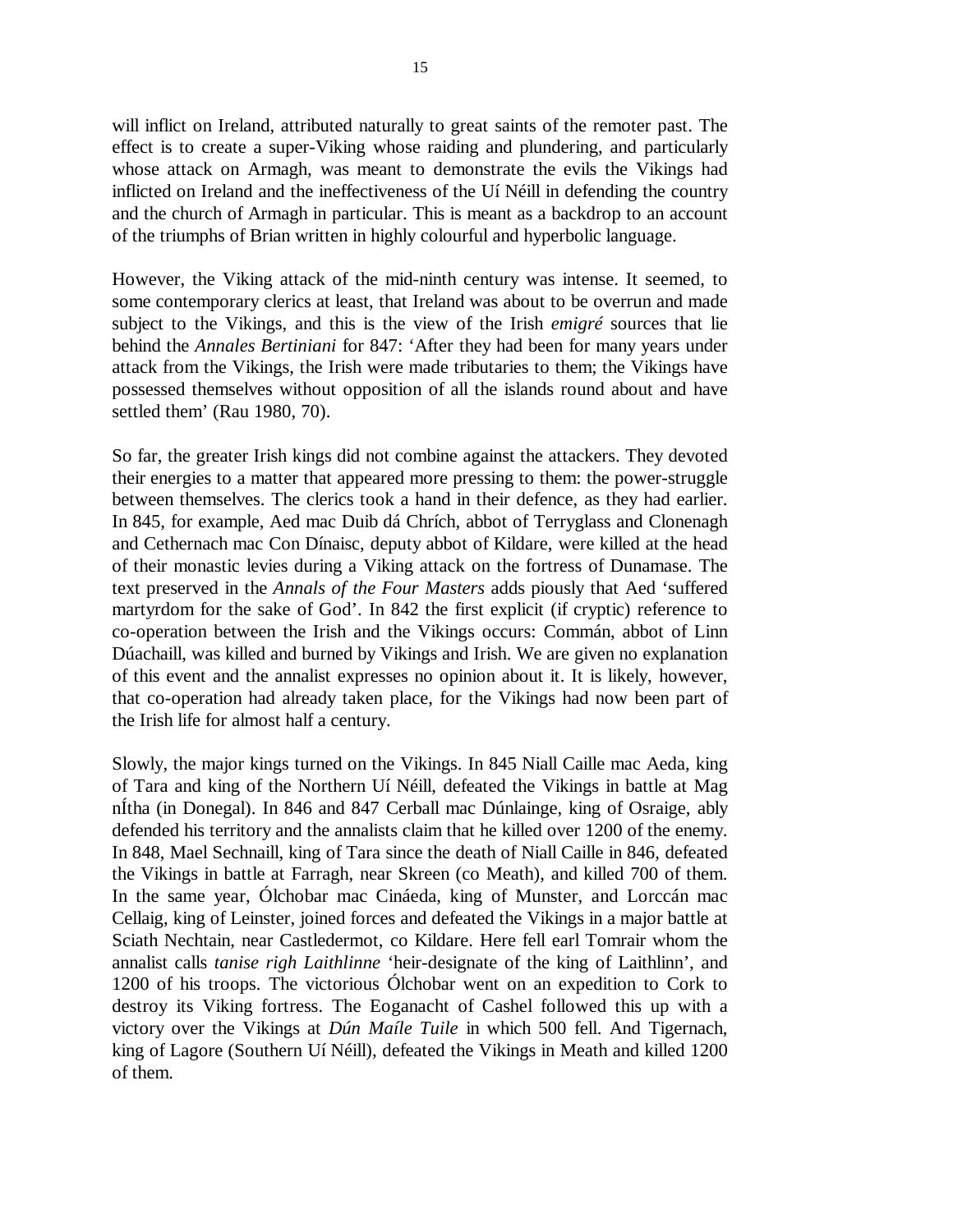This string of victories is the background to an important embassy sent to Charles the Bald in 848 and reported in the *Annales Bertiniani*: 'The Irish attacked the Vikings and with the help of our Lord Jesus Christ they were victorious and drove them out of their territory. For that reason, the king of the Irish sends ambassadors with gifts to Charles for the sake of peace and friendship and with the request to allow him free passage to Rome' (Rau 1980, 72).<sup>3</sup> Gerard Murphy (1928, 43-44) believed that this was an embassy of Mael Sechnaill 'high-king of Ireland . . . announcing a victory over the Norsemen and requesting a free passage on a pilgrimage to Rome'. But this must remain uncertain. Traube and other scholars see this as possibly the occasion when Sedulius Scottus and other Irish scholars associated with him arrived in the court of Charles the Bald, but this, too, is very uncertain. To this circle of scholars belongs the St Gall Priscian, a copy of the first sixteen books of Priscian's Grammar heavily glossed in Old Irish, written in Ireland about 845 in monasteries connected with the cult of St Maedóc and then brought to the continent. One well-known comment on the Vikings occurs in a marginal poem in that manuscript (Stokes & Strachan 1903, xix-xxiii, 290; Thurneysen 1949, 39; Carney 1967, 22-23):

> *Is acher in gaíth innocht fu-fuasna fairggae findfholt ni ágor réimm mora minn dond láechraid lainn ua Lothlind*

The wind is fierce to-night It tosses the sea's white hair I fear no wild Vikings Sailing the quiet main.

It is often said that the Viking raids of the mid-ninth century caused an exodus of Irish scholars, poets and teachers to Francia. Murphy notes seventeen references to 'Nortmanni' in poems of the reign of Charles the Bald (Traube 1886, 151-240). All are by Irishmen—thirteen by Sedulius Scottus, four by Johannes Scottus Eriugena. Of the six references to Dani (Danes), one is by Sedulius. Murphy takes the lines of Sedulius:

*Nos tumidus Boreas vastat—miserabile visu- Doctos grammaticos presbiterosque pios Namque volans Aquilo non ulli parcet honori Crudeli rostro nos laniando suo Fessis ergo favens, Hartgari floride praesul Sophos Scottigenas suscipe corde pio*

'The swollen North Wind ravages us—piteous to see- / Learned grammarians and holy priests/ For the rushing North Wind spares no persons/ lacerating us with his <sup>3</sup> Scotti super Nordomannos irruentes, auxilio domino nostro Iesu Christi victores, eos a suis finibus propellunt. Unde et rex Scottorum ad Karolum pacis et amicitiae gratia legatos cum muneribus mittit, viam sibi petendi Romam concedi deposcens.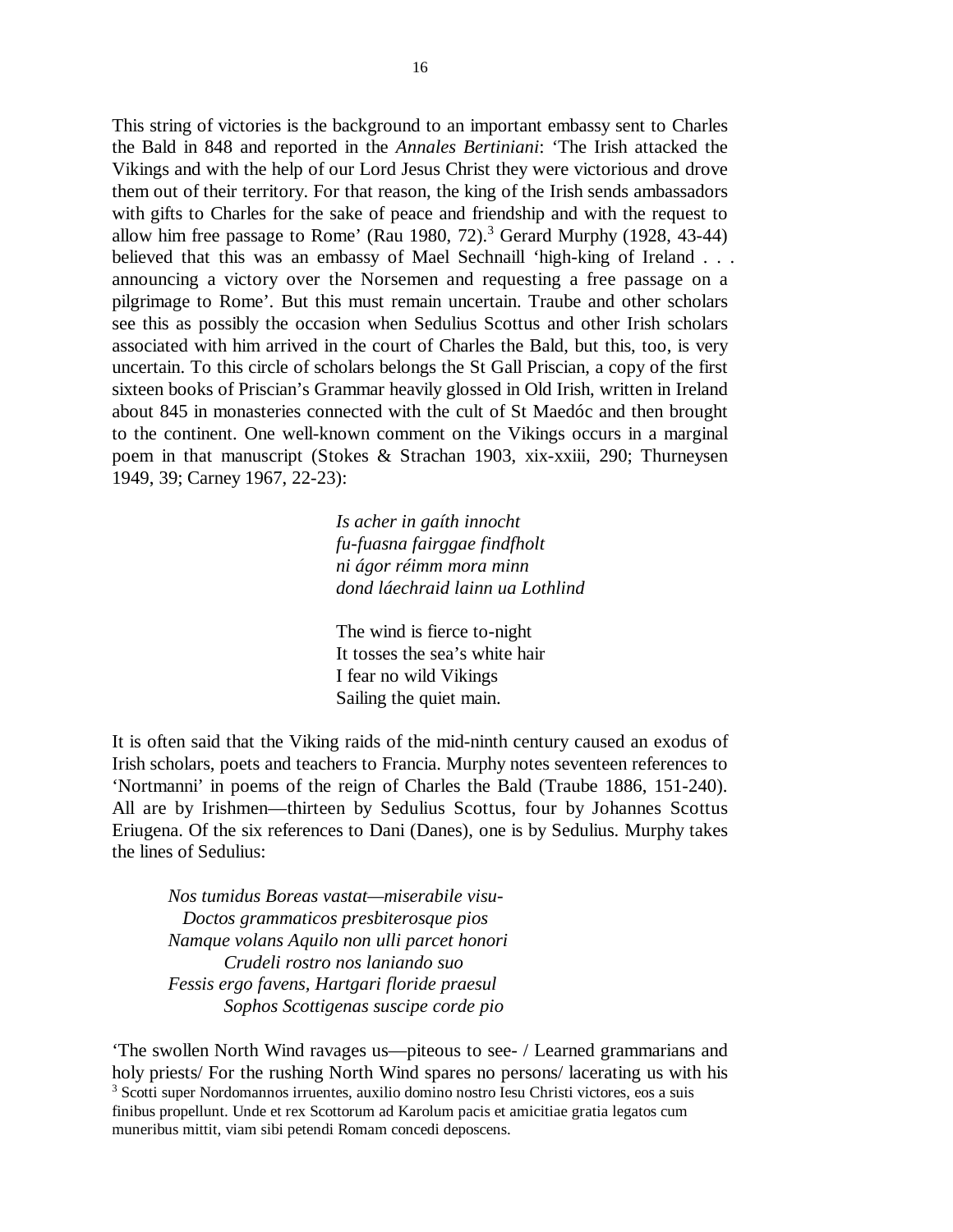cruel beak/ Therefore, a helper of the weary, O flourishing prelate Hartgar,/ receive with kindly heart us learned Irishmen'

as a clear reference to the Viking raids on Ireland and as an explanation of the exile of the poet and his two companions (Traube 1886, 168; Murphy 1928, 45-46). In his poem to Charles the Bald (Traube 1886, 180-81) he contrasts the activity of Irishman and Viking, two foreigners in Francia: *Scottus amore sonat vestrum laudabile nomen/ Nortmannusque tremens splendida castra timet* 'the Irishman pronounces your admirable name with love / and the trembling Viking fears your splendid fortresses'. Sedulius's references are to the Viking raids, but these are unlikely to be the cause of the poet's exile. Firstly, the Irish were present and influential at the Carolingian court and elsewhere in mainland Europe long before the Viking attack became significant, and well after the worst had blown over (Holtz 1991, 147-56; Riché 1989, 69-79, 89-92, 102-110; Riché 1982, 735-45; Contreni 1982, 758-98; Kenney 1929, 530-604). Secondly, Sedulius was a scholar-courtier, even court poet, ever adept at flattery and at making his case for patronage: Francia was under most severe Viking attack for much of the reign of Charles the Bald and Sedulius was well able to use that very experience of the Franks to win sympathy for himself and his fellows by pleading that they were the exiled victims of the very attackers the Franks now found so difficult to deal with. The truth is that leading Irish scholars were not driven out by the Viking raids; rather, they were attracted to Francia by the patronage afforded by the Carolingians, and especially by Charles the Bald (Nelson 1991, 37-54), when Francia was under much more severe attack than Ireland.

By the middle of the ninth century the Vikings had become a familiar element in Irish life; they had small but fairly permanent military settlements and had become part of the country's patchwork quilt of competing lordships— a factor in the country's politics—and they were accepted as such. The Irish aristocracy had got to know them well and found that they had their uses as allies and mercenaries. From this point Norse-Irish alliances become commonplace—they were useful for the Irish and profitable for the Vikings—and such activities were not looked upon with reproach. The annalists report frequent Irish-Viking alliances in the ninth century (e.g. 850, 858, 859, 861, 862, 868, 871, 882, 889, 895, 898) at the very highest levels of Irish society.

An interesting examples of Viking-Irish alliance occurred in 850. Cináed mac Conaing was king of Northern Brega (also called king of Knowth) and claimant to the kingship of the whole of Brega. His dynastic rival was Tigernach, king of Southern Brega (also called king of Lagore), who bitterly resented Cináed's claim to kingship over the whole of Brega. The king of Tara, Mael Sechnaill of Clann Cholmáin, was hostile to both and he used the internal feuds of the Brega dynasty to divide and weaken Brega and thus keep it subject to himself. Cináed revolted against the overlordship of Mael Sechnaill, allied himself with the Vikings, and plundered the lands of his Uí Néill rivals from the Shannon to the sea, sparing neither churches nor secular communities. He treacherously sacked the *crannóg* of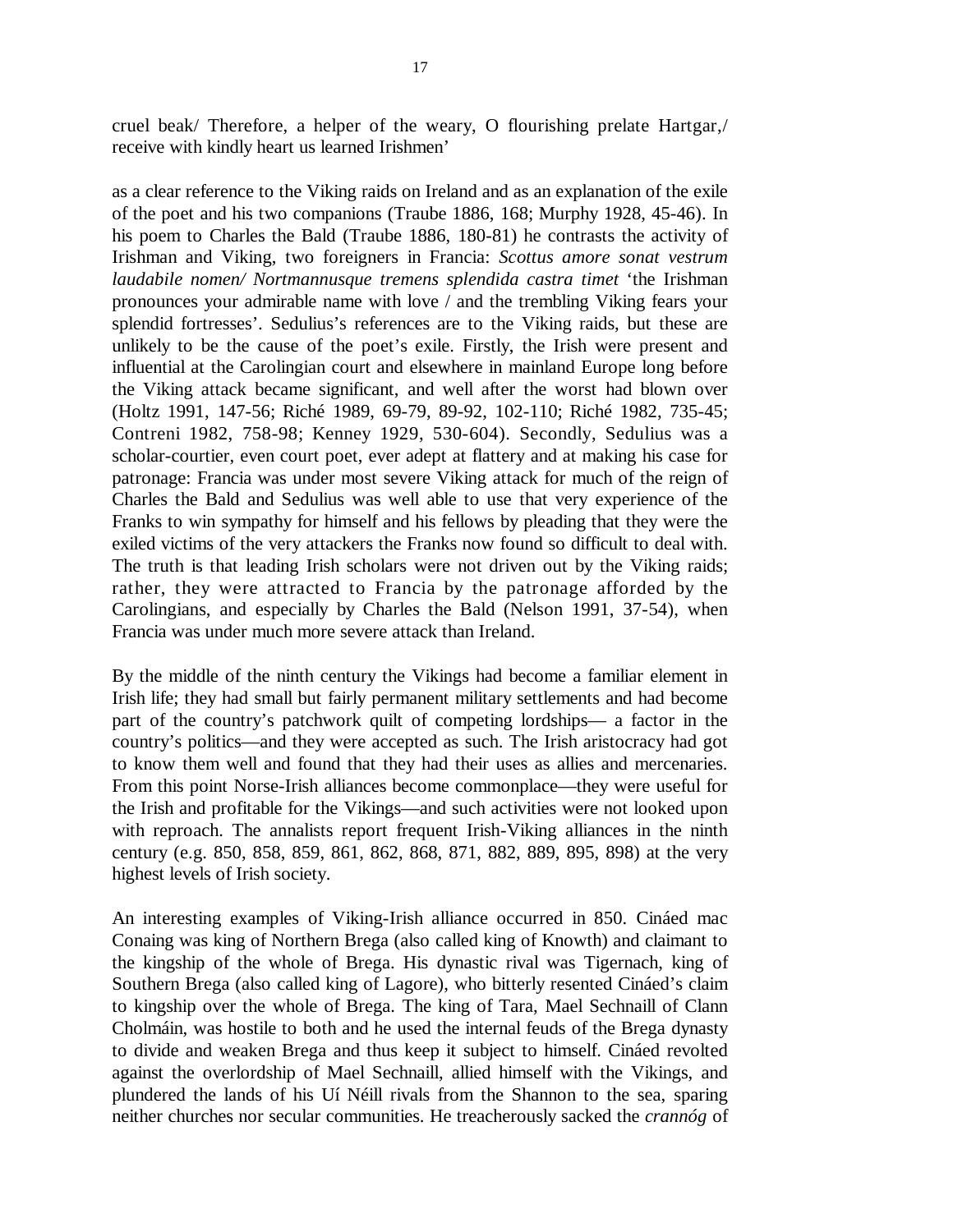Lagore (where Tigernach lived) and levelled it to the ground. He also burned the church of Trevet with 260 people in it. Trevet was a major monastery in Tigernach's kingdom. This was an ordinary military campaign in Irish circumstances and the plundering of churches was an integral part of war. In 851 Mael Sechnaill and Tigernach settled the score with Cináed: he was captured and 'was cruelly drowned in a pool . . . in spite of the guarantees of the nobles of Ireland and the abbot of Armagh in particular'. What upset the annalist was that guarantees of safe-conduct given by prominent ecclesiastics were violated. Later (for the feud continued), one of the reasons given by  $\frac{1}{2}$  ed mac Néill, king of the Northern Uí Néill, for rebellion against Máel Sechnaill was his treatment of Cináed. Nowhere do the annalists suggest that Cináed's conduct was wicked: on the contrary, they have nothing but sympathy for him  $(Ó$  Corráin 1979, 305-09; cf. Smyth 1977, 129-32)

In 849 a sea-going expedition of 120 ships arrived in Ireland. It is described as a fleet of 'the people of the king of the Foreigners', that it came to exact obedience from the Vikings of Ireland, and that it upset the whole country. We do not know (and presumably the annalist did not know) who this king of the Foreigners was but it is likely that violent feuds broke out amongst the Vikings. In an attempt to profit from these struggles, Mael Sechnaill and his ally, Tigernach of Southern Brega, plundered Dublin. This was merely the prelude to further troubles. In 851 a fleet of Dubgeinte (Danish Vikings) arrived in Dublin, most probably from England; they attacked the Finngaill (Norwegian Vikings settled in Ireland) and they plundered the naval encampment of Dublin. They also attacked the settlement at Annagassan, but here they were defeated. In the following year, a fleet of 160 Norse Viking vessels attacked the Danes at Carlingford Lough, but in the fierce battle that followed the Norse were heavily defeated. Of the leaders of the Norse, Stain escaped and Iercne was killed: Stain is not heard of again but the sons of Iercne were later active in Dublin affairs (883, 886)

In 853 the annals have the following entry: 'Amlaíb, son of the king of Laithlind, came to Ireland and the Foreigners of Ireland submitted to him and he received tribute from the Irish'. Nothing is certain about the origins of this Amlaíb or Olaf or of the Laithlind from which he came though a great deal has been written about him (Hunter Blair 1939, 1-35; Smyth 1977, 101-53; Ó Corráin 1979, 296-300; Radner 1978, §§239, 259, 292, 347, 400, 401). In 857 we find Amlaíb allied with one Ímar (Ívarr) fighting against the Gallgoídil<sup>4</sup> in Munster. In 858 Ímar is in <sup>4</sup> The Gallgoídil or 'Foreigner-Irish' first appear in the annals in 856: *: Cocadh mor eter gennti 7 Mael Sechlainn co nGallghoidelaib leis* 'Great warfare between the pagans and Mael Sechnaill with the Gallgoídil'. Later in the same year, Aed mac Néill, king of the Northern Uí Néill, defeated them and slew many of them at Glenelly, near Strabane. In 857  $<sub>π</sub>$ mar and Amlaíb</sub> defeated Caitill Find and his Gallgoídil in Munster. In 858 Cerball of Osraige and  $<sub>π</sub>$ mar of</sub> Dublin defeated the Uí Fiachrach, who were allied with the Gallgoídil. They seem to be mixed Norse-Scots forces from western Scotland, adventuring on their own account, mostly as mercenaries, in the 850s. Later beliefs about them will be found in Radner, 1978, §§247, 260, 263. The statement that they were apostate Irish and fosterlings of the Vikings (§§247, 263) is not credible.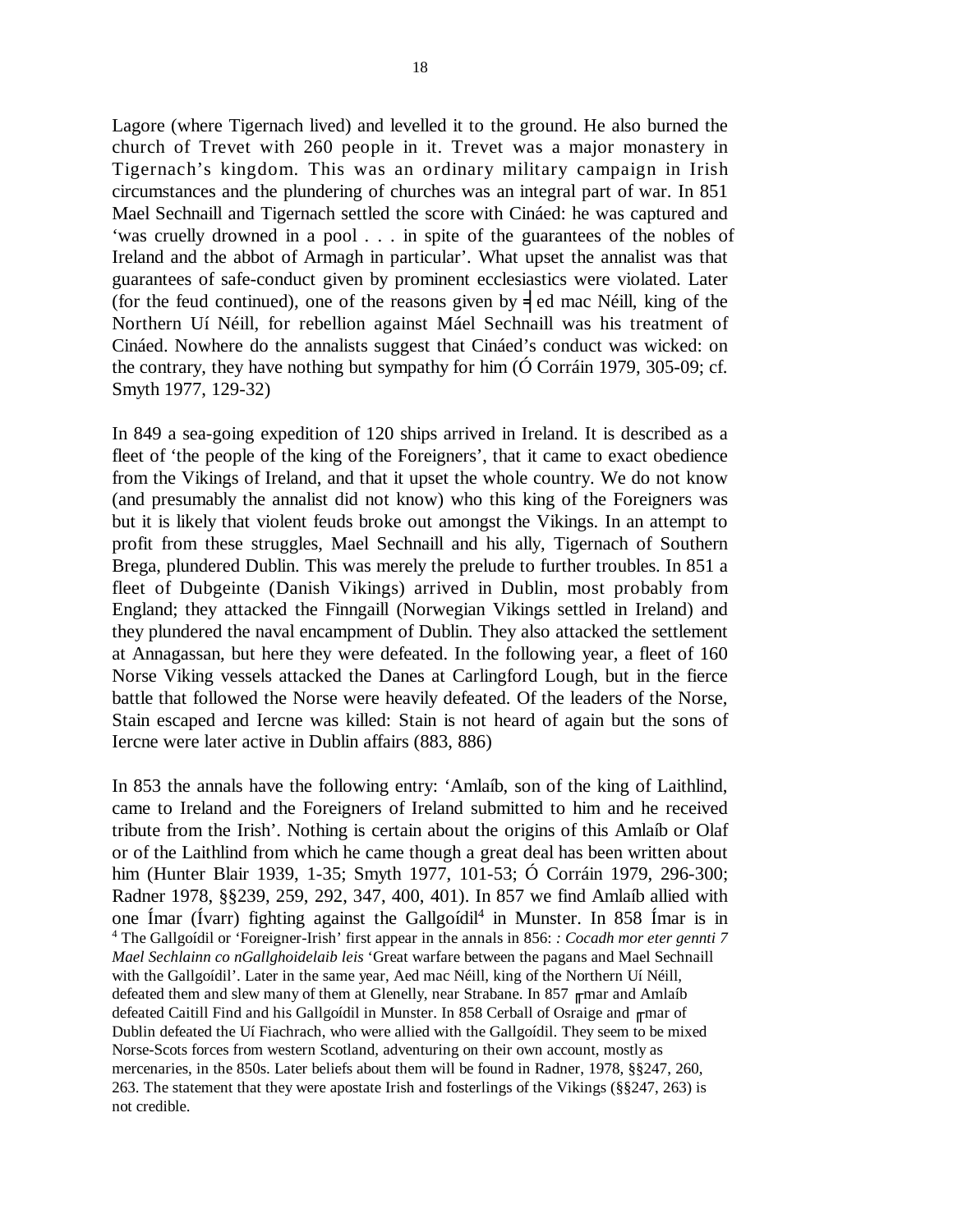alliance with Cerball mac Dúnlainge, king of Osraige, fighting in north Munster against Cenél Fiachach (of the Southern Uí Néill) and the Gallgoídil. Next year, Amlaíb and Ímar joined with Cerball on a major attack on Mael Sechnaill's kingdom. They harried as far as the Fews in south Armagh and forced the north to submit. But Mael Sechnaill paid little attention to their activities and concentrated his efforts on establishing his sovereignty over Munster.

Mael Sechnaill's struggle to dominate Munster and then the North took up the greater part of his considerable energies. In 854 he marched into Munster as far as Clonmel and he took the hostages of the Munstermen. He returned to Cashel in 856 and again took the hostages of Munster. In the same year, he turned aside briefly to deal with the Vikings: the annalist reports 'a great war between the Vikings and Mael Sechnaill (who had the Gallgoídil with him)'. In 858, Mael Sechnaill again marched into Munster as far as the Blackwater where he encamped for ten days and he ravaged Munster southwards to the sea. He took the hostages of Munster 'from Gowran to Dursey Island and from the Old Head of Kinsale to Aran', and that can only mean the hostages of the whole of Munster. He followed up this achievement by holding a great royal council of the leading notables, clergy and laity, at Rahugh in Westmeath 'to establish peace and concord among the men of Ireland'. There, too, Osraige was formally brought under the overlordship of Mael Sechnaill and the king of Munster warranted its alienation, that is, he renounced all claim to the overlordship of Osraige in the presence of the abbot of Armagh and other dignitaries. Sometime between this council and his death in 862, Mael Sechnaill had a high-cross erected in Osraige (it now stands in the grounds of a country house near Kinnitty) with the inscription: OR DO RIG MAEL SECHNAILL M MAELRUANAID OROIT AR RIG HERENN 'A prayer for the king Mael Sechnaill mac Mael Ruanaid. A prayer for the king of Ireland' (de Paor 1987, 140). That this cross should have what is likely to be a representation of Samuel calling David to the kingship (1 Kings 16: 1-13) may be an appropriate symbol of the church's acceptance of Mael Sechnaill's new position. It is a clear statement of his own priorities.

Cerball, king of Osraige, now promptly dumped his Viking allies. Early in 860, Mael Sechnaill marched north to Armagh, with an army drawn from Leinster, Munster, Connacht and Meath, to enforce Aed Finnliath, king of the Northern Uí Néill, to submit to him. The expedition yielded no decisive result and a desultory war continued between Mael Sechnaill and his enemies. His enemies—Aed Finnliath of the Northern Uí Néill and Flann mac Conaing, king of Brega—allied with the Vikings to embarrass Mael Sechnaill. In 861 Aed Finnliath joined with the Vikings and attacked Mael Sechnaill's kingdom and plundered it. Mael Sechnaill defeated the Vikings of Dublin in Drumomuy in Offaly and his new ally, Cerball of Osraige, joined with him in driving off his attackers, Aed Finnliath and Amlaíb of Dublin. Aed Finnliath was back on the attack in 862—with his allies 'the kings of the Vikings' and Flann mac Conaing. Mael Sechnaill died in November 862. In reporting his death, the annalist calls him *rí hÉrend uile* 'king of the whole of Ireland'. His achievement lay in enhancing the power and prestige of the kingship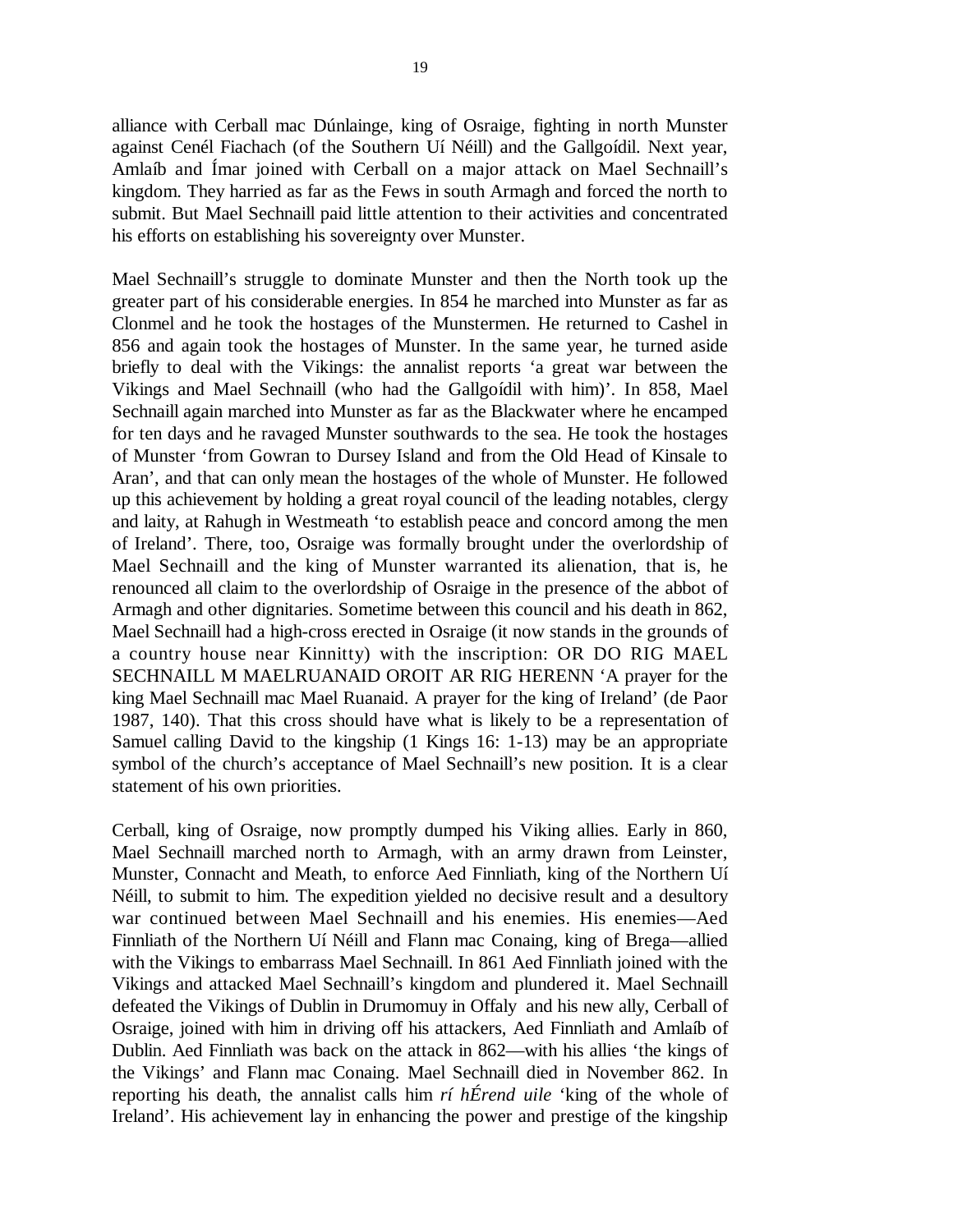of Ireland. This—and not his struggles with the Vikings—is what the annalist celebrates and what was important in the eyes of contemporaries (Binchy 1962, 129-30).

With the passing of Mael Sechnaill, his former rival, Aed Finnliath, succeeded to the kingship of Tara, and soon emerged as the most powerful king in Ireland. As usual, alliances shifted and adjusted to the new situation. Mael Sechnaill's successor in Meath now allied himself with the Dublin Vikings and ravaged the lands of his hereditary enemy Flann mac Conaing in 863 and during this attack they searched out the pre-historic tombs on the bend of the Boyne 'which had not been done before', notes the annalist. During these struggles between the Irish kings, the Vikings played an important role. They were not the initiators of large-scale campaigns and they did make the running. They were useful but dangerous allies and mercenaries and they played these roles in some major Irish struggles. For example, in the battle of Killineer (Cell Ua nDaigri) near Drogheda between Aed Finnliath on one side and the kings of Brega and Leinster on the other, 300 or more Vikings took part and very many of them were killed. Here they were smalltime players in a major struggle. They profited from the in-fighting of the Irish rulers but they never succeeded in making sizable territorial conquests.

In the second half of the ninth century, the Vikings of Ireland were independent adventurers for the most part. Dublin was by far the most powerful centre but along the Irish coast there were other independent settlements and *longphoirt*. There was a Viking fleet at Waterford that, came up the Nore to attack Cerball of Osraige in 860 and was routed below Kilkenny. The aggressive king of Loígis, Cennétig mac Gaíthéne, destroyed a Viking *longphort* at Dunrally, just south of Portarlington and near the Barrow in 862. In 866,  $\frac{1}{2}$  ed Finnliath, king of Tara and king of the Northern Uí Néill plundered all the *longphoirt* of the north, in Cenél Eogain and Dál nAraide, took their flocks and herds—a statement that could mean that they farmed lands about their fortresses. He then defeated the Vikings of Lough Foyle and killed 240 of them. Ironically, his success may have held back the economic development of the north and ultimately prevented the growth of port towns like those on the east and south coasts, on which the Leinster and Munster kings subsequently depended for much of their wealth.

Some northern Vikings either survived or came back: Vikings from Lough Foyle attacked Armagh in 898 and a fleet appeared on Lough Neagh in the beginning of January 900. There was another settlement on Strangford Lough. They were probably the victors in a squabble (*belliolum*) with Albdand (Halfdan), the leader of incoming Danes, in 877. In 879 they captured two senior Armagh clerics—the *princeps* (abbot) and the *fer léigind* (head of the monastic school)—and probably held them to ransom.

There was a settlement at Youghal on the south coast, but its fleet was defeated in 866 by the Déisi and its *longphort* destroyed. A year later, Gnímbeolu, the leader of the Cork Vikings, whose forces later raided the monastery of Cloyne, was killed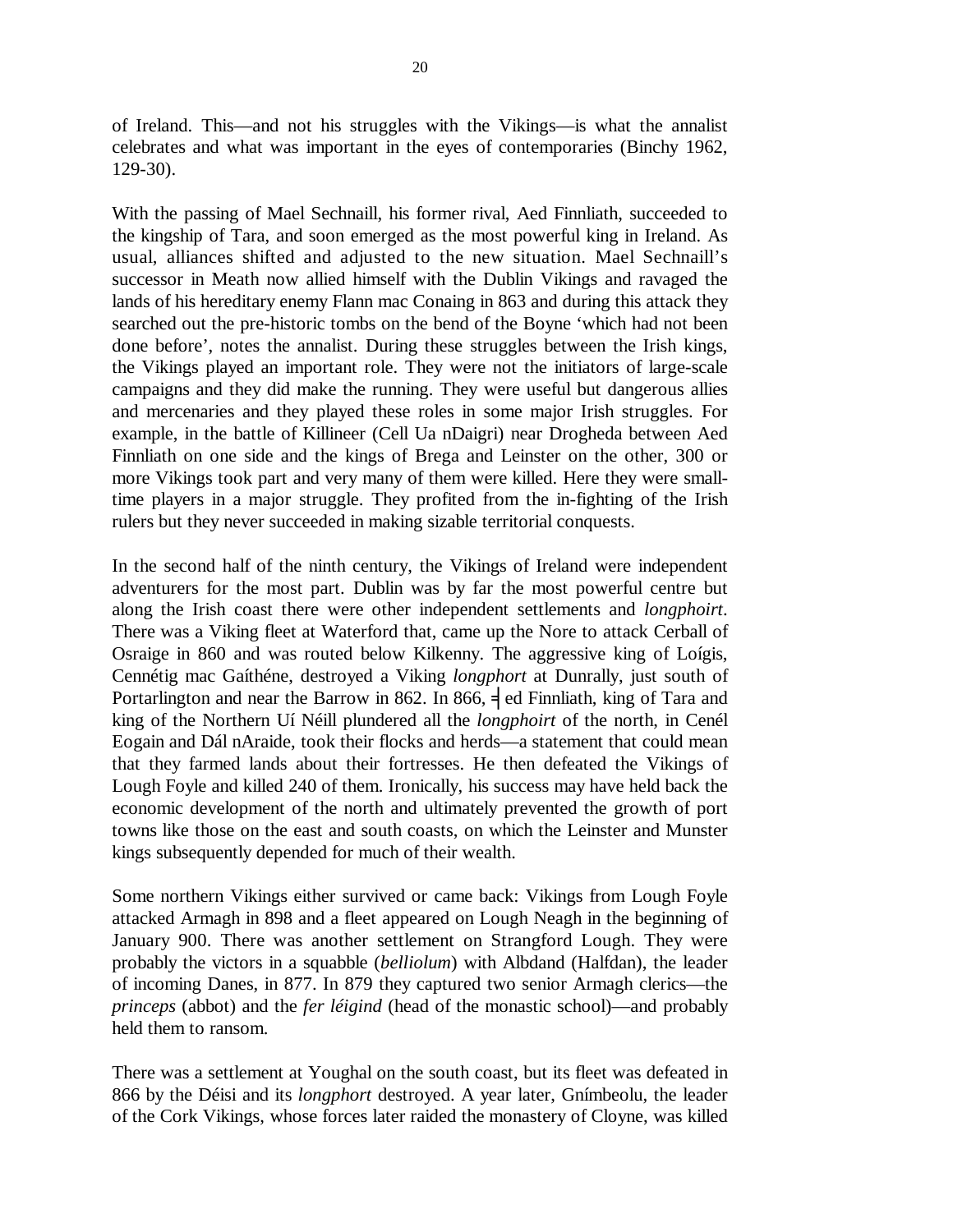by the Déisi. The Vikings who killed the abbot and deputy-abbot of Cloyne in 888 may have belonged to Cork. There were Limerick Vikings who were slaughtered by the Connachta in 887. Osraige seems to have been particularly vulnerable to Viking attack: it was attacked unsuccessfully in 863 and again in 872 during a snowfall on 1 February. Some of these troubles may have been due to the Vikings of Waterford, Wexford and St Mullins, who were defeated by the Osraige in 892.

These operated independently like the other adventurers mentioned in the annals from time to time, like earl Tomrar who plundered Clonfert in 866 and died within a few days of reaching his *longphort*—killed by the vengeance of the saint, the annalists note with satisfaction.

Members of the Dublin élite tried their hand at opportunistic raiding far from base as, for instance, Amlaíb's attack on Lismore in 867, the attack on the same monastery by the son of Ímar in 883 and the killing of the joint-king of the Ulaid by Eloir mac Iercne. And then there are the hit-and-run attacks where no aggressor is named (or perhaps known to the annalist), like the killing of the lord of Corcu Baiscind on the west coast in 864.

One can only sketch the history of Viking Dublin in this period: the settlement was unstable and insecure, the background and interrelationships of its rulers must remain uncertain, and the annalistic record is patchy (Smyth 1975-79; 1977). In 866 Amlaíb and Auisle of Dublin turned their attention to Pictland. They plundered the Picts and took their hostages. In 867 his kinsmen murdered Auisle and this struggle may have been the occasion for an Irish attack. An Irish force burned the fortress of Amlaíb at Clondalkin and killed 100 of his followers. They followed this up with an attack on Dublin itself. But Amlaíb of Dublin was back in business in 869: he plundered Armagh, burned its oratories and 1000 of its inhabitants were either killed or taken prisoner. Next year, he and his fellow-ruler, Ímar, turned to Scotland: they besieged and captured Dumbarton on the Clyde, destroyed it, and plundered it. Early next year, they returned to Ireland in triumph with 200 ships and many captive Angles, Britons and Picts.

Dublin was soon being fought over by at least three rival families. Amlaíb now disappears from the record and Ímar died in 873. Amlaíb's son, Oistin, was murdered in 875 by one Alband. He may be identical with the Alband killed in Strangford Lough in 877. Another Dublin leader, Barid (who may have been a son of Ímar), led a sea-going fleet from Dublin to south-west Munster in 873. He attacked the monastery of Duleek in Meath in 881 and took many captives. The annalist describes him as 'a great Viking tyrant' and attributes his subsequent death and burning in Dublin to the miracles of God and of St Cianán, the founder of Duleek. There were more dynastic feuds and killings in 883 and 888. In 893 there was a major conflict between the Vikings of Dublin and they divided into two main groups, one led by the son of Ímar and the other by earl Sigfrith. In 896 his fellow-Vikings killed Sitric son of Ímar and the Conaillne of Louth killed his brother Amlaíb.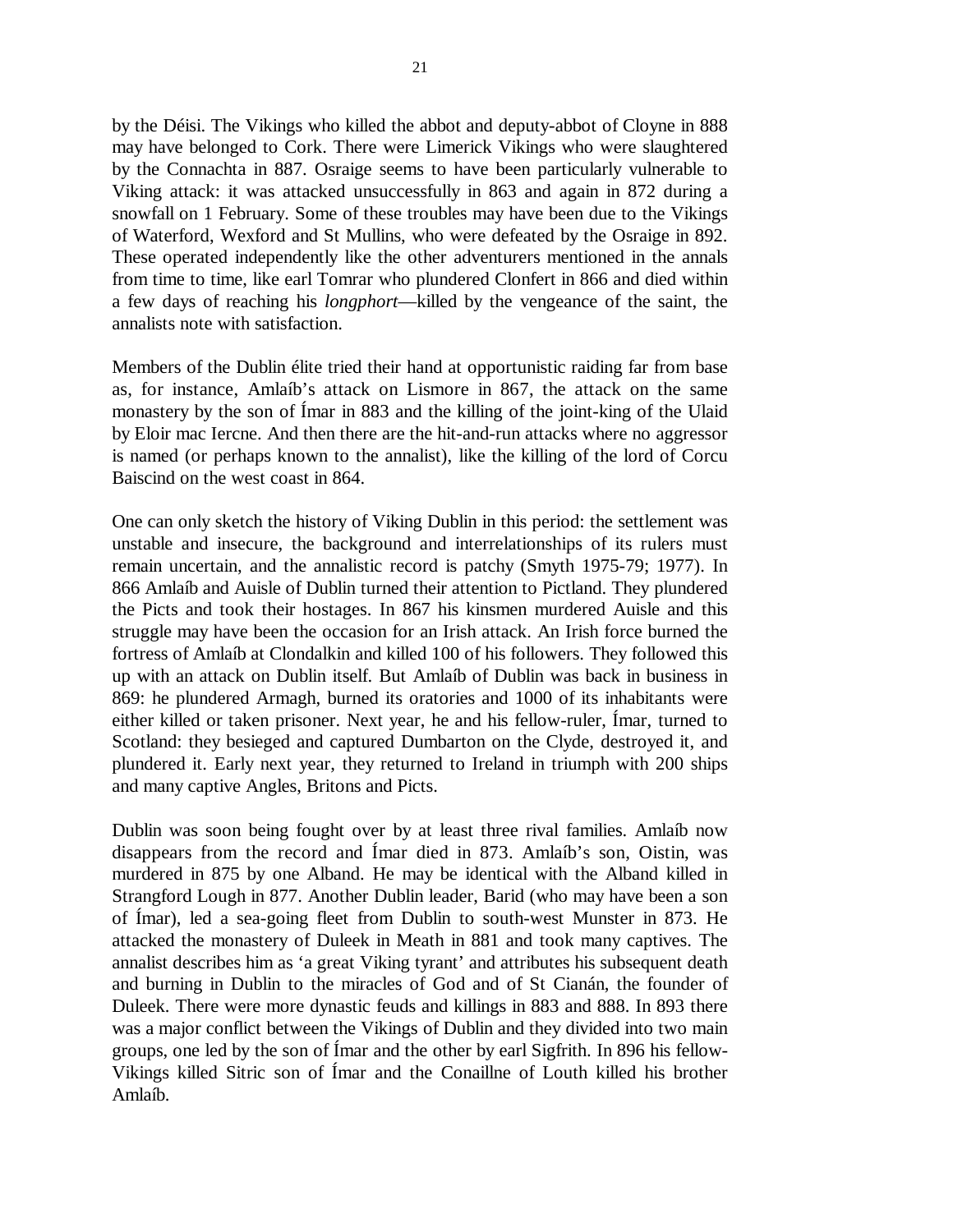The Dubliners were still able to raid the monastic centres in Irish hinterland. In 890-91 they plundered Ardbraccan, Donaghpatrick, Dulane, Glendalough, Kildare and Clonard—all major monasteries within easy striking distance. In 895, led by one Glún Iairn, they attacked Armagh and took 710 prisoners. A year later, they killed Flannacán mac Cellaig, king of Brega. But, the power of the Vikings of Dublin was ebbing fast. The decisive defeat came in 902 when the kingdom of Brega to the north of them and Leinster to the south of them joined forces against them. As the annalist records, 'The pagans were driven from Ireland, i.e. from the fortress of Dublin . . . and they abandoned a good number of their ships, and escaped half-dead after they had been wounded and broken'. The first Viking settlement of Dublin had ended.

Ireland no longer offered rich pickings compared with Francia in the reign of Charles the Bald. Easy settlement was not to be had, and probably from the last decades of the ninth century, secondary Viking migrations were taking place from Ireland to Iceland and to the north-west of England. There is good evidence of the Irish origin of many Viking settlers in Iceland and in Cumbria. It is likely that these migrations were caused by the attacks of the Irish kings. The opening up of Iceland, the opportunities in the Irish-Sea area, and the ease with which the thinly populated area of north-west England could be settled, helped to take the pressure off Ireland.

### 3. THE IMPACT OF THE FIRST VIKING AGE

The upset and disruption caused by the first Viking age in Ireland is difficult to assess. In the case of the church and the monastic schools and culture the Vikings have been held responsible for a calamitous decay. Dr Françoise Henry, in a highly emotive account of the Viking attack, states: 'They brought havoc, cutting mercilessly through the network of family relations and established loyalties. Pagans, they violently shocked a society which had become essentially Christian. They plundered without restitution, destroyed without redress . . .. The invaders became a permanent plague rooted in the land . . .. First of all the effect on the monasteries has to be examined, because, as we have seen, they were the centres of civilization and artistic patronage. On them the impact of the Vikings was catastrophic' (Henry 1967, 5, 10-11, 17). For Kathleen Hughes 'the effect of the Viking terror on the church was physically and mentally devastating . . Respect and veneration had been accorded to the church for so long that the Viking treatment left men bewildered' (Hughes 1966, 199-200). The claim that the Viking attacks had a profound effect on the Irish churches leading to the growth of abuses and a general decay and secularization in a society that was coarsened and demoralized by violence from the Vikings (and their Irish imitators) must be considered very carefully.

The ninth-century Irish scribe of the Reichenau Bede fragment, who may have belonged originally to a community much exposed to Viking attack, that of Mochua at Clondalkin near Dublin, expressed the sentiment of many clerics when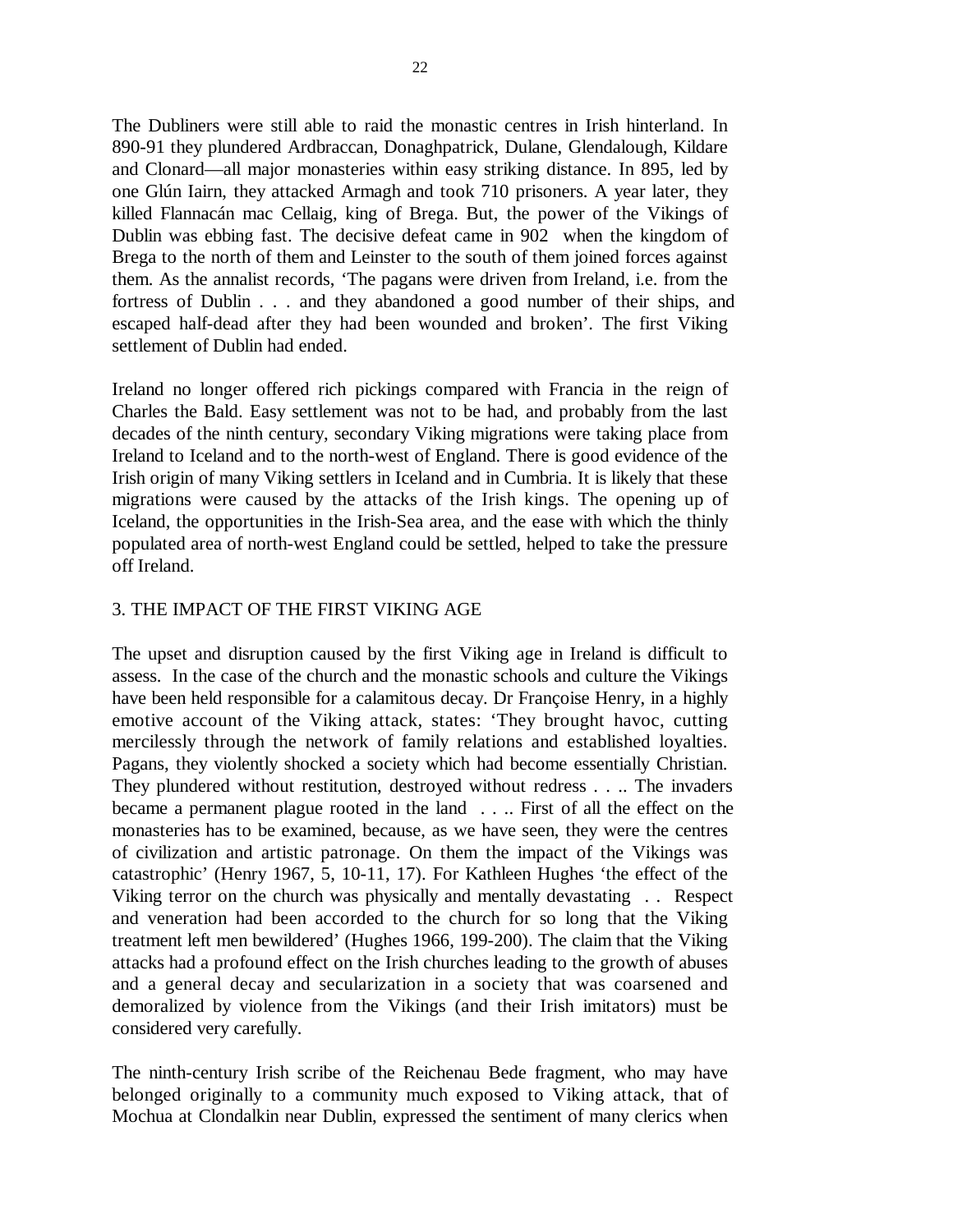he wrote: *Di thólu aechtrann et námat et geinte et fochide di phlágaibh tened et nóine et gorte et galrae n-ile n-écsamle* 'Save us from a flood of foreigners and foes and pagans and tribulations; from plagues of fire, famine and hunger and many divers diseases' (Stokes & Strachan 1903, 256). He sets Viking attacks in their proper context—amongst the other unpleasant occurrences in early medieval human life for which the remedy was most often prayer and the mercy of God. He would have had the same weary reaction to Irish royal plunderers of monasteries the foes of the church.

It is important not to exaggerate the frequency or extent of Viking monastic plundering. In the period 795-806 four Irish monasteries were plundered and Iona and Skye, between them, were the victims of four attacks. In 807 there were two monastic plunderings and no more are recorded until 822. From 822 to 829, a period of intense raiding, fifteen monasteries were plundered. This adds up to 25 monastic raids in 34 years. Even if we argue that the annalists record only onethird of the raids, the count is still very low given the number of monasteries and churches in Ireland. The Vikings can have had little significant effect on the Irish church before 830.

For about fifteen years, from 830 to 845, the raids on monasteries were intense. In that period, the annalists name some fifty monasteries as the victims of specific Viking raids, and nine times they add a general notice of extended territorial raids 'on peoples and churches' in some extensive regions such as north Leinster and the Uí Néill lands in Brega. For example, in 832 they report the burning of Duleek and of 'the land of the Ciannachta with all its churches'; in 835 they record the burning of Mungret 'and of many other churches of west Munster'. It is likely that the Vikings concentrated on major monasteries where there were things worth stealing and notables worth kidnapping for ransom. There was nothing much to take in the small local churches, those of the community's everyday experience, and these may have escaped disruption.

Attacks were not equally severe throughout the country. Some well-known churches escaped for a long time: for example, the annalist records the first plundering of the great Munster monastery of Emly as late as 847 and only one other raid on it is reported for the whole of the Viking period. Seirkieran and Birr were only once the victims of a raid (842). Aghaboe, Kilcullen, Kells, Coleraine, Scattery, Leighlin and Ross (Ros Ailithir) seem to have escaped unscathed through the ninth century though they were attacked in the tenth. Others that were attacked in the ninth century (e.g. Swords, Skellig, Mungret, Moville, Monasterboice) entirely escaped the renewed assault of the tenth century. Still others are never mentioned as the victims of the Vikings: Fore, Killeshin, Moone, Fahan—though we know that these were important churches and the recipients of significant patronage. We must infer that raids have gone unnoted, but we must be careful not push such inferences too far and make the Vikings out to be more effective that they were. Clearly the Vikings concentrated on the major monastic towns: Armagh, Glendalough, Kildare, Slane, Clonard, Clonmacnoise, Lismore and a few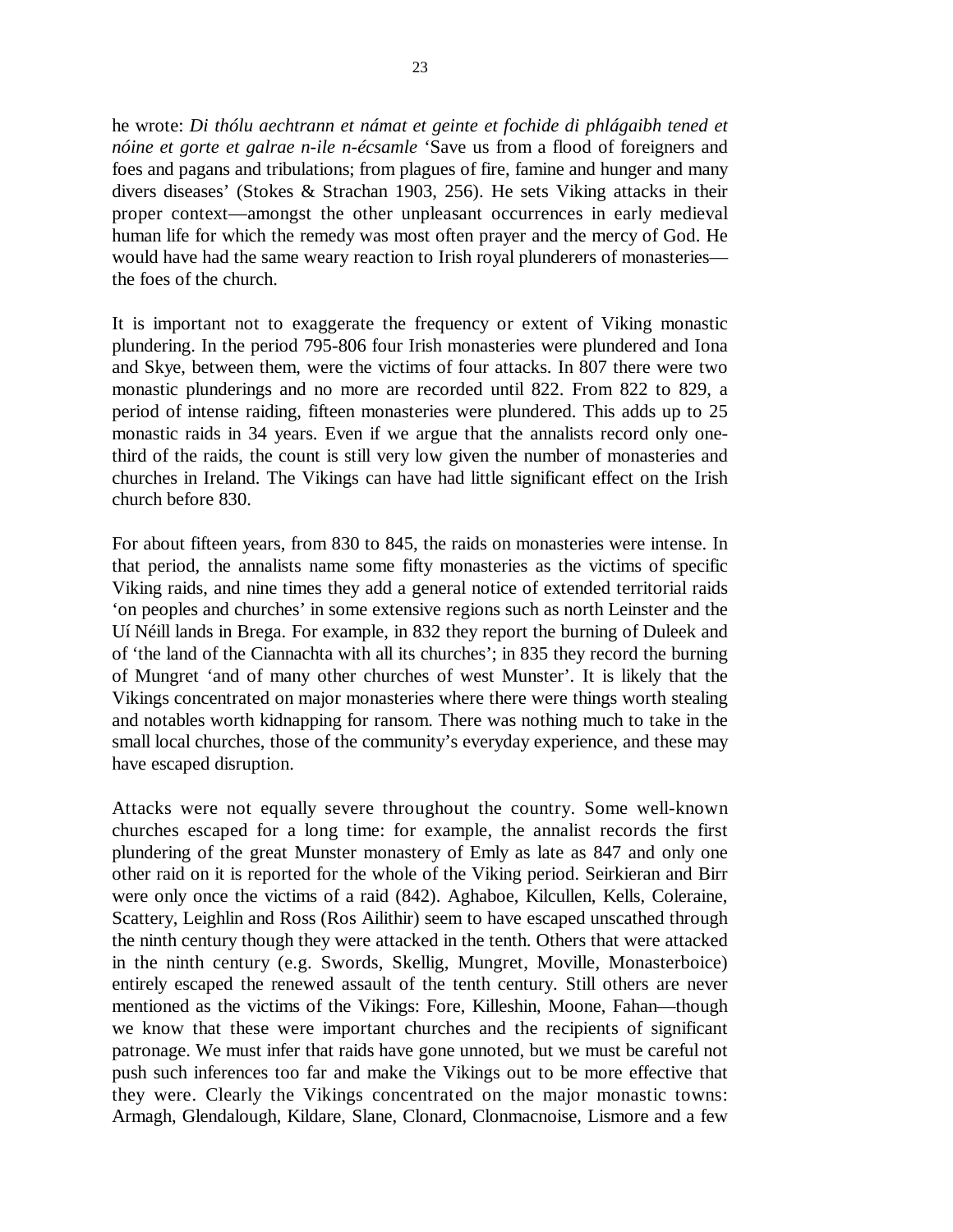others. These houses were the leaders of the Irish church before the Viking period; they emerged from it the same position, and sometimes, perhaps, even more influential. The monastic annalists do not provide a full record: their coverage is dispassionate, laconic, tight-lipped, skimpy and obviously uneven, but they are the best guides to the general course of events, as perceived by members of communities who saw themselves as being particularly the victims of Viking attack at certain times.

The disruption caused by the Vikings has been held responsible for such practices as lay abbots, pluralism, clerical marriage and hereditary succession to church offices—some historians (like reforming canon lawyers)call these 'abuses' but they probably did not appear at all so to contemporaries. As we have seen already, these predated the Vikings. The upsets of the Viking period may have worsened behaviour and coarsened the quality of monastic life but the opposite may equally have been the case: martyrdom may have strengthened devotion and the crisis may have hardened discipline and tightened administration.

More important is the widely-held opinion that the Viking raids caused a growth in violence towards the church and its clergy and brought an end to their immunity. We have seen that this view is not supported by the historical evidence and in an exhaustive study Lucas (1967, 172-229; cf Hughes 1972, 148-59) has shown that attacks on churches preceded the Viking wars, continued during them, and survived long after them. Some further examples. In 775 there was a skirmish at Clonard between the community of Clonard and Donnchad Midi, king of Tara, in whose kingdom Clonard lay. In 786 there occurs in the *Annals of Ulster* the cryptic entry: 'Febordaith abbot of Dulane was murdered and the retribution of him i.e. of Dulane. Donnchad was the victor'—Donnchad is the same Donnchad Midi already mentioned. The reasons for this violence were complex: structural social and economic reasons made the monastic settlements vulnerable to attack. These involved sanctuary (a well-developed institution in Ireland) (Ó Corráin 1987a, 284-310) and the breach of it by men of violence, the close kinship of churchmen and secular rulers, violent conflict between rival church lineages, and the raiding of church stores and treasure in times of famine by the starving population. The Irish did not need to learn to attack monasteries, and their reasons for attacking them were to stand.

Sometimes, then, reasons why the Vikings and Irish attacked the monasteries were the same: as the most economically advanced areas in the country and as safe-deposits, they were rich in food and in treasure. Here, however, there is a striking difference: the Vikings deliberately plundered church treasure, altar-plate, shrines and various kinds of halidoms. The evidence is provided by the annals and by the survival of Irish church artifacts in Norway that were brought back as loot (Namers 1983, 277-306). As Lucas (1967, 211-12) points out, however, once monasteries were raided they could not quickly replenish their store of precious vessels and shrines and besides the bullion value of early Irish metalwork is low the value of the objects depends more on the religious and artistic perceptions of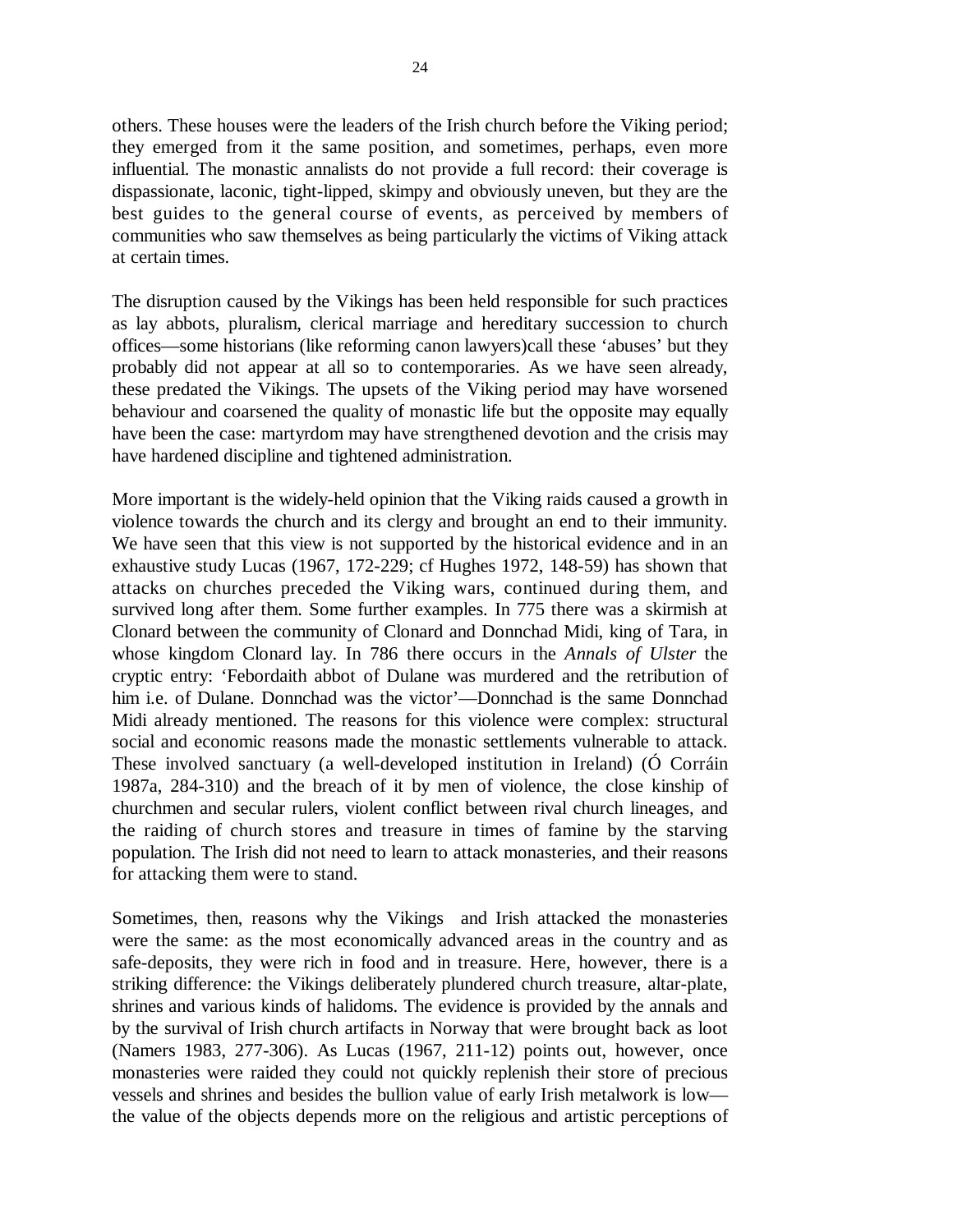their owners. It is likely that the Vikings soon learned that such objects fetched a much higher ransom price than their bullion worth. And they quickly discovered the profits to be made from people as a commodity—as hostages for ransom and as slaves. The hit-and-run affairs down to the 830s lent themselves to the taking of high-status persons for ransom, for example, the capture of the king of Conaillne and his brother in 832; but slave-taking on a relatively small scale was a regular feature of raids, for example, the large prey of women taken from Howth in 821.

Large-scale raiding of major monasteries for slaves occurs much later. Amlaíb of Dublin plundered Armagh in 869, burned its oratories, did much damage besides and 1000 persons were either killed or taken captive. This was the action of a man whose fortress of Clondalkin had been burned in 867 and a hundred of its keepers killed, whose fortress of Dublin had been attacked in the same year, and whose son had been killed in battle at Killineer, fighting with his Leinster and Brega allies against Aed Finnliath, the king of Tara and protector of Armagh. He needed revenge on Aed and the means to impress and reward his troops: the plunder of Armagh and its population met both requirements. Other major slave-raids on monastic towns are reported: on Duleek in 881 when many captives were taken, on Kildare in 886 when 280 captives (including the deputy abbot) and 'much wealth besides' were taken, on Armagh in 895 when 710 persons were taken and much damage was done. It is unclear how these slaves were marketed, but is likely they were sold onwards to Scandinavia (Holm 1986, 317-45). Slave raiding was another of the novel and violent contributions of the Vikings to Irish life: the Irish rulers turned it against the Vikings, but not against one another.

On a broader level, some historians have held that the Vikings attacks made Irish society much more violent and that violence brought rapid socio-political change in its train. Binchy (1962, 119-32) has argued that

in pre-Norse times, all wars, inter-tribal and inter-provincial alike, followed a curiously ritual pattern. They were hedged around with taboos; one did not continue to fight after one's king had been slain; one did not annex the enemy's territory or confiscate any of their land; one did not dethrone the 'sacred' tribal dynasty; one refrained from attacking a number of 'neutral zones' on enemy soil—the monastic settlements, the property of the learned castes *(áes dána*), and so on. Now, however, the Irish found themselves faced with an alien foe who respected none of the traditional conventions . . .

## Further

In fact, as early as the tenth century some radical transformations had occurred; and I believe that most if not all of them may be ascribed to the impact of the Norse invaders upon the traditional order of society. Indeed, I regard the challenge from the Norsemen as a watershed in the history of Irish institutions.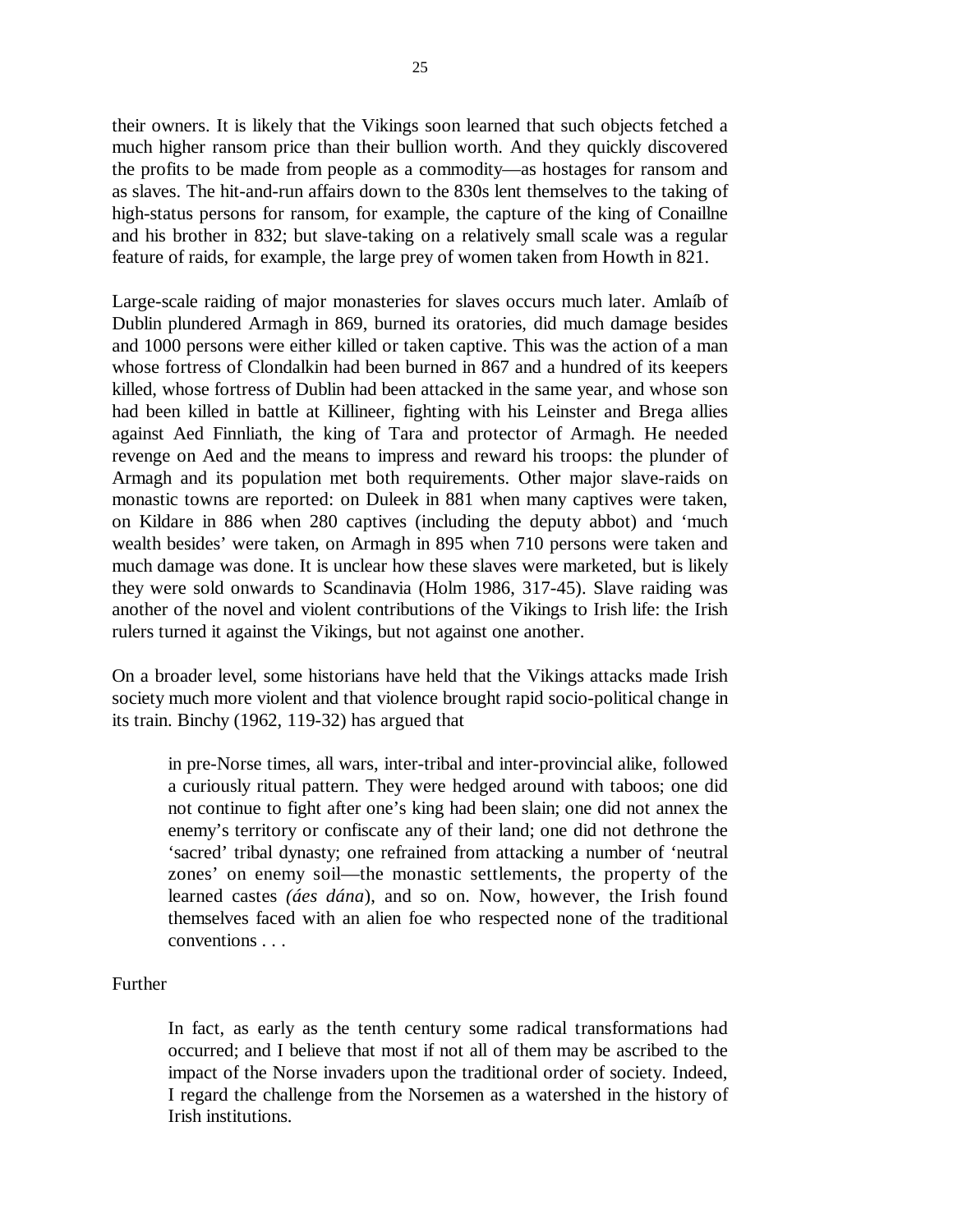These opinions derive from too narrow and too selective an interpretation of the Irish law texts, coloured by literary texts of uncertain date that are open to a different interpretation. Some of these texts, legal and literary, were, in any case, written in the ninth century and later. The 'old order'—an archaic and almost unchanging social structure—is very much the product of Binchy's own singular interpretation of the law tracts. As we have seen, the annals and genealogies reveal a pre-Viking Ireland ruled by aristocrats and great kings, some claiming to be kings of Ireland, who were engaged in precisely the activities he would refer to the Viking impact (Ó Corráin 1972, 29-32, 44-45; 1978, 8-11).

# 4. THE SECOND VIKING AGE: THE STRUGGLES OF THE KINGS, IRISH AND VIKING

By the early years of the tenth century there was an extensive area of largely Hiberno-Norse control on the coast lands of the north Irish Sea including the Isle of Man, part of south-western Scotland, the Hebrides, and the English coastline from Solway Firth to the Wirrall. The evidence for the Hiberno-Norse nature of these settlements and their extent comes mainly from place name studies. The early role of the Dublin Vikings as colonists here is obscure, but it is likely that many settlers in the Wirrall came from Dublin and its hinterland and dependencies (Stenton 1970, 214-23, 312; Wainwright 1948, 145-69; Smyth 1975-79, i 75-92). Wainwright (1948, 145, 164-65) considers this to be a great colonizing movement that led to intense and largely peaceful settlement from the Dee to the Solway and beyond. Settlement extended eastwards to Yorkshire north of the Humber, as shown by place names in -*by* made with Irish personal names (e.g. Melmerby < *Mael Muire*, Melsonby < *Mael Suthain*, Duggleby < *Dubgall)* (Stenton 1970, 312). The exiled Dublin leaders soon took political and military control here. They were aggressive. First they attacked Pictland. In 904, two 'grandsons of Ímar' killed the king of Pictland in battle. In the same year, Ímar ua hÍmair, who had been king of Dublin until he was expelled in 902, was killed in Strathearn during a war on Pictland. Another member of the dynasty, Ragnall ua hÍmair, may have ruled the region in succession to his kinsman Ímar and may have campaigned in Northumbria as early as 910. At any rate, he won an important victory over the English and the Scots at Corbridge in 914 and granted lands to his followers (Smyth 1975-79, i 62-63, 100-13). This new Scandinavian power in northern Britain, which united the Hiberno-Norse west with the Danish east, was a serious threat to its neighbours and already its influence was felt in Ireland. In 913 a seafleet of the Ulaid was defeated on the English coast by the Vikings—evidence, perhaps, that the north-east coast of Ireland felt vulnerable and was involved with English interests in containing Ragnall. In 914, Ragnall extended his activities to Man.

In Ireland, the second Viking age appears to begin suddenly: the annalist records 'the arrival of a great sea-fleet of pagans in Waterford Harbour' in 914. This fleet came originally from Brittany, made an unsuccessful attack on the Severn estuary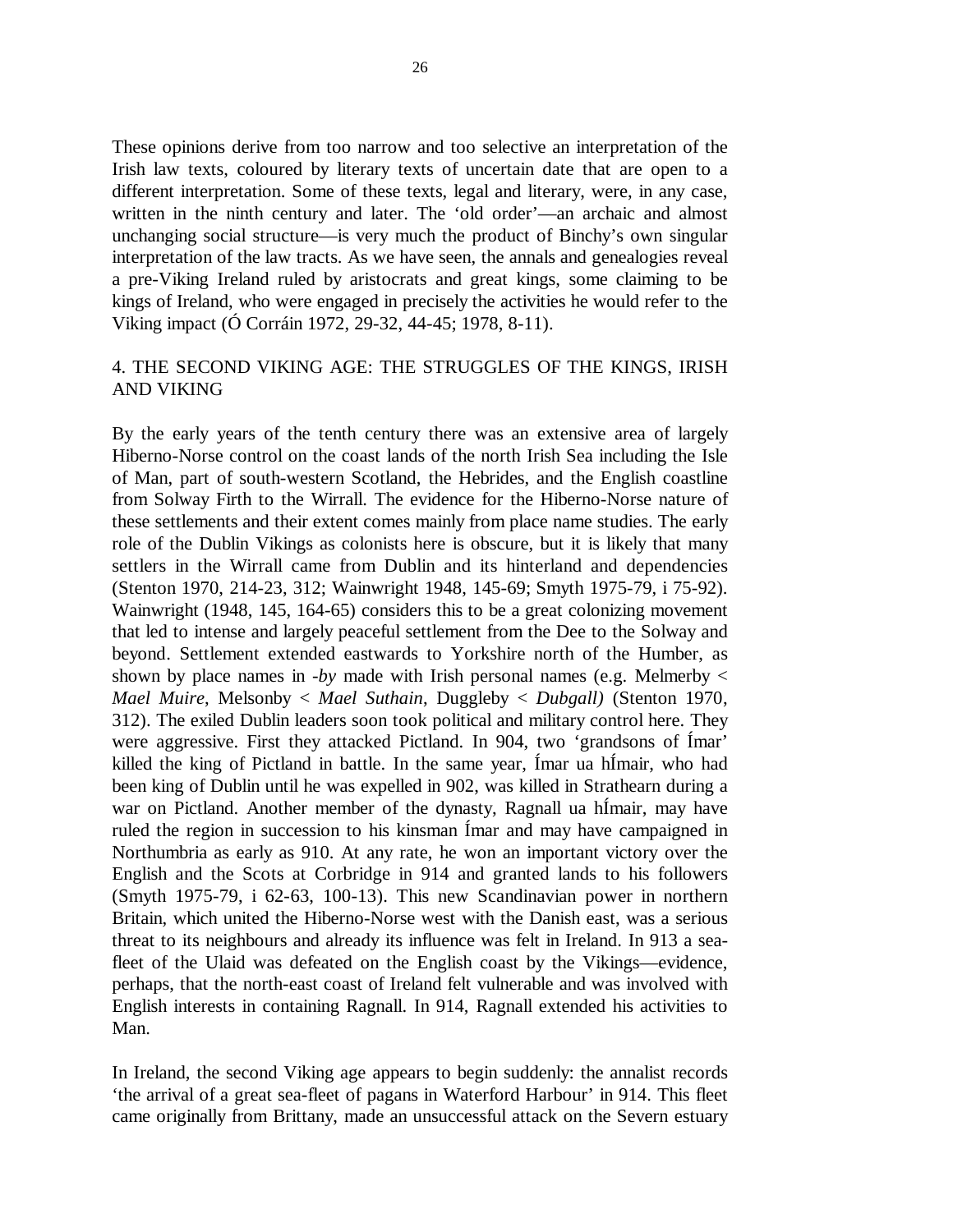and sailed for Ireland in the autumn. It arrived before 1 November, and probably went into winter camp— the annals say nothing of its doings in 914. Next year, large Viking forces of unknown provenance arrived in Waterford and ravaged the kingdoms and churches of Munster including Cork, Lismore and Aghaboe. They killed some local rulers, but they were defeated at Rahan in 917.

In 917 two leaders of the exiled Dublin dynasty joined in the renewed Viking attack. It is not clear what relationship they had with the Waterford fleets of 914 and 915, but on their arrival in Ireland, they took control of Viking activities. Ragnall, who is called *rí Dubgall* 'king of the Danes' presumably because he ruled Danish Northumbria, came with a fleet to Waterford. His kinsman, Sitric Caech, came with a fleet to *Cenn Fuait*, on the border or coastline of Leinster.<sup>5</sup> Viking raiders were defeated on the Munster Blackwater and again by the Eoganacht and the Ciarraige in local encounters.

The arrival of large forces under well-known leaders sparked off a major conflict between the newcomers and the king of Tara, Niall Glúndub mac Aeda, king of the Northern Uí Néill. He had succeeded the elderly Flann mac Mael Sechnaill in 916 and would have been anxious to establish his prestige and, as a northerner, he was well aware of the threat of Ragnall's northern kingdom to north-eastern Ireland as well as to Scotland and England. And the belief that the king of Tara was king of Ireland and defender of the land was by now well established, certainly in Uí Néill circles. In August 917, leading the troops of the Uí Néill, he marched to the plain of Cashel 'to make war on the pagans'. He attacked Ragnall's forces but each leader acted cautiously and no decisive engagement took place though the campaign lasted for three weeks or more. Niall persuaded the Leinstermen to attack Sitric's encampment at Cenn Fuait. They were heavily defeated: the king of Leinster, the bishop of Leinster and many other leaders were slain. Following on this victory, Sitric took possession of Dublin. And in 918, Ragnall led the Viking fleet of Waterford to north Britain and to campaigns that made him king of York and ruler of Northumbria. He had failed to make worthwhile conquests in Ireland.

Soon there was war between Niall Glúndub and Sitric of Dublin, and one feels that the laconic entries in the annals conceal great political stresses in the Leinster-Brega area as the new king of Dublin established himself. The king of Northern Brega allied with Dublin to preserve his kingdom, but this ploy failed. The conflict ended in disaster for the king of Tara. In September 919, he marched on Dublin with the forces of the Northern and Southern Uí Néill. He was heavily defeated at Islandbridge, river from Dublin, and he and many Uí Néill leaders were killed (Curtis 1990, 99). An annalist records ironically that it was Céle Dábaill, abbot of Bangor and Niall's confessor, who incited him to battle, and that the cleric gave the king viaticum in exchange for the king's horse so that he himself could escape from the battle. (That prudent and learned abbot died in religious retirement in Rome in 929.) Never before had so many notables been killed in battle by the <sup>5</sup> *Cenn Fuait* has been identified as Confey, near Leixlip on the Liffey or, alternatively as Glynn, near St Mullins on the Barrow in south Carlow. Neither is certain.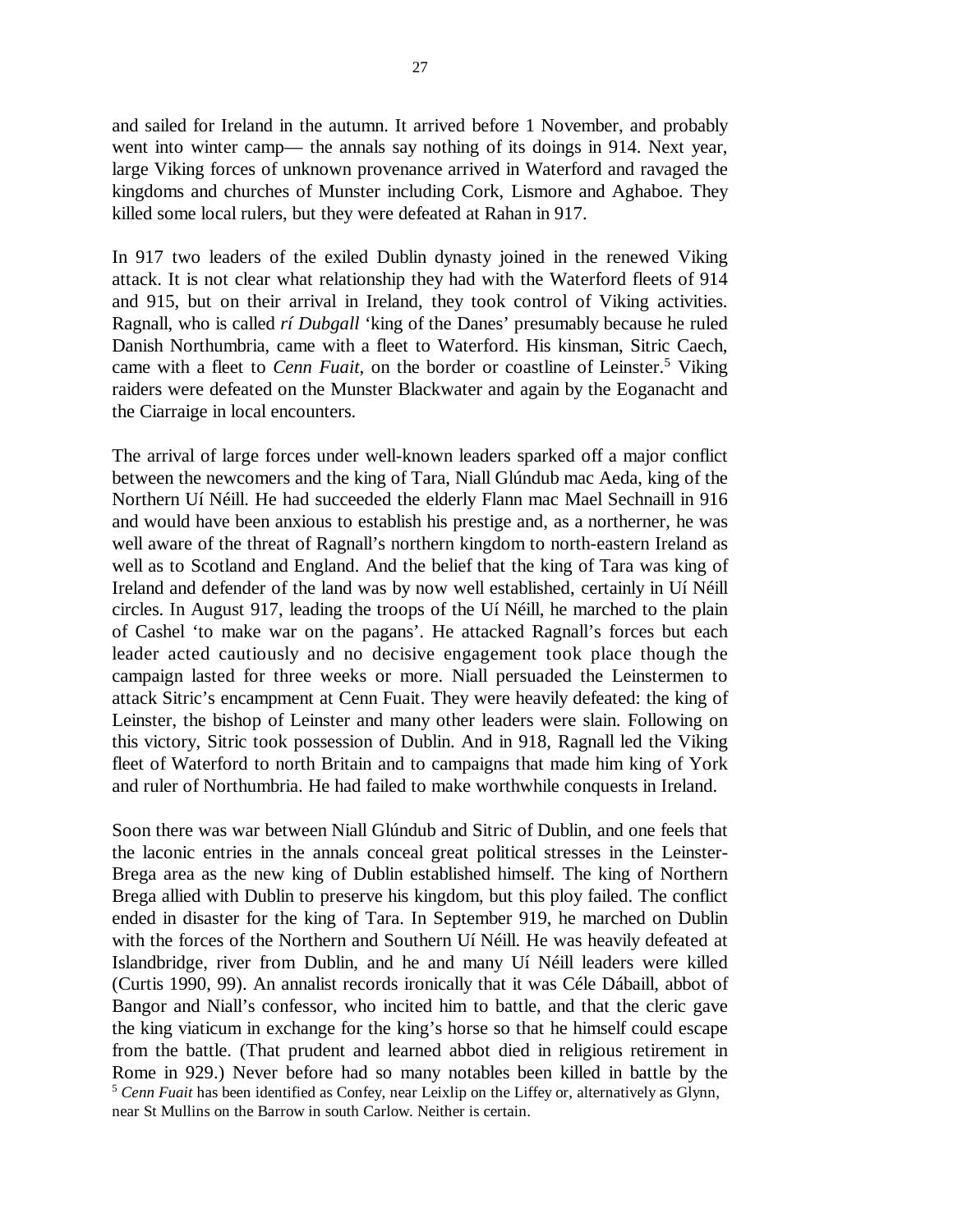Vikings and the defeat clearly shocked contemporaries. Next year, the new king of Tara, Donnchad ua Mael Sechnaill, routed and slaughtered the Vikings in an engagement in Brega. Then, suddenly, Sitric left Dublin. The annalist attributes his going to 'the power of God': the real reason was his claim to the kingdom of York.

As we have seen, Ragnall and his fleet had left Waterford to return to his kingdom in Scandinavian north Britain in 918. On the way, they attacked Scotland and sacked Dunblane in Perthshire. At Tynemouth, they defeated the English and Constantine, king of the Scots. Ragnall followed up this victory by taking York in 919—a city that he may have controlled previously. In 920, he submitted, as king of Northumbria, to king Edward. Now, York and Dublin were in the hands of a single dynasty and this was to have important consequences for Ireland and England.

According to the annals Ragnall died in 921 (he may, in fact, have died in 920) and in his obit he is called *ri Finngall 7 Dubgall* 'king of the Norse and the Danes'—a fair description of his mixed Scandinavian kingdom in north Britain. His successor in York was his kinsman, Sitric, king of Dublin, who ruled York peacefully until his death in 927. He met king Athelstan in conference at Tamworth in 926, became a christian of sorts and was given the king's sister in marriage.

His kinsman, Godfrid, ruled Dublin in his place and was active as a raider and slaver. In 921 he attacked Armagh on the eve of the feast of St Martin (11 November), when the place was full of food and well-loaded pilgrims, but he spared the church and the charitable institutions. And he harried the countryside to the east and north of Armagh. This may be part of an intense Viking campaign in eastern Ulster from about 921 to 927 (and begun again later), led by Dublin and using large fleets, to create a Scandinavian kingdom like that on the other side of the Irish Sea (Smyth 1975-79, ii 23). In 923 a Viking fleet on Carlingford Lough raided the monastery of Killeavy. Next year, the Vikings of Strangford Lough killed the *rígdamna* ('royal heir') of Ulaid, but they lost 'a great sea-fleet' on the bar of Dundrum Bay where 900 or more of them were drowned. In 926 the Strangford Vikings plundered Dunseverick, a fortress on the Antrim coast, and killed and took captive a large number. The attempt to set up a regional kingdom on the east Ulster coast was foiled by Muirchertach mac Néill, king of the Northern Uí Néill. He defeated the Carlingford Vikings in 926 and killed 200 of them. The Strangford fleet, under Alpthann, son of Godfrid, moved south to Annagassan in September 926 to avoid him. But Muirchertach defeated them, killed Alpthann, and he besieged them near Newry until they were relieved by an expedition from Dublin led by Godfrid himself.

In 927, on the death of Sitric, king of York, king Athelstan took control of Northumbria. Godfrid hurriedly left Dublin to claim York, but he was driven out by Athelstan and returned to Dublin within six months, a defeated man. In his absence, Tomar mac Ailche, the powerful independent Viking lord of Limerick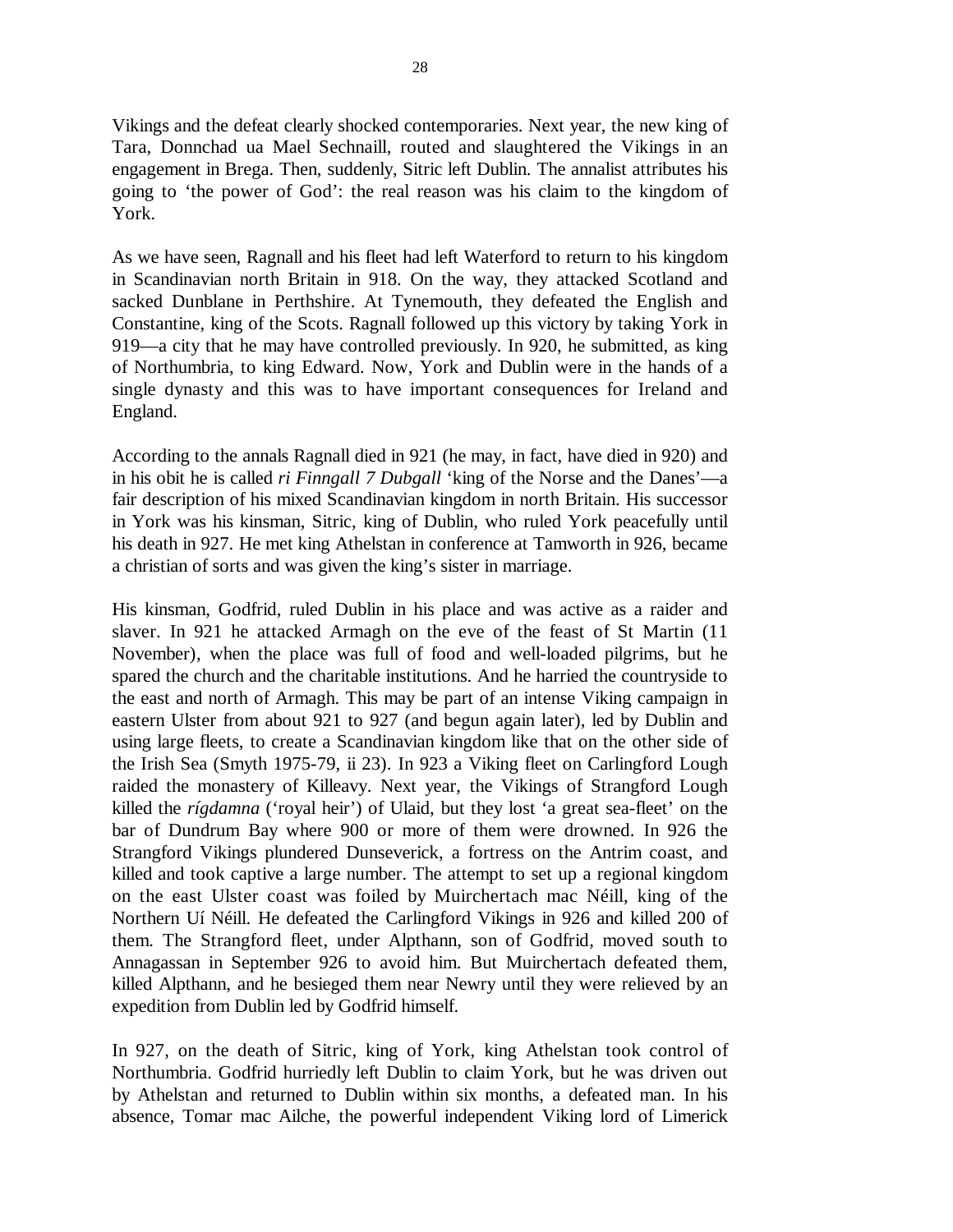since 922, allied with Godfrid's rivals (the Uí Ímair of Limerick) and took Dublin. This was part of a longer struggle for supremacy between Dublin and Limerick that was to continue after Godfrid's death. Godfrid retook Dublin, but the struggle with Limerick went on. In 927 Limerick joined with the Irish and defeated Waterford in battle at Kilmallock. In 928 the Limerick Vikings put a fleet on Lough Neagh and ravaged its environs; from 929 there was a Limerick fleet on Lough Corrib and Lough Ree; and in 930 there was a major Limerick attack on Osraige, strongly opposed by Godfrid in 930-31. Limerick had fleets on the Erne waterways in 933 and 936, and raided Connacht repeatedly. Its forces were a menace to the whole of the west and north of Ireland, and a serious threat to Dublin. In 934 Godfrid died of an illness. Unusually, the annalist describes him as *ri crudelissimus Nordmannorum* 'a most cruel king of the Norseman'—a comment due to his evil reputations as a monastic raider and slaver.

His successor was his son Amlaíb who had already commanded a fleet in the harbours of east Ulster. In 933 that fleet was allied with the king of the Ulaid in a major plundering of Airgialla (the kingdom in which Armagh lay and which was under the protection of the Northern Uí Néill). They were soon defeated by Muirchertach mac Néill, king of the Northern Uí Néill. Amlaíb and the fleet of Strangford Lough then raided Armagh on the feast of St Martin in 933. He attacked Southern Uí Néill in 935 and sacked Clonmacnoise in 936: the king of Tara replied by burning Dublin. The threat from Limerick was just as serious, but in August 937 Amlaíb defeated and captured the Limerick leader on Lough Ree, smashed his fleet, and brought him prisoner to Dublin. This striking victory occurred as Amlaíb turned his attention to York and to a north British alliance that led first to his defeat in the battle of Brunanburh, and then to the kingship of York.

There are detailed and roughly contemporary accounts of the battle of Brunanburh in the Irish annals and in the Anglo-Saxon Chronicle (Smyth 1975-79, ii 1-88). On the English side were Athelstan and his brother Edmund and the troops of Wessex and Mercia; their opponents were Amlaíb, king of Dublin with the Vikings of Dublin and the north of Ireland, Constantine king of the Scots, and the king of Strathclyde. The result of this 'great, lamentable and horrible battle' (as the Ulster annalist calls it) was a great victory for Athelstan. Amlaíb made his escape, and returned to Dublin in 938, perhaps after a period in Scotland.

The essential background to Brunanburh was the insecurity of the regional kingdoms of northern England and Scotland (including the Scandinavians) in the face of the expanding power of Wessex under Athelstan. The submission of Constantine, king of the Scots and Owain, king of Strathclyde, to Athelstan at Eamont/Dacre in 926 marked a significant stage in Athelstan's expansion (Stenton 1970, 218). Soon, the conditions were ripe for a grand alliance of the periphery against Athelstan, but how this came about is very obscure and at the centre of the obscurity is Amlaíb of Dublin, the ringleader, if we may judge from the annals. Amlaíb was battling with the Limerick Vikings in August 937 and Brunaburh took place before the onset of winter in the same year—too short a period to cook up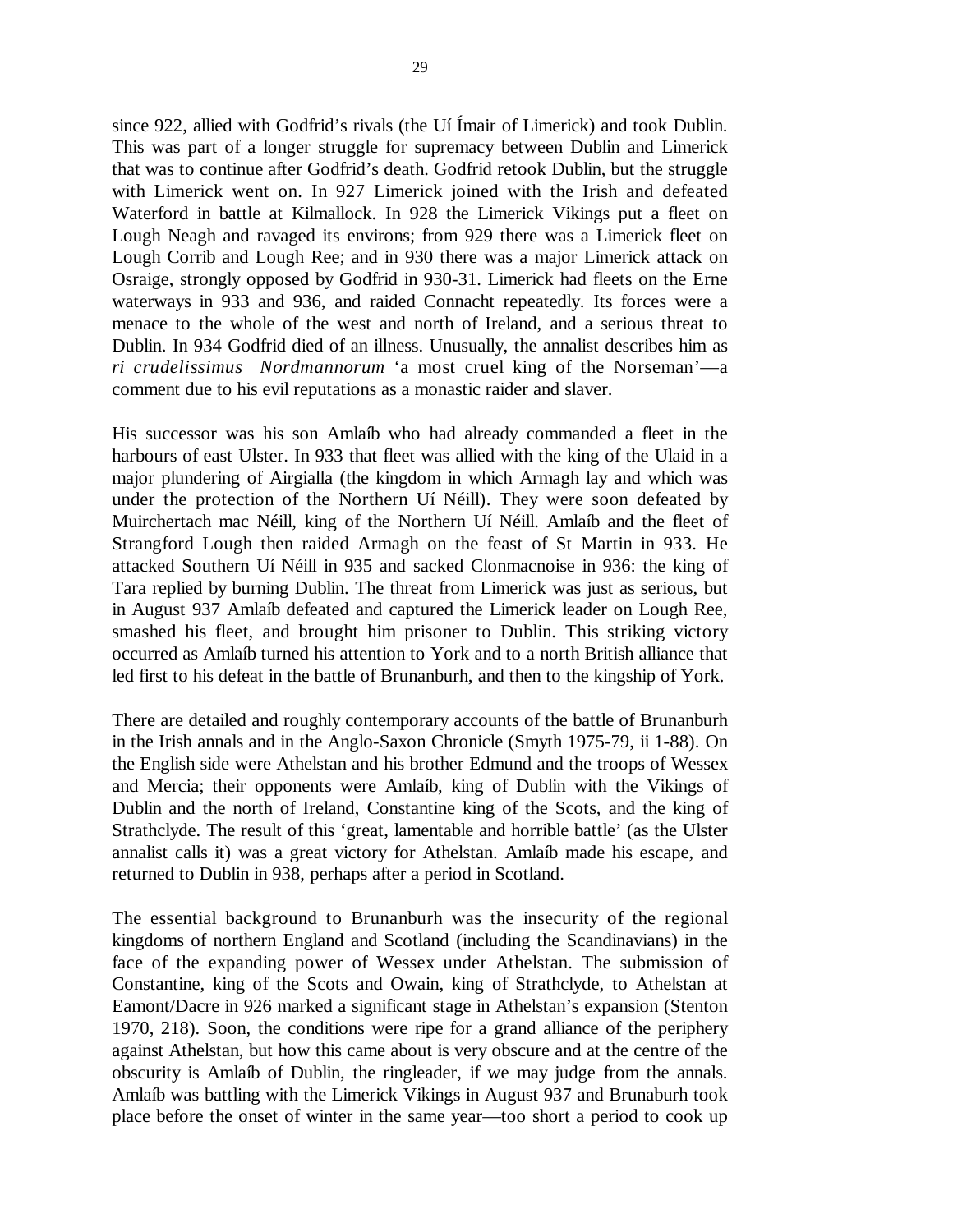the grand alliance to challenge the all-but king of England and too local a victory to give Amlaíb the status to be its leader. Amlaíb must have been seen to be in a position to lead such an alliance long before his victory over the Limerickmen. And this must suggest that the king of Dublin was the foremost figure in Viking society in the British Isles. Florence of Worcester calls him 'the pagan Anlaf [Amlaíb], king of the Irish and of many islands' (Smyth 1975-79, ii 78) and this is how he may have appeared to English observers. We must infer that Dublin had real power and influence in the north Irish Sea, the Hebrides, Scotland and northern England—resources that made it much more formidable than the somewhat limited assets in land and manpower that it and its satellite Waterford held in Ireland. Dublin was a sea-kingdom, the centre of economic and political interests at a remove from the observation of those who gave us our written sources for Ireland and England, and thus poorly documented.

The defeated Amlaíb returned to Dublin towards the middle of 938. His first act was a great surprise attack on Kilcullen, an important monastery to the south-west of Dublin, where he took 1000 prisoners—a raid for slaves and treasure and an attack on Leinster. Donnchad the king of Tara and Muirchertach king of the Northern Uí Néill joined forces and counter-attacked swiftly: they led an army to Dublin, besieged the city but did not take it, and plundered the lands of Dublin southwards from the city to Mullaghmast. Next year, the Vikings avenged themselves by capturing Muirchertach in a surprise attack on his fortress of Ailech. He had to ransom himself.

Evidently, Dublin's main interests still lay overseas and when Athelstan died in October 939 Amlaíb sailed with his fleet for England. He reached York before the end of the year and was made king by the Northumbrians who needed a leader of status in their struggle against the dominant power of Wessex. He followed this up with a major campaign south of the Humber, accompanied and supported by Wulfstan, archbishop of York. The result was a negotiated settlement between king Edmund, Athelstan's brother and successor, and Amlaíb, by which Amlaíb was recognised as king of York and ruler of Danish Mercia—almost half the kingdom of England (Smyth 1975-79, ii 89-103). He died in 941.

In 940 Amlaíb Cuarán, first cousin of Amlaíb and son of Sitric, former king of Dublin and of York, went to York. In 941 he succeeded to the kingship of York, but he soon lost Danish Mercia to the English king, Edmund. In 943 the kings were at peace with each other and Edmund stood sponsor for Amlaíb Cuarán at baptism, but before the year's end Amlaíb Cuarán was expelled from the kingship of York—the background is unclear—and replaced by his cousin, Ragnall. Amlaíb Cuarán returned to Ireland in 945 and took the kingship of Dublin from his cousin Blacair.

Dublin had had mixed fortunes in his absence. Muirchertach mac Néill, king of the Northern Uí Néill, had become very powerful in the north and in the midlands, and in 941 his fleet plundered the Viking bases on the Hebrides. In the same year, the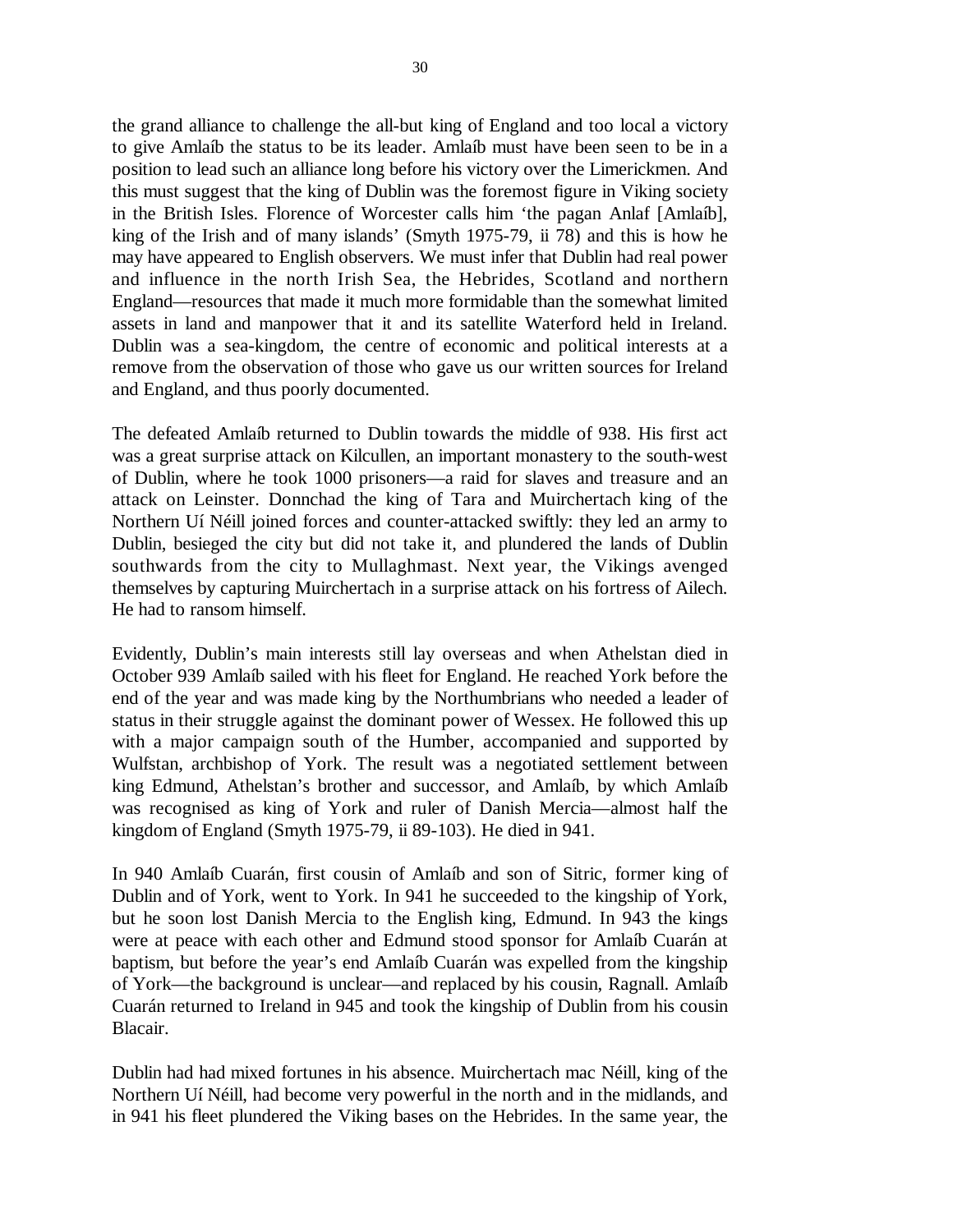Dubliners were heavily defeated during a raid in north-west Leinster. Early in 943, the Strangford fleet was practically wiped out by local Irish forces. However, Blacair won a notable victory at Ardee: here Muirchertach mac Néill, 'the Hector of the western world' as the Ulster annalist calls him, was defeated and slain, and next day Blacair plundered Armagh. Soon after, the king of Leinster was killed whilst plundering Dublin.

There was now a major shift in Irish politics when two outsider claimants to the kingship of Tara appeared. The first was Congalach mac Mael Mithig of Síl nAeda Sláine (Southern Uí Néill) whose kingdom lay close to Viking Dublin. The second was Ruaidri ua Canannáin, king of Cenél Conaill (Northern Uí Néill) in the far north-west. The two were keen rivals. Congalach allied himself with the new king of Leinster and together they attacked and sacked Dublin with a new ferocity: 'The destruction brought upon it was this: its houses, house-enclosures, its ships and its other structures were burned; its women, boys and common folk were enslaved; its men and its warriors were killed; it was altogether destroyed, from four persons to one, by killing and drowning, burning and capture, apart from a small number that fled in a few ships and reached Dalkey'. And the victors plundered the city for jewels, valuables and textiles. In 945 the unsuccessful Blacair surrendered the kingship of Dublin to the newly returned Amlaíb Cuarán.

From this victory over Dublin, Congalach is recognised as king of Tara, and it seems that authority over Dublin (and this included some control over its economic resources) was now part of the claims of the king of Tara. As king of Dublin, Amlaíb Cuarán was Congalach's ally and subordinate. In 945 he fought beside Congalach in an encounter with Ua Canannáin's troops in Louth, and again in 947, when Ua Canannáin came on an expedition to Slane in the heartland of Congalach's kingdom, Amlaíb Cuarán's forces took heavy losses. But events in England drew Amlaíb Cuarán to brighter prospects: the death of king Edmund and the succession of Eadred opened the way for a second and successful attempt at the kingship of York, which he held probably with the consent of the English king from c. 948 until his expulsion in 953 (Smyth 1975-79, ii 155-90). Blacair resumed the kingship of Dublin but he was slain by Congalach in the battle of Dublin in 948 when 1600 of his troops were either killed or taken prisoner.

Ua Canannáin now launched a major attempt to overthrow Congalach. He came on two great expeditions to Meath and Brega in 950, encamped for six months, reduced Congalach to great straits, and began to be recognised as king of Ireland. In November he inflicted a crushing defeat on the Vikings of Dublin—two thousand or more were slain—but he himself fell in the battle. The Dubliners now raided Congalach's kingdom: they burned the round tower of Slane, full of refugees clutching the church treasure and in 951, basing themselves at Kells, they plundered Kells itself, Donaghpatrick, Ardbraccan, Dulane, Kilskeer and other churches, taking 3000 or more captives and spoils of herds, gold and silver.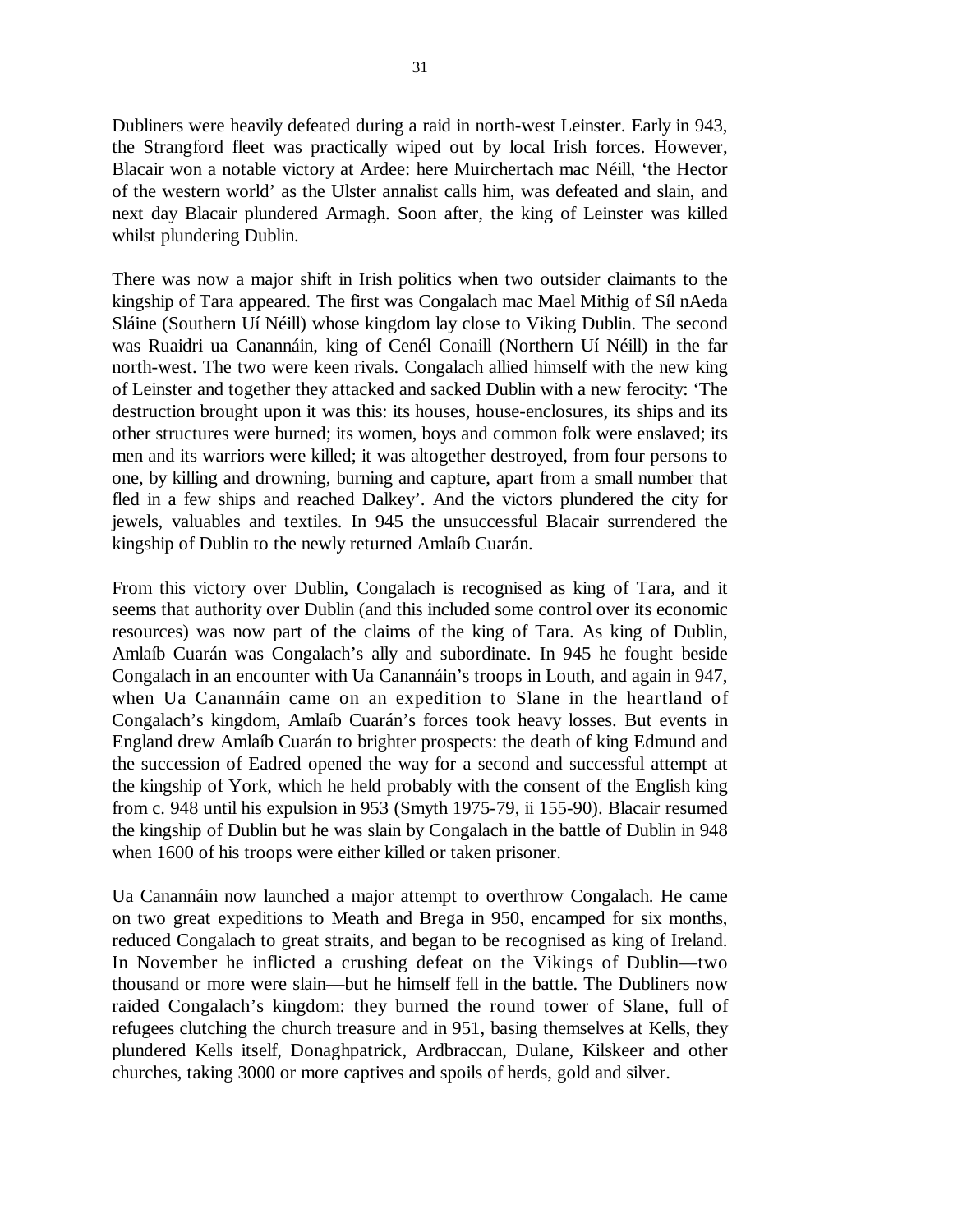The ex-king of York, Amlaíb Cuarán was back as leader in Dublin in 953, and was now the ally of the king of Leinster. When Domnall ua Néill of the Northern Uí Néill, Congalach's rival, raided Brega in 954 he did so with the agreement of the Dubliners. In 956 Congalach's flagrant and humiliating attempt to dominate Leinster brought him face to face with a Leinster-Dublin alliance: he was killed in a surprise attack by the Dubliners on the banks of the Liffey, on his way back from a campaign against Leinster. And Dublin acted on the instigation of Leinster.

His successor, the powerful Domnall ua Néill, king of Tara from 956 until his death in 980, used most of his vast energies in an attempt to build up a centralized Uí Néill kingdom in the north and the midlands. In these struggles, Dublin behaved politically much like a powerful local Irish kingdom. By 962 Dublin and Leinster were in league with each other, and Dublin played a role in local Leinster affairs. In 967 a Leinster-Dublin force raided and ravaged Brega, an area regarded by Domnall as part of his kingdom. Next year, Domnall led an army into Leinster and plundered it from the Barrow to the sea. He besieged the Vikings and the Leinstermen, perhaps at Dublin, for two months and many Leinster notables were slain. In 969 Amlaíb Cuarán and Murchad, king of Leinster, plundered Kells, a major monastic town in the lands of ua Néill. He pursued them and inflicted a defeat on them. Next year, Amlaíb and the Leinstermen again raided Kells and took large spoils and defeated the Uí Néill in an encounter near the Boyne. And the king of Brega and Amlaíb Cuarán defeated Domnall in battle.

Domnall soon took his revenge on his enemies. His son Muirchertach and Murchad, king of Ailech (one of Domnall's subject kings) ravaged the monasteries of Louth and Dromiskinand killed many people. Domnall himself made a ferocious attack on Monasterboice and Dunleer in the course of which 350 people were burnt alive. The son of the king of Ailech torched the refectory of Dunleer and killed or burned to death 400 men and women. The annalist states that these attacks were carried out *for Ghallaibh* 'against the Vikings'- a term we must take literally. These were monasteries to the north of Brega and near the old Viking base at Annagassan. They lay in territory under Dublin control, and were very vulnerable, because of their position, to attack from the north. Evidently, these long-established and prosperous monastic towns played the same economic and political role in Viking-ruled lands as they did in Irish kingdoms since otherwise the king of Tara would have no cause against them. And this is interesting evidence for cultural assimilation, and for the integration of the church into the structures of authority within the Viking areas.

Early in 971, Domnall and his army of occupation were expelled from Meath and driven north of the Fews. He returned with a great northern army to avenge himself on Meath and on the Vikings. He ravaged all the fortresses of Meath and spoiled north Leinster, and he put a local garrison on every *tuath* from the Shannon eastwards to Kells.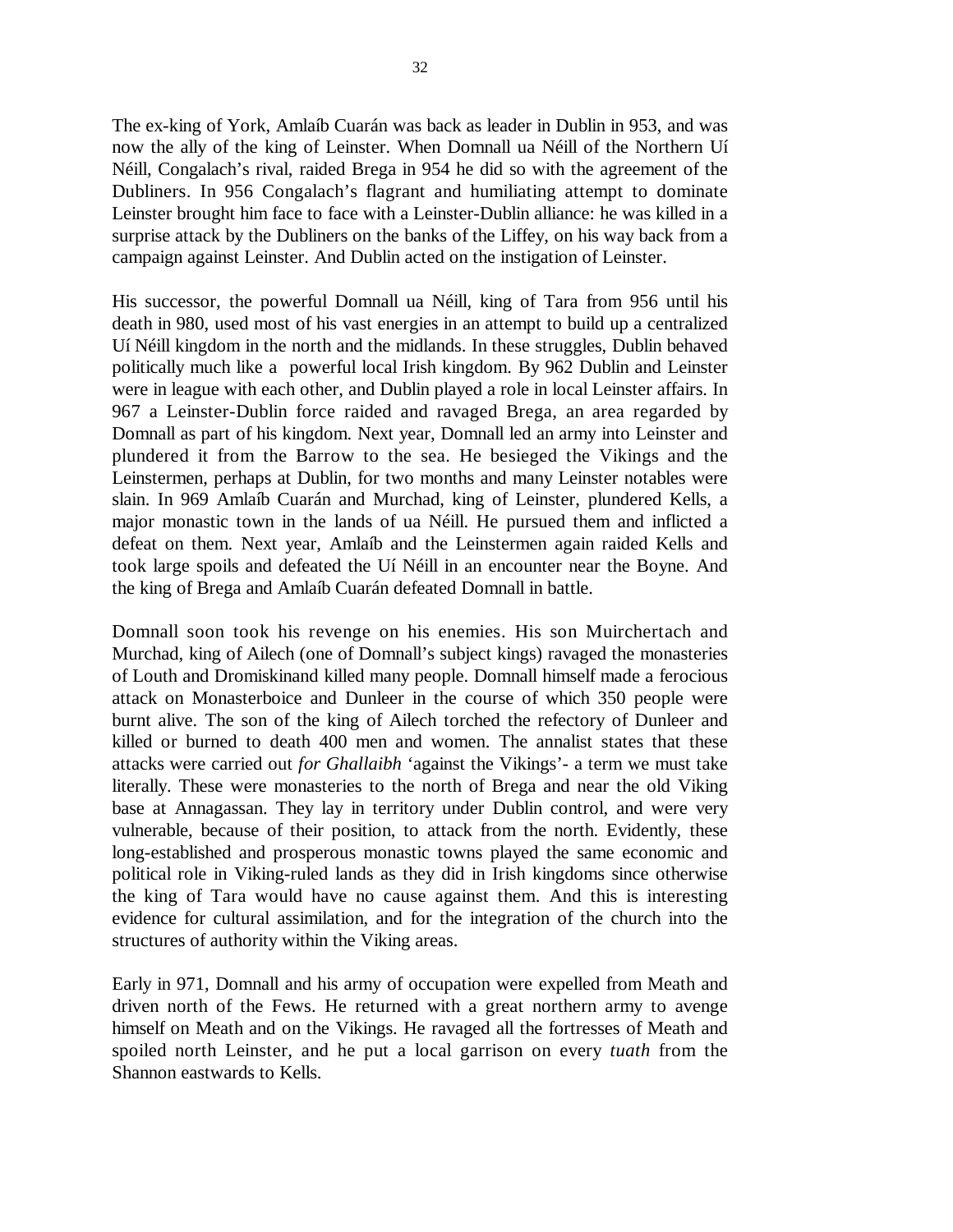In 976 the Dublin-Leinster entente broke down and Dublin, though now without allies, felt strong enough to attack its neighbours and expand its territory by conquest, perhaps to build a kingdom like that of York. In 977, Amlaíb Cuarán killed Muirchertach, a son of Domnall ua Néill, who may have been governor of Meath and Brega and the most important military leader in the area. Next year, the Dubliners defeated and killed the king of Leinster in a pitched battle near Athy, and in 979 they captured his successor and sacked Kildare. But, Clann Cholmáin of Southern Uí Néill now had an able leader: Mael Sechnaill mac Domnaill, who signalled his arrival by inflicting a crushing defeat (the annalist calls it 'a red slaughter') on the Dubliners at Tara in 980. Amlaíb Cuarán commanded the troops of Dublin and the Hebrides. The presence of Hebridean troops and the location of the battle must suggest that the encounter was part of a major and long-planned attack on the Uí Néill heartland. It failed, and this defeat broke the military power of Dublin. Mael Sechnaill followed up his victory by leading a large army to Dublin and besieging the city for three days and three nights. The Dubliners made terms with him: the freeing of all Irish hostages including the king of Leinster and the hostages of the Uí Néill, the handing over of treasure and valuables, the freeing of all the lands of the Uí Néill from the Shannon to the sea from tribute and exaction. Mael Sechnaill further proclaimed the liberty and return of all Irish slaves in the territory of the Vikings—that, says the annalist, was 'the Babylonian captivity of Ireland, second only to the captivity of hell'. Amlaíb Cuarán went to Iona as a penitent, and died there in religious retirement later in the year.

Dublin was now under the indirect rule of Mael Sechnaill, and remained quietly so until Sitric Silkenbeard, son of Amlaíb Cuarán, succeeded in 989 and apparently made a bid for independence. Mael Sechnaill defeated the Dubliners and besieged the city for three weeks until they promised to meet his conditions to the full as long as he was king. One of these conditions was an annual rent of an ounce of gold on every tenement, to be paid at Christmas.

The Viking attack on Munster in the early tenth century and the hostility of the Uí Néill overturned the Eoganacht kingship of Munster and this is the context of the foundation and survival of the Viking cities of Waterford, Limerick and Cork. Waterford dates from 914, and its early rulers were probably closely related to those of Dublin. In 939, Waterford was ruled by Macc Acuind (son of Haakon) who was an ally of Cellachán, king of Munster, in his raids on the midland monasteries (Ó Corráin 1974, 4). From 984 Waterford came under Irish control. The rulers of Limerick, the most powerful Viking settlement after Dublin, were separate from those of Dublin and there may have been three distinct families vying for the kingship in the tenth century, the most successful being the descendants of one Ímar, who appear to have Limerick and Hebridean connections.

Gradually, the more powerful Irish kings asserted their authority over Dublin and as the great struggle for the kingship of Ireland gathered momentum Dublin became a major prize in the political game. Whoever would be king of Leinster or of Ireland must hold Dublin. Mael Sechnaill, who resumed the kingship of Tara on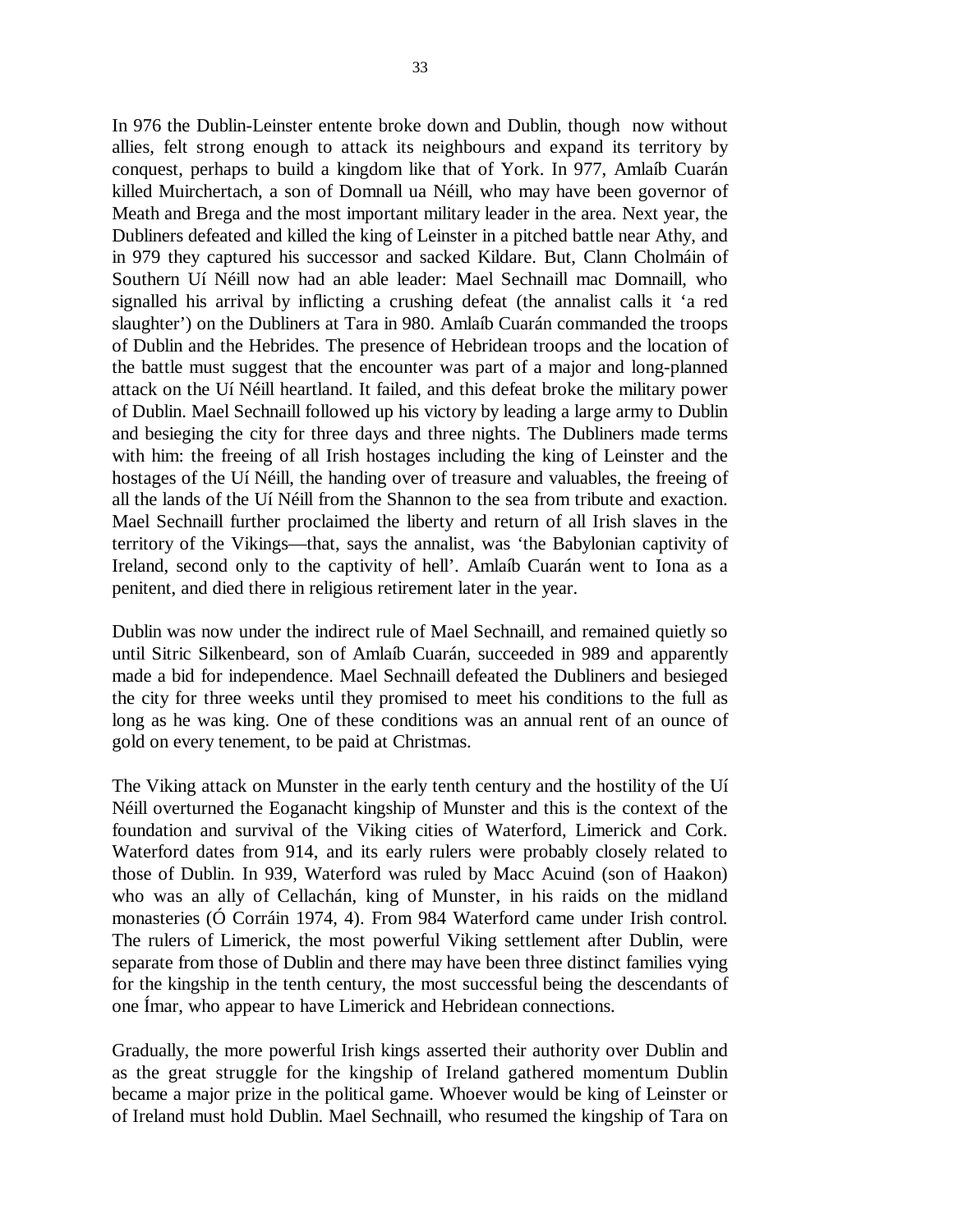Brian's death, turned on Dubliners and the Leinstermen in 1015, but less effectively than Brian. He attacked Dublin and burned the *dún* and all the houses that lay outside it, and then ravaged Leinster. In 1016 the Dubliners plundered Kildare, Glendalough, Clonard, and Armagh, and again Mael Sechnaill defeated them. Finally, a month before his death in 1022, he won a victory over them at Athboy, to the north of Trim, and slew many of them. After his passing, there was no strong power to threaten Dublin and the annals record merely the tit-for-tat raids for treasure and clashes between a much-weakened city and its neighbours— Meath, Brega, Leinster, and the aggressive king of Ulaid who defeated Dublin in a sea-battle in 1022. When Donnchad mac Briain came north to take the hostages of Meath and Brega in 1026, he encamped in peace for three days beside the *dún* of Dublin. The Dubliners now knew how to kowtow and the Irish king knew that there were more profitable ways of dealing with Viking Dublin than ravaging the city.

Now control over Dublin passed from one to the other of the greater Irish kings. First, Leinster dominated it. Diarmait mac Mael na mBó, king of Leinster since 1042, led a great expedition to Dublin in 1052, drove its king Echmarcach overseas, and seized the kingship for himself. Next year, Donnchad mac Briain, king of Munster, joined with Diarmait's regional enemies, invaded the territory of Dublin, and forced Diarmait to hand over hostages—that is, forced Diarmait to hold Dublin of him. But in 1054 and 1057-58 Diarmait was using the army and fleet of Dublin to help him king-make in Munster and by 1059 he had installed his son Murchad as king of Dublin. Murchad defeated the exiled king of Dublin on Man in 1061 and levied tribute on the island. He died in 1070: the annalists call him 'lord of the Foreigners and king of Leinster under his father'. His father Diarmait was killed in battle in 1072.

Tairdelbach ua Briain, king of Munster and claimant to the kingship of Ireland, moved immediately to assert his authority over Leinster and Dublin. The Dubliners granted him the kingship of the city and later Gofraid ua Ragnaill, the king of Dublin, did homage and submission to him and recognised his suzerainty. When they fell out in 1075, ua Briain expelled him from Ireland and he died overseas, and ua Briain's son, Muirchertach, was formally inaugurated king of Dublin. Muirchertach became king of Munster on his father's death in 1086. In 1094 when a great northern alliance challenged Muirchertach, it did so at Dublin and with the fleet of Gofraid Meránach who had become king of Dublin in 1091. And when the alliance fell apart Muirchertach exiled Gofraid and tightened his grip on Dublin. He used its fleet in his campaigns against the north in 1100 and its army in 1103. When the abbot of Armagh tried to make peace between Muirchertach and his northern enemies in 1105, he went to Dublin to do—clearly Dublin had become one of Ua Briain's capitals. In 1111 Muirchertach travelled to Dublin—it was a journey, not a military expedition—and remained there for three months, from Michaelmas (29 September) to Christmas. When challenged by Leinster interests, he defeated them in battle at Dublin in 1115 and made his son Domnall king of Dublin. Ua Briain dominated the Viking cities—Dublin, Limerick, Waterford,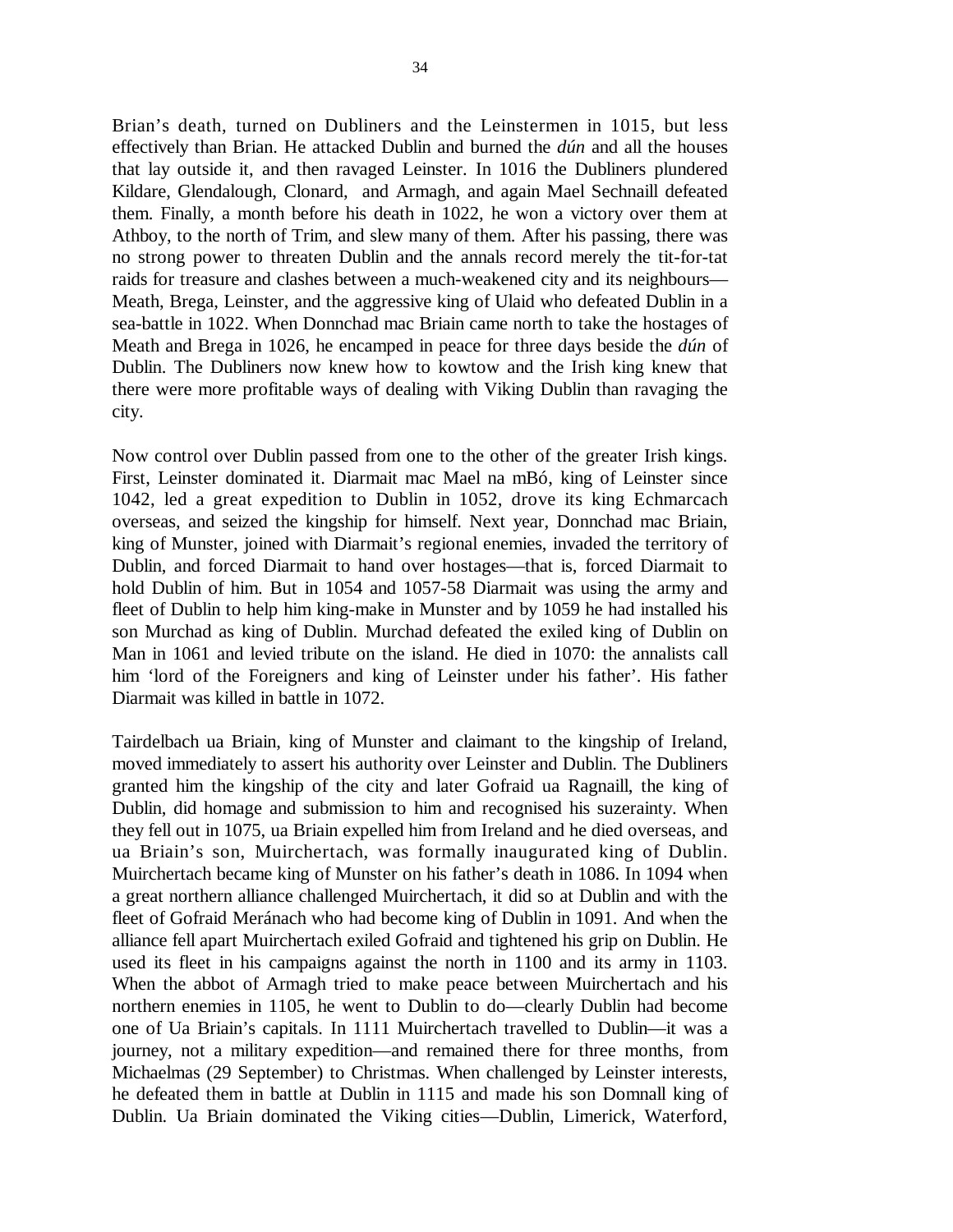Cork—dealt craftily with the colourful Magnus Barelegs, king of Norway, who appeared in Irish waters, and played politics with Henry I of England. He supported the revolution in church government proposed by the reformers, gaining himself prestige abroad and the opportunity to arrange the diocesan share out to his advantage; and he took care to have bishops to his liking appointed to the new urban dioceses—Cork in 1085, Dublin in 1095, Waterford in 1096, Limerick in 1106/7 (Gwynn 1942a, 1942b, 1946, 1950, 1955).

When a new claimant to the kingship of Ireland appeared—Tairdelbach Ua Conchobair, king of Connacht—he signalled his intentions by attacking Munster and Dublin in 1118. He besieged Dublin and took the hostages of the northern half of Ireland by force from the city—evidently, Muirchertach Ua Briain, as king of Ireland, kept his northern hostages there. He expelled Domnall, king of Dublin, and he himself took the kingship of Dublin—an office he soon granted to Énna, king of Leinster and his ally and subordinate. When Énna died suddenly in 1126, Ua Conchobair's first care was Dublin where he came with an army: the Dubliners submitted to him, and he installed his son Conchobar as king. In the 1130s, when Ua Conchobair was beset by enemies on all sides, Diarmait Mac Murchada, king of Leinster, grasped the resources of Dublin—200 ships, as the annals record in 1137.

From 1145 Muirchertach Mac Lochlainn, king of the Northern Uí Néill, was a contender for the kingship of Ireland. When he made a circuit of Ireland in 1149 Diarmait Mac Murcada made his submission to him in Dublin and Mac Lochlainn 'made a perfect peace between the Vikings and the Irish'—a cryptic phrase that at the least implies that Mac Lochlainn had control of Dublin. In 1150 whatever settlement was made was upset by Tairdelbach Ua Briain, king of Munster, who brought an army to Dublin and forced it into submission. When Mac Lochlainn's cause prospered, he too wished to rule Dublin more directly. In 1154 he marched on the city and the Vikings accepted him as king; in return for their submission, he gave them *tuarasdal* or a royal grant of 1200 cows—an enormous sum in contemporary terms. His ally, Mac Murchada, joined with him in dominating the Vikings. In 1161 Mac Murchada crushed the Vikings of Wexford. In 1162 Mac Lochlainn and Mac Murchada attacked Dublin. They spent a week plundering the territory of Dublin and burning its corn. Mac Lochlainn besieged the city, but his cavalry was routed in an engagement, and he abandoned the struggle without battle, leaving it to Mac Murchada to finish the task. In the words of the annalist, 'he plundered the Foreigners and he obtained great sway over them, such as was not obtained for a long time', and they handed over 120 ounces of gold in compensation to Mac Lochlainn.

Mac Lochlainn's cause collapsed suddenly early in 1166 and Ruaidrí Ua Conchobair, king of Connacht, moved swiftly to make himself king of Ireland and crush his enemies, among them Diarmait Mac Murchada. He marched on Dublin, took the hostages of the Dubliners who formally recognised him as king of Ireland, and they joined forces with Ua Conchobair. Now as sub-kingdom after subkingdom fell to Ua Conchobair, the Dubliners and the Leinstermen revolted against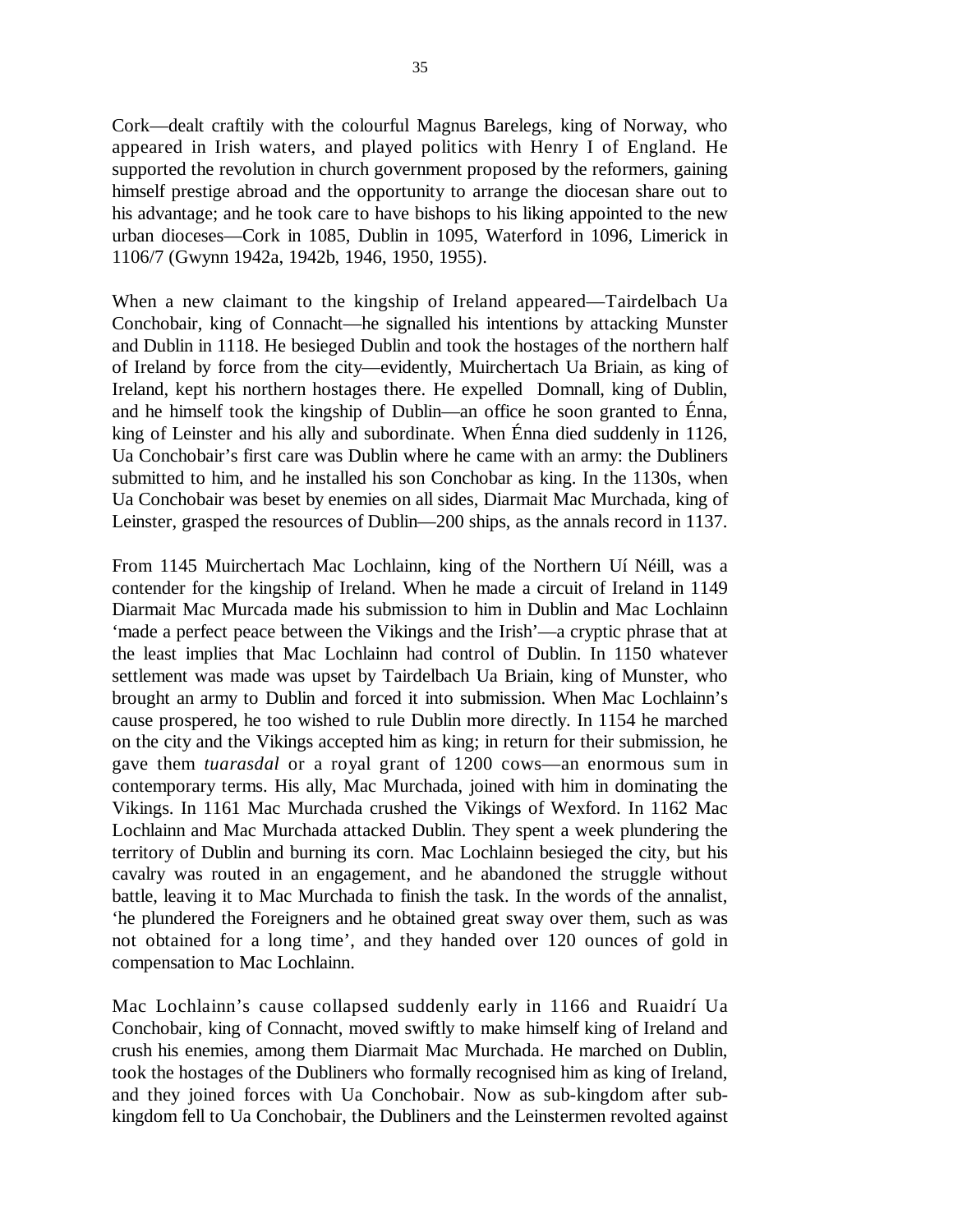Mac Murchada; his enemies invaded, joined with rebels, and unkinged him. Ua Conchobair displayed his royal power by holding a great council at Athlone where 'he was enkinged as honourably as any king of the Irish was ever enkinged'. He granted *tuarasdal* to the sub-kingdoms of Ireland. Dublin heads the list and received the enormous grant of 4000 cows and to pay this 'he levied a tax on the men of Ireland for them'. One can compare the grants to large local kingdoms: Cenél Conaill 240 cows, Osraige 25 steeds, Desmond 70 steeds.

Diarmait Mac Murchada, the defeated king of Leinster, who left Ireland looking for foreign help, came back in 1167 with a small force of Norman knights and won back his kingdom quietly. Ua Conchobair, accompanied by the Dubliners, marched to Leinster and, after lengthy talks and some scuffles, took his hostages. A large force of Normans arrived in May 1169, were joined immediately by Mac Murchada, and turned upon Wexford. The men of Wexford fired the suburbs of their city so that besiegers would have less cover and retired within the walls. Their attackers besieged them and burned their fleet in the harbour but the citizens defended themselves vigorously. On the second day of the attack, they treated for terms. Mac Murchada granted the city and all its lands to his Norman allies, fitz Stephen and fitz Gerald. He campaigned against other local kingdoms, negotiatied a truce with Ua Conchobair and in 1169/70 he and his Normans made their first attack on Dublin. They brought fire and sword into the territory of Dublin, but they did not besiege the city: the citizens sued for peace and gave securities for their future good conduct.

In May 1170 Reimund le Gros landed with a small force of Norman knights and archers near Waterford. His camp was attacked by the men of Waterford and by local Irish leaders, but they were defeated. The prisoners taken, including seventy of the leading citizens of Waterford, were killed in cold blood. In August 1170, Richard de Clare, Mac Murchada's tardy ally, landed at Crook with 200 knights and about 1000 other troops. He was joined by Reimund le Gros, and next day they attacked Waterford. They took it with great slaughter—700 of the citizens were killed—and De Clare garrisoned it.

Mac Murchada and his Normans now decided to march on Dublin. The ruler of Dublin, Asgall mac Torcaill, was already in touch with Ua Conchobair who marched to the city. He encamped at Clondalkin, about five miles to the southwest, where he could guard the approach to Dublin west of the Wicklow mountains. Mac Murchada and the Normans came through Glendalough and suddenly appeared before the walls. All three parties now began talks, and the negotiators included Laurence O'Toole, archbishop of Dublin. But while these talks were going on, the Normans stormed the city. The city was torched, and a large part of it including the *dún* was burnt and many citizens were killed. Ua Conchobair struck camp, Asgall and some of his troops escaped from the city, and Mac Murchada's Normans took possession of it. The city fell on the feast of St Matthew, 21 September 1170, a date that marks the end of Viking Dublin as a political entity (Orpen 1911, Curtis 1908). The Ostman cities became property of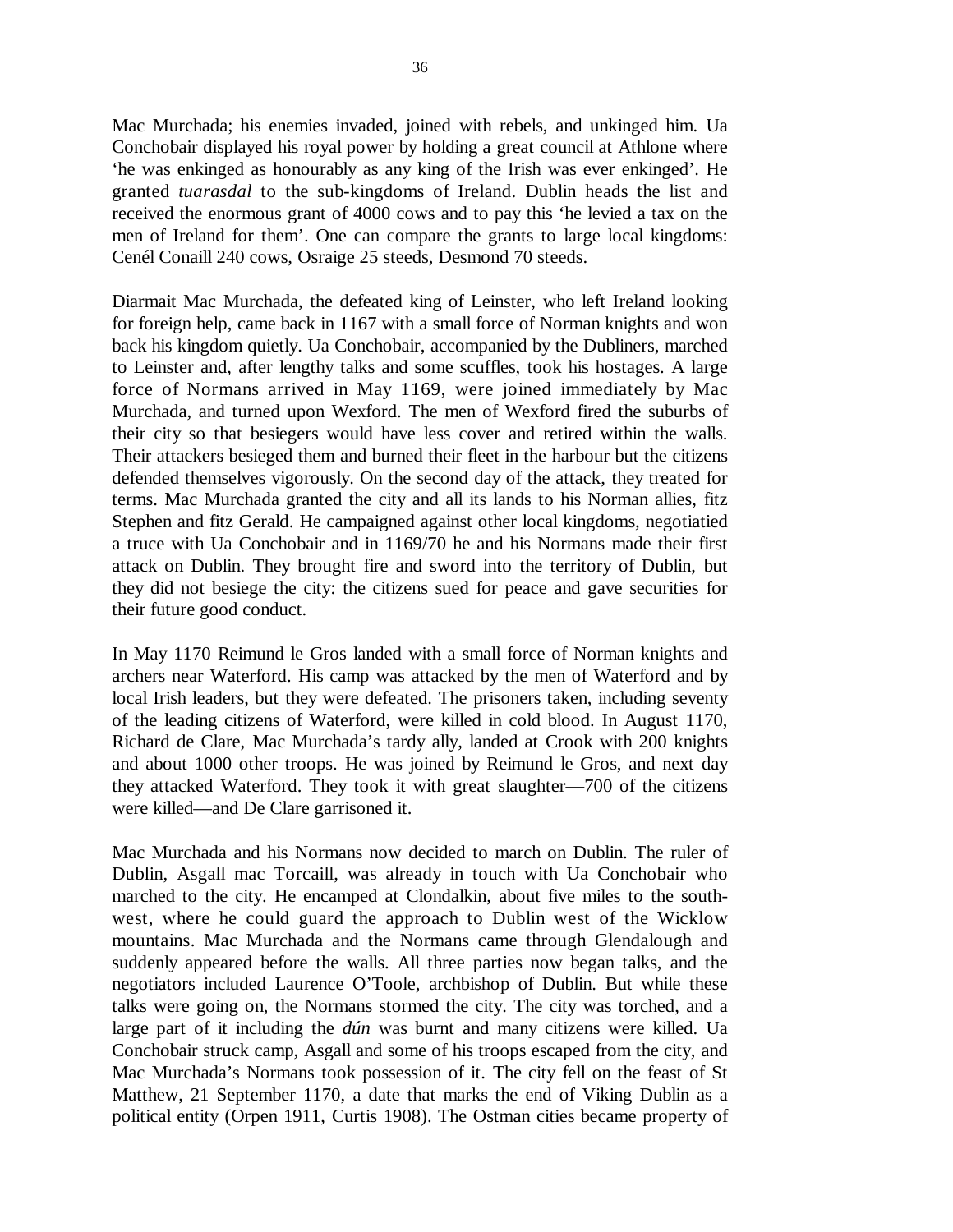the English crown and their populations were gradually lost their separate identity (Curtis 1908, Bugge 1900b, Bugge 1904, Sommerfelt 1957).

### 5. SETTLEMENT, CULTURE AND LITERATURE

Dublin is the only city on which we have any evidence of political structure. From the contemporary annalistic entries for 980 we learn that in the Dublin of Sitric Silkenbeard his son Ragnall was his *rígdamna* 'heir designate', he had a viceroy (one Conmael, an Irish name) and a law-speaker. These were office-holders of high status. All three commanded troops, and were slain in battle. The city held Leinster and Uí Néill hostages, and could impose tribute on at least some lands of the Southern Uí Néill. Further, the rulers had a servile Irish population in the extensive rural hinterland of the city. *Cogad Gaedel re Gallaib* speaks of a more elaborate organisation: four heir-designates, four viceroys and four commanders of the fleet, but the value of this evidence is doubtful. (Todd 1867, 164). An annal for 1023 has reference to the assembly or thing: the king of Brega was taken prisoner at it, though he went there under the protection of Colmcille (here perhaps that of the abbot of Kells, but since the Columban monastery of Swords lay within the territory of Dublin and there was at least one Columban church within the city one cannot be sure).

The territory of Dublin (the Ostmen called it *Dyflinarskiri*, 'shire of the Dubliners') was extensive even in the tenth century. An annal for 938 shows that it stretched from the city to  $\frac{1}{3}$  th Truisten, near Mullaghmast, and from Drinan (near Kinsealy) to Howth according to an annal of 1013. Documents from the twelfth century and later show that it extended from Ballygunner and Windgate in Wicklow, to Skerries and Balbriggan in the north, and from the sea to Leixlip and Lyon Hill. At a conservative estimate, it corresponded then to all the modern county Dublin and parts of Wicklow and Kildare, and the littoral between the river Nanny in the north and Arklow in the south (Bradley 1988, 49-62). This is the area of settlement but, as we have seen, Dublin's area of political control was wider and fluctuated with circumstances. Within it were the wealthy monasteries of Swords, Lusk, Lambay, Finglas, Glasnevin, Clondalkin, Kilmainham, Tallaght, Shankill, and many more smaller foundations. These (and their estates) coexisted with Ostman settlers and Irish aristocrats—and all had their servile populations. In the twelfth century (and perhaps earlier) the rulers of Dublin took taxes in horses, cows and provisions from Mac Gilla Mo-Cholmóc's lands lying to the south and east of the city (Gilbert 1854, 231-31, 405-06). Dublin, as the archaeological evidence shows, was dependent on the hinterland for 90% of its meat, for fruit and nuts, for timber and firewood, and for other raw materials; and it needed that hinterland to guarantee its supplies in a frequently hostile environment (Bradley 1988, 49-53).

In Limerick the cantred of the Ostmen formed the eastern part of the rural deanery of Limerick, on both sides of the Shannon, from Bunratty in the west to Plassey in the east and from Ballyneety in the south to the foothills of Slieve Bearnagh in the north. And for much of the time, the Ostmen controlled the strategic stretch of the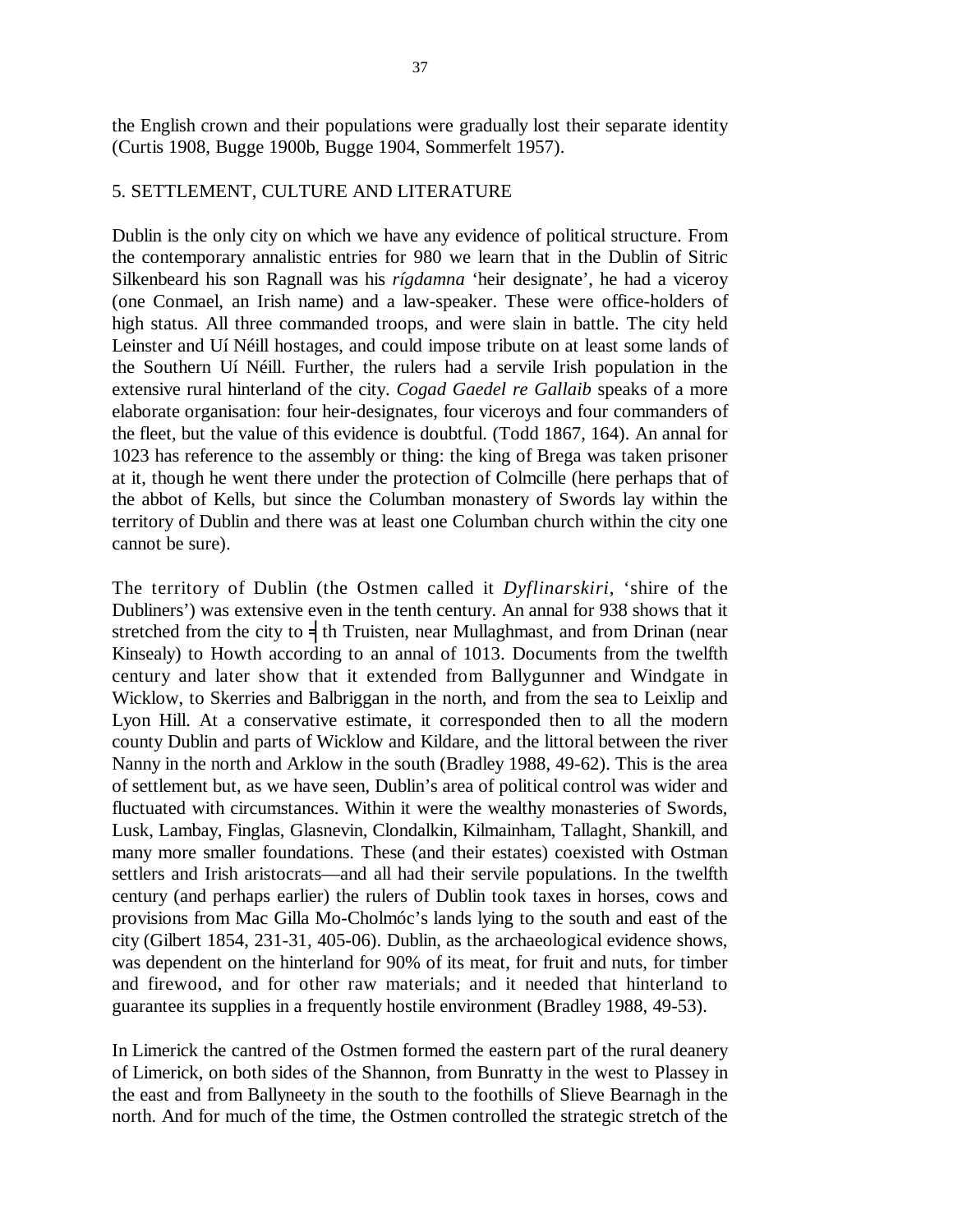Shannon from Limerick city to Lough Derg. Waterford comprised the barony of Gaultier and much of the barony of Middlethird and it controlled the littoral westwards to Dungarvan and Helvick. In Cork, the Ostman lands comprised Kerrycurrihy, most of the Liberties of Cork and parts of the barony of Kinalea. The Wexford settlement corresponded to the rural deanery of Forth.

In the eleventh century and in the first half of the twelfth, the Hiberno-Viking (perhaps better called Ostman) cities were politically subordinate to the more powerful regional kings (de Paor 1976, 34). For the most part, Dublin and Waterford were autonomous, though they were sometimes ruled directly. Diarmait, brother of Muirchertach Ua Briain, is called *dux* of Waterford. Limerick was under the thumb of the Dál Cais kings: they had a governor in the city. Generally, the Irish kings milked the cities for men, fleets and taxes, and it is likely that they encouraged their wealth-creating trade. Irish writers certainly appreciated the skills of the merchants and this may reflect the attitudes of the political class that they served: *seolad crann dar muir co beacht/ cráes Gall is cennaigecht* 'sailing ships skilfully over the sea/ the gluttony and commerce of the Vikings' (Meyer 1897, 112-13; Young 1950, 11).

There is evidence—often only place names—for scattered Viking settlements along the coastline. Scattery, an island monastery in the mouth of the Shannon, was controlled by Limerick and its kings took refuge there: the name is an Old Norse re-formation of Irish Inis Cathaig. In the extreme south-west, the Blaskets (earlier Blasques) contain the Old Norse element for 'island' (the first element is uncertain, perhaps *blaesc* 'shell'); the fine harbour of Smerwick (Old Norse *Smørvík*) nearby means 'butter bay' in Old Norse, a term of praise, perhaps for the fertile monastic lands that lie about it (Oftedal 1976, 132); and at Beginish, on the western tip of the Iveragh peninsula, a cross-inscribed rune stone points to Hiberno-Norse settlers in a monastic context (Bradley 1988, 66-67). The claim that Skellig (Ir. *Sceilg*) is Old Norse (Oftedal 1976, 128-29) is without foundation. Norse names on the south coast (Blaskets, Smerwick, Dursey, Fastnet, Fota, Helvick, Waterford, Saltees, Selskar, Tuskar) and on the east coast (Wexford, Arklow, Wicklow, Howth, Ireland's Eye, Lambay, Skerries, Carlingford, Strangford) passed from Old Norse directly into English. Names and landmarks in the lingua franca of Ostman sailors and merchants, they left no trace in Irishlanguage toponomy. Dalkey near Dublin is a part translation of Irish Delginis. Inland, purely Old Norse as distinct from names formed in the Irish way but with Old Norse elements, are scarce: Leixlip from Old Norse *lax-hløypa* 'salmon's leaping place' is one of the few. Names with Old Norse elements are common enough in the territory of Dublin: Ballyfermot contains the Old Norse personal name *Thormundr*, Ballygunnar the personal name *Gunnarr*. Most significant of all, Old Norse names are very few in Ireland compared with England, Wales and the west of Scotland (Oftedal 1976; Bugge 1900, iii).

Norse loan words in Irish have been discussed often (Bugge 1912, 291-306; Marstrander 1915 (cf. Sommerfelt 1922); Pokorny 1919, 115-29; Greene 1976).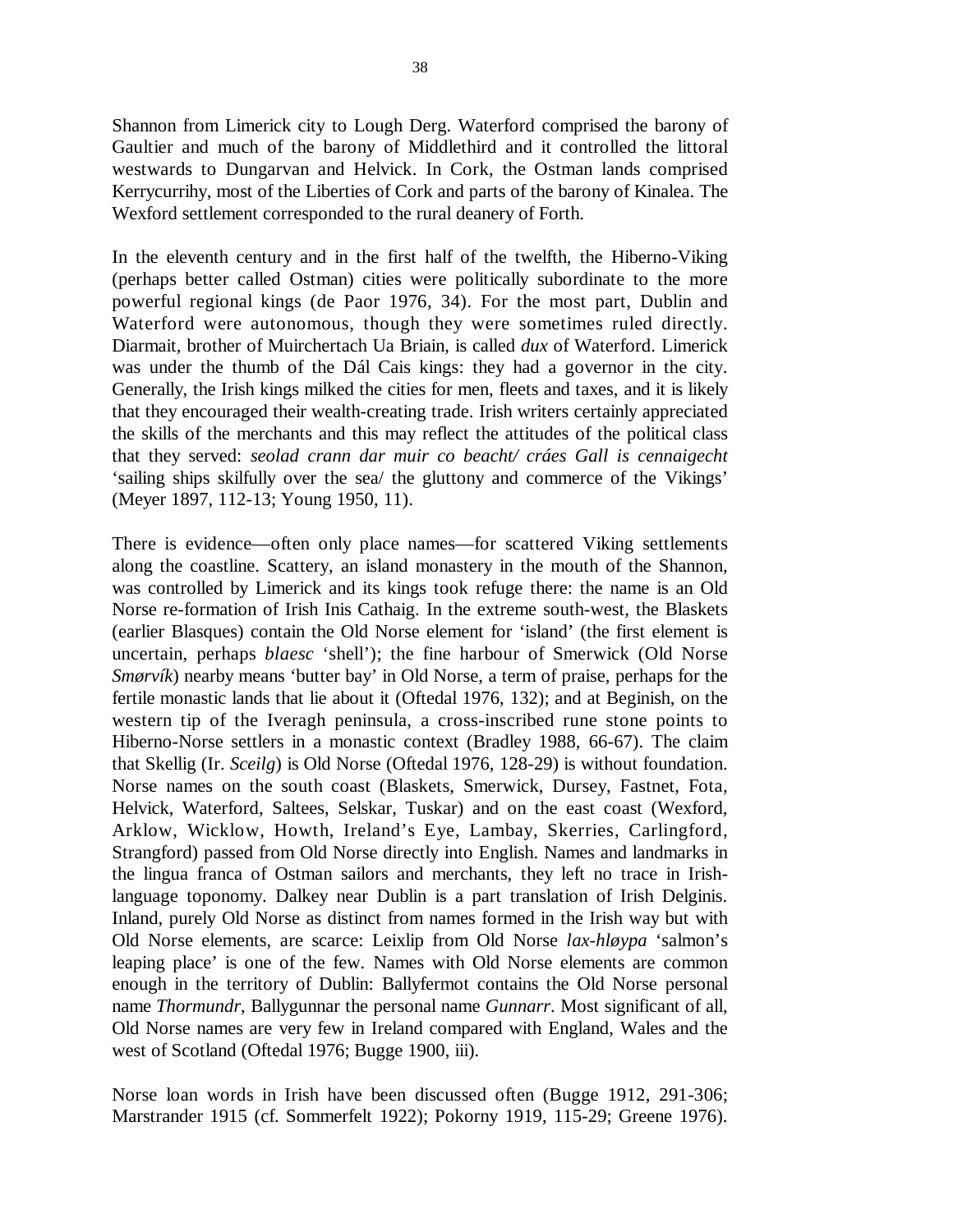Linguistic contact began early and was certainly in full swing by the mid ninth century. Our datable evidence, however, comes not from the common speech but from the literary register, and that is slow to admit borrowings. The earliest ordinary loan-word is *erell, iarla* from *jarl* 'earl'- the Irish were impressed by these military leaders (Ó Corráin 1987b). There are three important farming terms: *punnann* from *bundan* 'sheaf (of corn)'; *garrdha* from *gard\r* originally 'messuage', later 'fenced vegetable garden'; and *pónair* from *baunir* 'beans'. This shows that there were substantial numbers of Norse-speaking farmers, presumably on the east coast.

The most significant loanwords have to with the areas of life where the Vikings were most innovative: shipping (*ancaire* from *akkeri* 'anchor'; *bád* from *bátr* 'boat', *scód* from *skaut* 'sheet', *stiúir* from *stýri* 'rudder', *laídeng* from *leid\angr* 'naval forces', *cnarr* from *kno˛rr* 'ship'), fishing (*langa* from *langa* 'ling', *trosc* from *þorskr* 'cod', *dorgha* from *dorg* 'fishing-line'), commerce and traded goods (*margad* from *markaðr* 'market', *pinginn* from *penningr* 'penny', *scilling* from *skillingr* 'shilling', *scuird* from *skyrta* 'shirt, cloak', *cnaipe* from *knappr* 'button', *bróg* now 'shoe' from *brók* 'hose, trousers'), warfare (*boga* from *bogi* 'bow', *elta* from *hjalt* 'hilt', *merge* from *merki* 'battle-standard'). There are a few terms for food, notably *builín, builbhín* 'a loaf' probably from *bylmingr* 'a kind of bread', *beoir* 'beer' from *bjórr* (very likely a different kind of ale from what the Irish had). Social terms are limited: *ármand* 'officer, commander' from *ármád\r* 'Norse stewards of royal farms', *lagmann* from *logmaðr* 'lawyer, local aristocrat', *portchaine* from *portkona* 'whore', *súartlech* from *svartleggja* 'mercenary', *traill* from *þræll* 'slave, servant'. There are only a few verbs: *leagadh* 'lay down, knock down' from *leggja*, *crapadh* 'shrink, contract' from *krappr*, *rannsughadh* 'search, rummage' from *rannsaka* (English 'ransack' is borrowed from Old Norse too)—all have to do with typical Viking activities. The Old Norse contribution to Irish is modest—well under fifty words and Norse loan words were probably never more than 0.2% of the vocabulary (Greene 1976, 80).

Irish forms of Old Norse personal names appear in Irish writings early in the ninth century: the earliest is Saxolb from *Soxulfr*, the name of a Viking leader killed in 836. The most common are *Amlaíb* from *Oláfr*, *Gothbrith, Gothfrith, Gofraid* from *Gøðrøðr*, *Ímar* from *Ívarr*, *Ragnall* from *Rognvaldr*, *Sitriuc* from *Sigtryggr*, but there are many others (Ó Cuív 1988, 80-88). According to the historical record, Irish aristocrats borrowed Norse names only in the very end of the tenth century, and commonly in the eleventh and twelfth centuries: we have no idea what the lower classes did. Amlaíb, Ímar, Ragnall, and Sitric—the usual royal names amongst the Viking leaders—are the ones most commonly borrowed, and in turn these gave rise to Irish surnames. The Vikings themselves borrowed Irish names a little earlier and we find Ostmen in the early eleventh century bearing purely Irish names like *Gilla Ciaráin, Gilla Pátraic, Mathgamain*. Some few are translations from Old Norse into Irish. The best example of this is Glún Iairn from *Iarnkné* 'iron knee'—a name that occurs in the ninth century in the Irish sources as *Iercne, Ergne* (Marstrander 1915, 45-46). Glún Iairn mac Amlaíb was king of Dublin,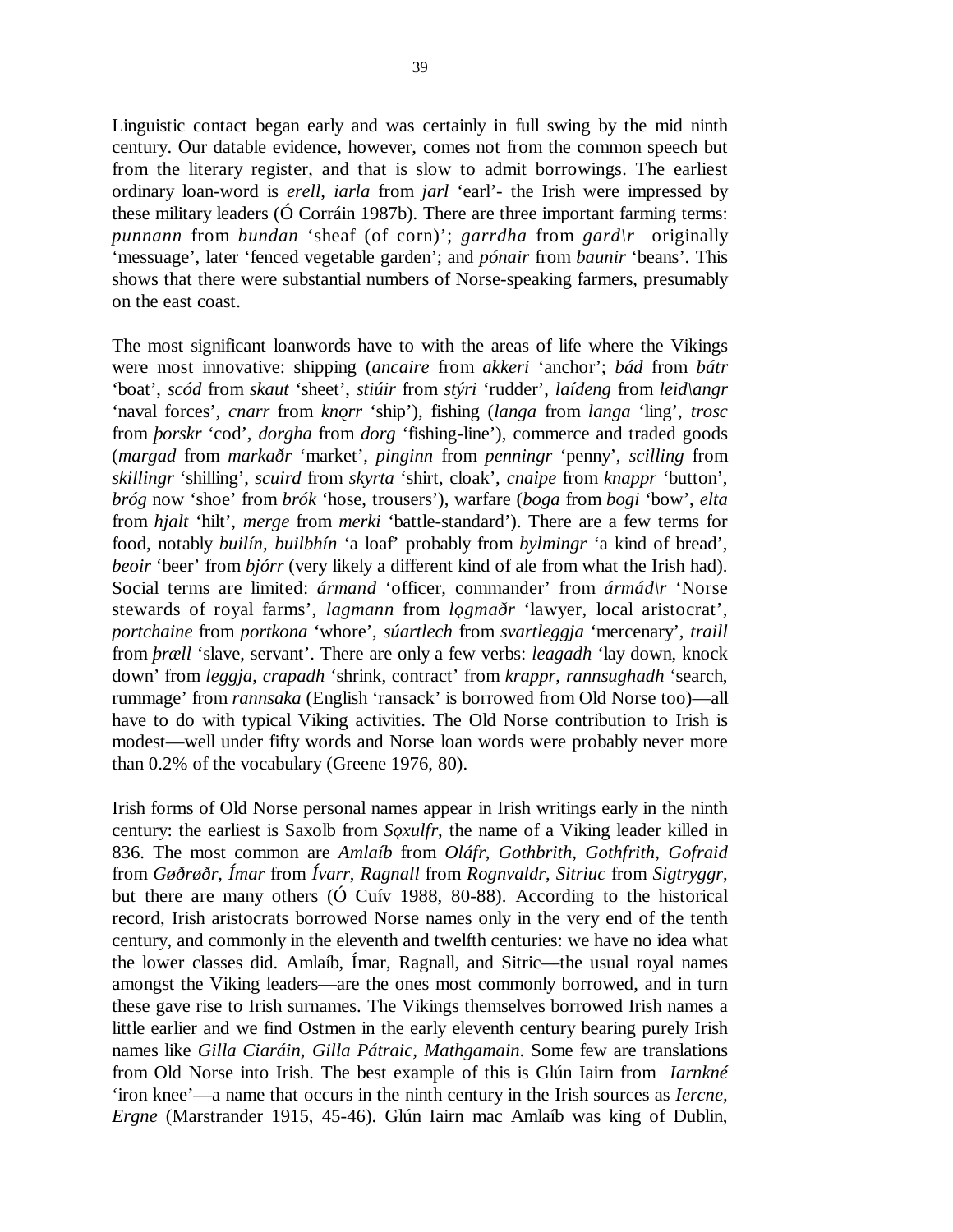980-89. The pattern of borrowing shows that deep intermingling began to occur from the middle of the tenth century.

When Amlaíb Cuarán died in religious retirement at Iona in 980 the annalist respectfully entitled him *airdrigh ar Gallaib* 'high-king over the Foreigners'. He was a patron of poets: Cináed ua hArtacáin (+975) wrote of him (E. J. Gwynn 1903, 52):

> *Amlaíb Átha Cliath cétaig ro gab rígi i mBeind Étair tallus lúag mo dána de ech d'echaib ána Aichle*

'Amlaíb of populous Dublin who ruled as king over Howth I received the reward of my poem from him - A steed of the steeds of Achall'

Another fragment may also refer to him, but this is uncertain (Meyer 1919, i 13; Thurneysen 1891, 15, 32; cf. Ó Cuív 1988, 87-88):

> *Amlaíb airchingid Átha airtheraig Érenn iathaige dagrí Dublindi déne dúthaige tréne triathaige*

Amlaíb champion of eastern *Á*th Cliath of rich-landed Ireland the good king of Dublin keen, patrimonial, powerful, regal.

Important twelfth-century literary texts, one in Old Norse and the others in Irish, throw light on the attitudes and preoccupations of the Ostmen and Irish. The Old Norse text, an account of the battle of Clontarf, is *Brjánssaga*, much of which is extant in *Njála* (Sveinnson 1954, 440-60) and *Þorsteinnsaga Síðuhallssonar* (Goedheer 1938, 87-102; Lönnroth, 1976, 1-22, 226-36, for a survey of the critical literature). *Brjánssaga* was written in Dublin, probably by a cleric (Hill 1981, 437-44; Sveinnson, 1954, 452), in the period of Ua Briain rule, and therefore before 1118.

Brian is presented as an exemplary king—holy, just, forgiving, powerful, the ancestral saint-king. His ex-wife Gormlaith is painted blackly ('she did all things ill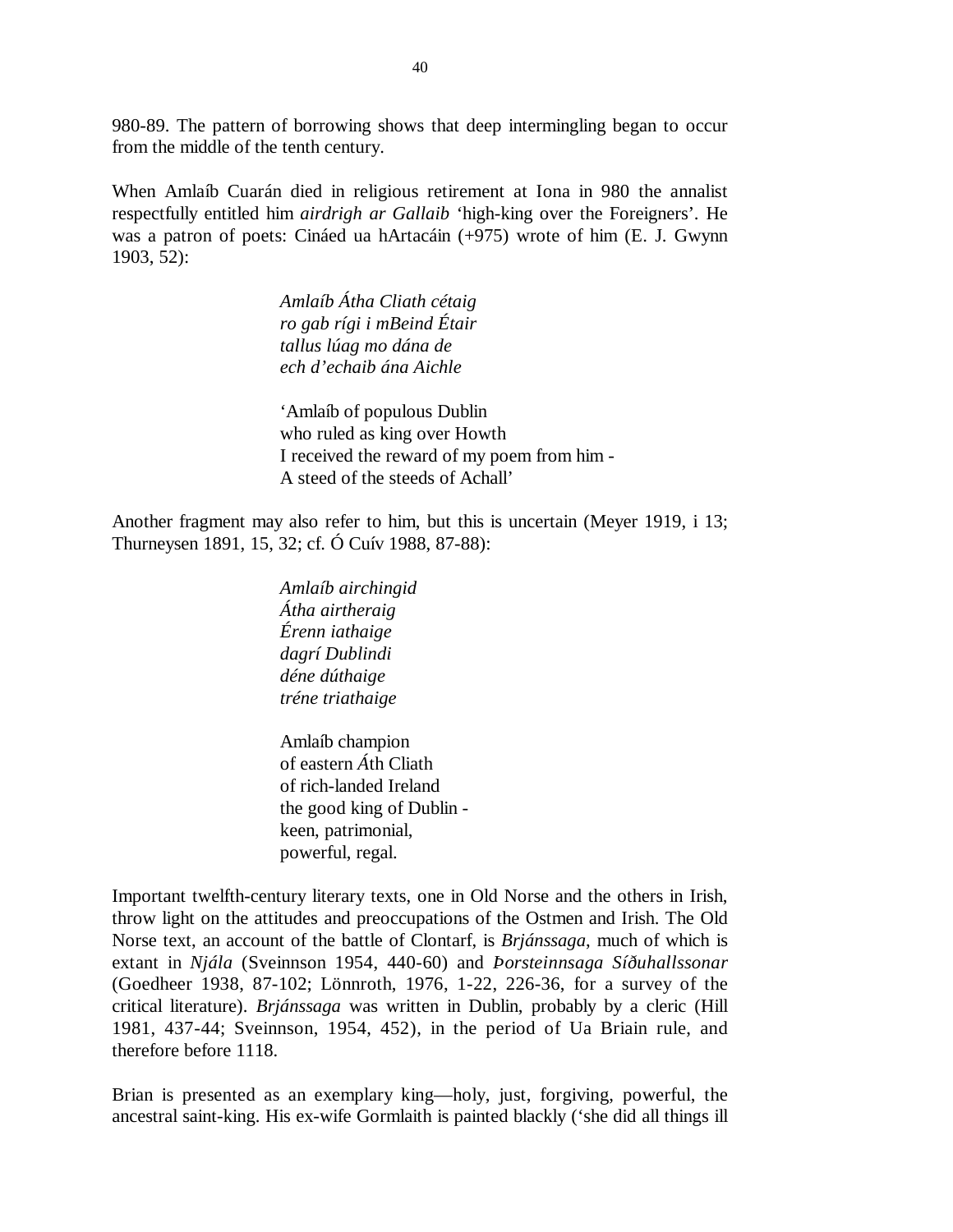over which she had any power') and egged on her son Sitric to kill Brian. Sitric deviously puts together the alliance to do so—Sigurd earl of Orkney and Brodir, apostate mass-deacon and sorcerer. Evil portents convince his comrade Ospak, a heathen but the wisest of men, that the undertaking is doomed, and he sails to king Brian at Kincora, is baptised, and reveals the plan. The saga describes the battle and the death of Brian. In the rout, Brodir emerged from hiding in a wood and killed the king. The lad Tadc, who was guarding him faithfully threw his arm in the way of the stroke and the sword cut it off and beheaded the king. When the king's blood came on the severed arm, the lad's wound was miraculously healed. Later, Brian's severed head miraculously joined his trunk. The odious Brodir is disembowelled and killed by Brian's followers and the wicked conspiracy defeated. This saga belongs to christian Dublin in the early twelfth century.

The battle of Clontarf and the death of Brian, it says, were the work of pagans, apostates and traitors, not of the ancestors of the Christian burghers of Dublin and good subjects of Brian's great-grandson—an astute and anodyne reinterpretation of a now embarrassing event in Dublin's history. Gormlaith and her son Sitric can be painted black because their descendants are now of no account. Gormlaith, the text says, is mother of none of Brian's children, but this is actually false: she was the mother of Donnchad. But Donnchad's descendants were by now an excluded segment bitterly hostile to the present king, and the author *Brjánssaga* expertly disinherits them. The present rulers descend from Tadc, the beneficiary of the saintly king's first miracle. The accurate forms of the proper names and some motifs (Goedheer 1938, 99-102) suggest that it was written in Ireland and transmitted to Scandinavia in written form. We must conclude from this that a literary and historical culture existed in Ostman Dublin in the early twelfth century, and a contemporary reference to the hostile testimony of *senchaidi Gall 7 Lagen* 'the historians of the Ostmen and the Leinstermen' should be taken at its face value (Todd 1867, 188 §108).

*Cogad Gaedel re Gallaib* (Todd 1867) is a brilliant propaganda tract put together about the same time as *Brjánssaga* and written in the interest of the Uí Briain kingship of Dublin and of Ireland. It falls into two main parts: selected annalistic excerpts (some from sources now lost) detailing the plundering of the Vikings and the miseries of Ireland, and a triumphal account of the heroism and victories of the Dál Cais over the Vikings, culminating in the battle of Clontarf. The second part is written in the bombastic style that came into favour is the early twelfth century and is full of patriotic hyperbole. The most of the text belongs probably to the years before 1118, but there are later additions: for example, a poem to Aed Ua Néill attributed to Gilla Comgaill Ua Sléibhín, who died in 1031 (Todd 1867, 120) and a citation from a poem by Gilla Modutu Ua Casaide composed in 1143 (Todd 1867, 140). The Vikings are 'furious, ferocious, pagan, ruthless, wrathful people' who ravish an innocent and saintly land and whose tyranny was finally ended by Brian 'the beautiful ever-victorious Augustus Caesar . . . the strong irresistible second Alexander'. The Dál Cais are 'the Franks (i.e. the Normans) of Ireland . . . the sons of Israel of Ireland' meaning that the Dál Cais, as God's chosen dynasty, will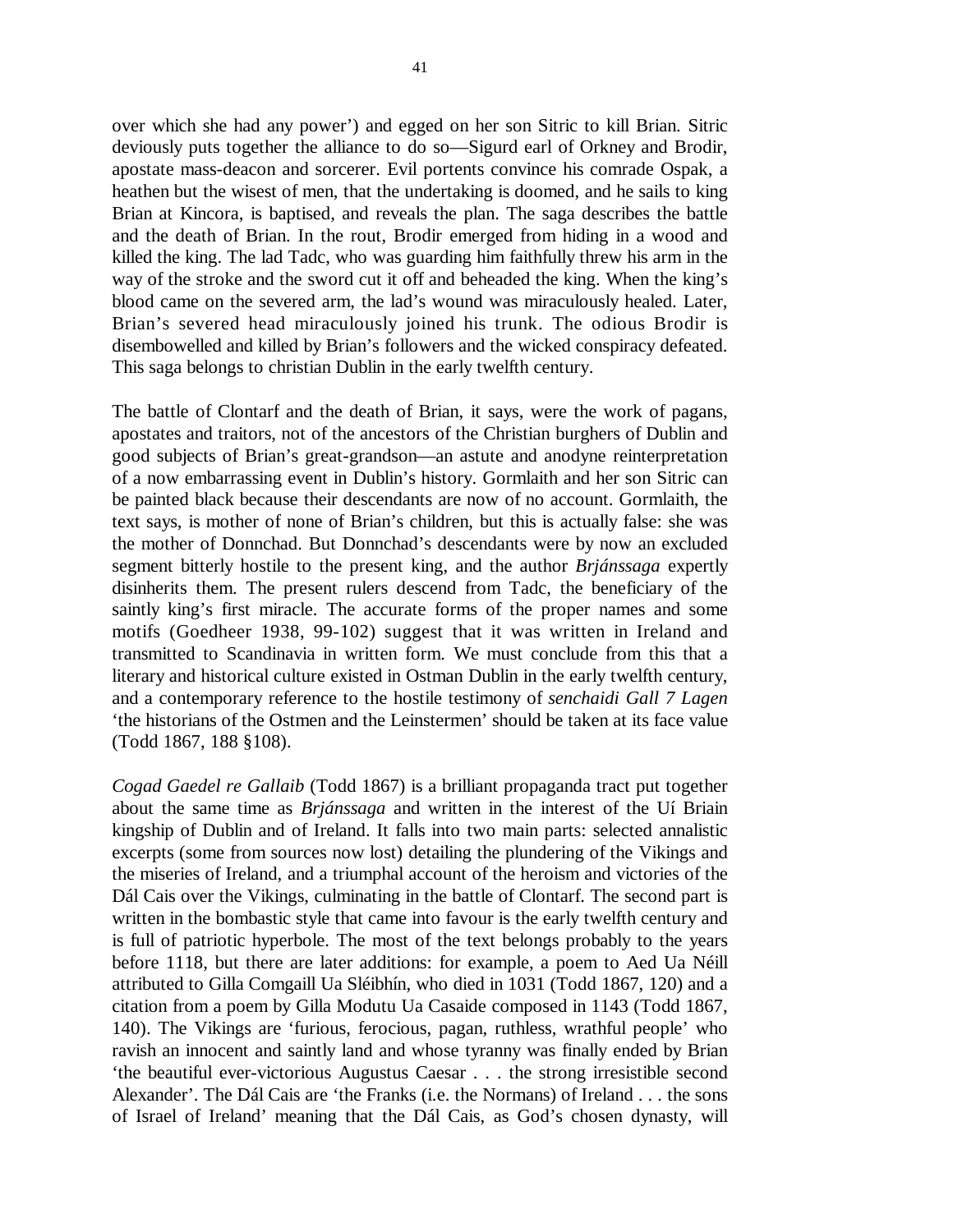dominate Ireland as the Normans kings have recently dominated England (Todd 1867, 204). This historical propaganda is meant to put the Dubliners in their place within the Uí Briain kingdom and, on a wider scale, it justifies the Uí Briain kingship of Ireland by portraying their ancestor as the heroic saviour of the land.

*Caithréim Chellacháin Chaisil* is a work of like purpose, written between 1127 and 1134, and glorifying Cormac Mac Carthaig, king of Munster, by portraying his ancestor, Cellachán of Cashel (c. 936-54), as a great battler against the Vikings (Bugge 1905; Ó Corráin 1974, 1-69). It is less sophisticated and never had the historical and historiographical influence of *Cogad Gaedel re Gallaib*. The long poem, *Móirthimchell Éirenn uile* (O'Donovan 1841; Hogan 1901) is ostensibly a celebration of the triumphs of Muirchertach mac Néill, king of Ailech, who died fighting the Vikings in 943. It tells how he made a great circuit of Ireland and took the hostages of the Irish and the Vikings. In fact, it was written between 1156 and 1166, to celebrate the triumphs of his namesake, Muirchertach (mac Néill) Mac Lochlainn, king of Ireland. And the lordship over the Vikings described in the text refers to Mac Lochlainn's very real ambitions regarding Dublin.

History was reworked to serve new purposes, especially the glorification of the rulers who wanted to be kings of Ireland. Authority over Dublin and control its resources was an important part of that kingship. One can deduce that from activities of the great kings as the annals report them. The same is stated clearly and in a most interesting way in a piece of legal commentary that dates, very likely, from the reign of Muirchertach Ua Briain (Hancock & O'Mahoney 1869, 224; Binchy 1978, v 1779):

*.i. do righ Erunn cin freasabra, 7 taris dogabside rath o ri Romain uel cumudh o comurba Padruid dobertha rath do ri Erunn .i. in tan bit na hinbir fui, Ath Cliath 7 Port Lairge 7 Luimniuch olcheana.*

i.e. to the king of Ireland without opposition and beyond he receives *rath* from the king of the Romans [Holy Roman Emperor] or *rath* is given to the king of Ireland by the successor of St Patrick i.e. when the estuaries are under his control: Dublin and Waterford and Limerick besides.<sup>6</sup>

*Rath* (also called *tuarastal*) is the gift of an overking to a subordinate and is the formal mark of subordination. The Irish lawyer thinks in current hierarchical terms, he is keenly aware of the contemporary problem of church and empire in Europe, and he skilfully avoids coming down on one side or another as far as Irish authorities are concerned. He has the same keen grasp of where power lies in Ireland: only a king who controls the Viking cities is king of Ireland.

Literature indirectly reflects the significance of the Viking cities. The Viking past, which now looked more and more like a remote heroic age, a time when dynastic <sup>6</sup> I am grateful to Professor Liam Breatnach for drawing my attention to this text and for discussing its significance with me.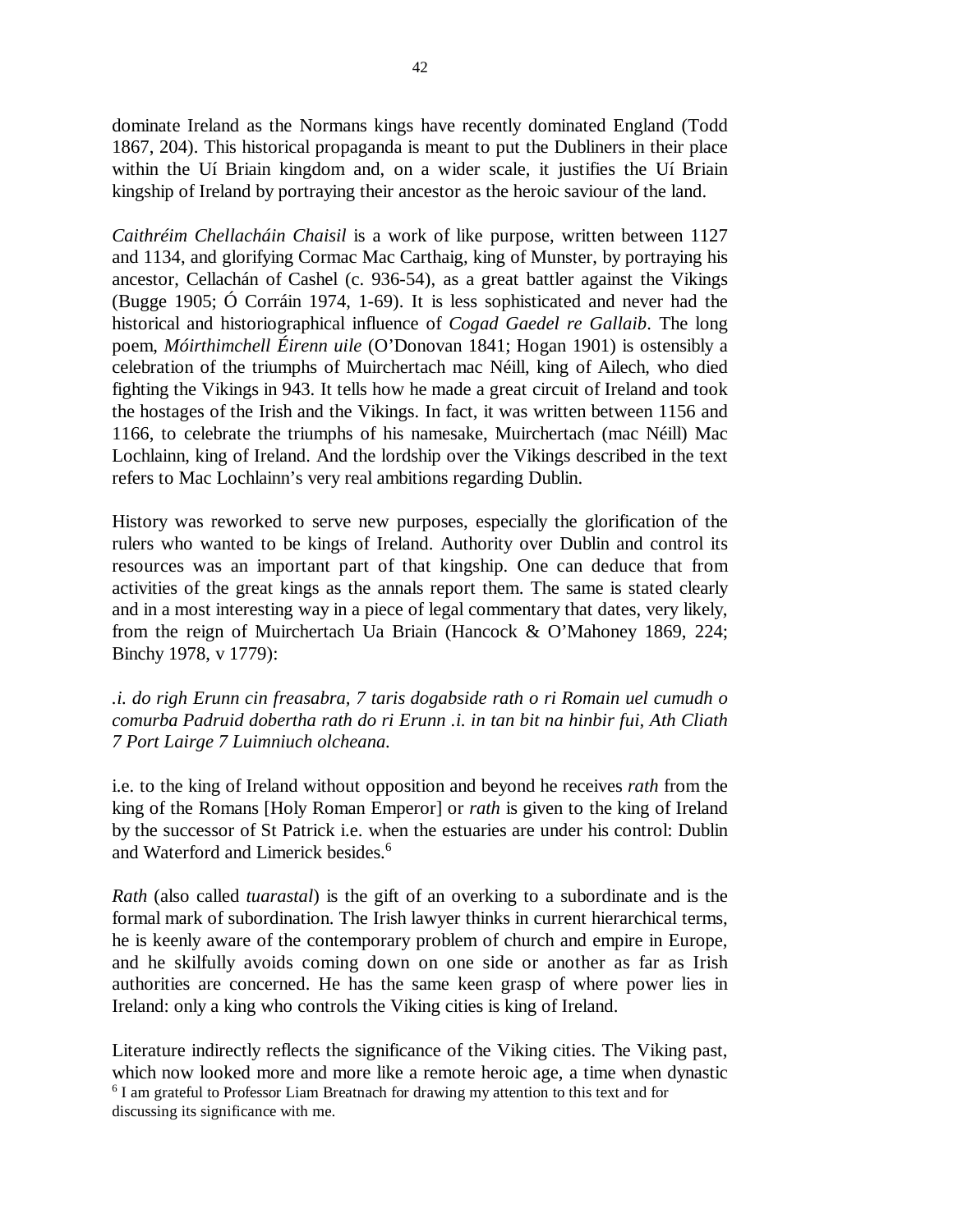ancestors fought and defeated a fearsome foe, was drawn upon for the historical propaganda that gave status to contemporary kings and expressed their ambitions. The relatively peaceful Ostmen were the whipping boys of this new royal patriotism. Ironically, their world of urbanisation, trade and communications provided the means by which these very kings grew great.

## 7. THE VIKINGS, CHRISTIANIZATION AND THE CHURCH

In the Annals of Ulster, a source that is punctilious about titles and political nomenclature, the terms used for the Vikings vary: *geinte*/*gentiles* 'pagans, heathens', *gaill* 'foreigners', *nortmanni*/*nordmainn* 'Northmen', *Danair* 'Danes'. From 794 to 859 *geinte* is by far the most common, from 870-879 there are only three examples, and after 880 it disappears. It suddenly reappears with the new forces of Vikings who landed in the south of Ireland in 914-15 but it becomes very infrequent after 930 (four examples between 930 and 1000). *Geinte* is the only one of these terms with explicitly pagan connotations and one assumes that the annalists used it deliberately to denote pagan Vikings. On this basis one could suggest that the acculturalization and christianisation of the Vikings proceeded very quickly after permanent settlements were made in the mid ninth century, and that the same thing happened the pagans amongst the new arrivals from the second third of the tenth century. Study of settlement and toponomastics in north and north-west England in the early tenth century (Ekwall 1924; Smith 1928; Wainwright 1948; Smyth 1975-79, i 75-92) shows that the colonists were hibernicised Norwegians from Ireland, Man and Scotland, and many of them were exiled Dubliners. Therefore, the Viking settlers of Ireland were bilingual in the beginning of the tenth century and culturally hibernicised. The placenames and the field-monuments—tombstones, crosses and churches—show that many were already christian. During the tenth century the Ostman leaders of Dublin became a christian aristocracy, closely intermarried with their Irish counterparts (Young 1950, 27). Major monasteries survived and prospered in the Viking areas— Swords, Clondalkin, Tallaght and others in Dublin, the great monastery of St Finnbar in Cork—and these will have influenced and attracted the settlers at an early period, by the late ninth century if we may judge from the Hiberno-Viking colonists in England. As we have seen, Sitric, king of Dublin, who ruled York from c. 921 to 927, became a christian of sorts when he married the sister of king Athelstan (Smyth 1975-79, ii 4-6). When Godfrid, who succeeded him in Dublin, plundered Armagh in 921 he 'spared the oratories with their Céli Dé and sick and the monastic building itself apart from a few houses that were burnt through carelessness', that is, he confined his raiding to plundering the town and its resources. This may suggest that he was a christian. Amlaíb Cuarán formally became christian in 943 and died in religious retirement in Iona in 980. There is no reason to doubt that his sons and successors, Glún Iairn (980-89) and Sitric Silkenbeard (989-1036, ob. 1042), were christian kings.

Sitric made a pilgrimage to Rome in 1028 and his son, Amlaíb, was killed by the Saxons on his way there in 1034. It is possible (but far from certain) that the setting up a territorial diocese of Dublin took place about the time of these Dublin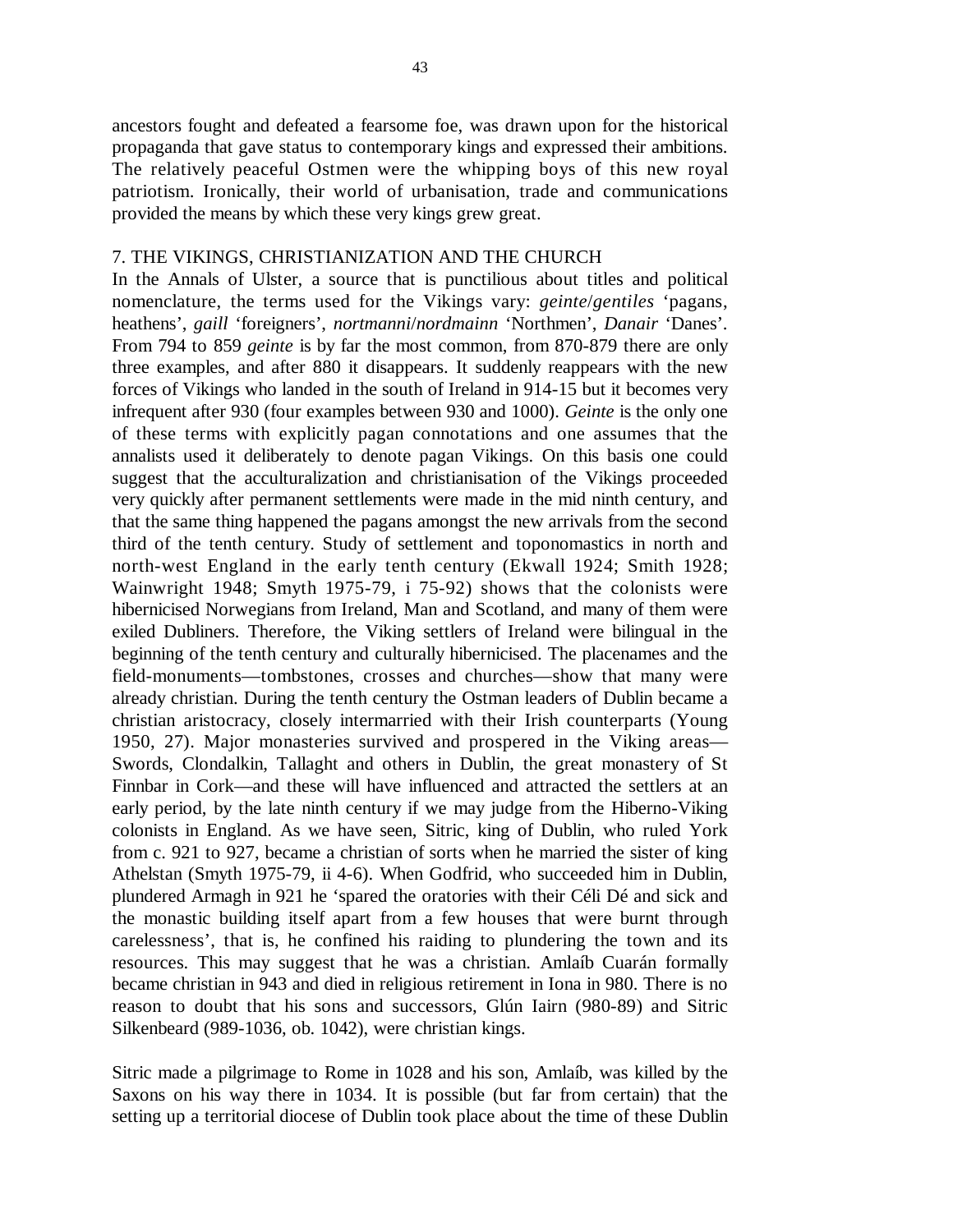pilgrimages to Rome (Gwynn 1941; cf. Flanagan 1989, 11-18). The late elegy (attributed to Mac Liac, ob. 1016, but not his) on Tadc Ua Cellaig, king of Uí Maine, who was killed at Clontarf, offers an image of christian Dublin (Meyer 1912, 229; Gwynn, 1941, 100; Ó Lochlainn 1942-44), whose people the poet calls 'seed of Aralt, remnant of the warriors of Lochlainn':

> *Leasg amleasg sind gu Ath Cliath co dun Amlaíb na n-orsciath o Ath Cliath na lland 's na lecht is dian is mall m'imthecht.*

*A lucht Atha cliath na clog eidir abaigh is easbog na cuirid uir tar Tadg toir co tairig duinn a dechain.*

'Unwillingly and willingly I fare to Dublin, to the fort of Amlaíb of the golden shields; from Dublin of the churches and the graves, swift and slow will be my going. O people of Dublin of the bells, both abbot and bishop, do not put clay over Tadc in the east until I have been able to see him'.

It fits well with the image of Dublin in a poem of the twelfth century that is largely concerned with staking Armagh's claim to primacy over it, and to the immense income derived from that primacy (Macalister 1942,  $125v$ ).<sup>7</sup> It belongs perhaps to the early years of bishop Gregory of Dublin, to the period between the death of bishop Samuel in 1121 and the death of Cellach of Armagh in 1129. It begins with an aetiological legend expressing Armagh's claim to primacy over Dublin: how St Patrick visited Dublin, how he raised the son and daughter of the king of Dublin from the dead, how he conferred gifts of character and fortune on the Dubliners, and how, in consequence, St Patrick's church of Armagh has a right to dues and largesse from the Dubliners. It is entitled to a 'scruple' of an ounce of gold from every man, a further ounce of gold for every nose. And there are other dues:

> a horn of mead from every vat a comb from every comb-maker a shoe from every shoemaker a vessel from every glorious silversmith a scruple from every moneyer . . . a cowl from every merchant ship.

To the abbot of Armagh of the wide lands, however short or long he shall be in Dublin, is due from the Vikings without perfidy his full maintenance on his circuit.

 $<sup>7</sup>$  An edition of this poem, with translation and commentary, is in preparation.</sup>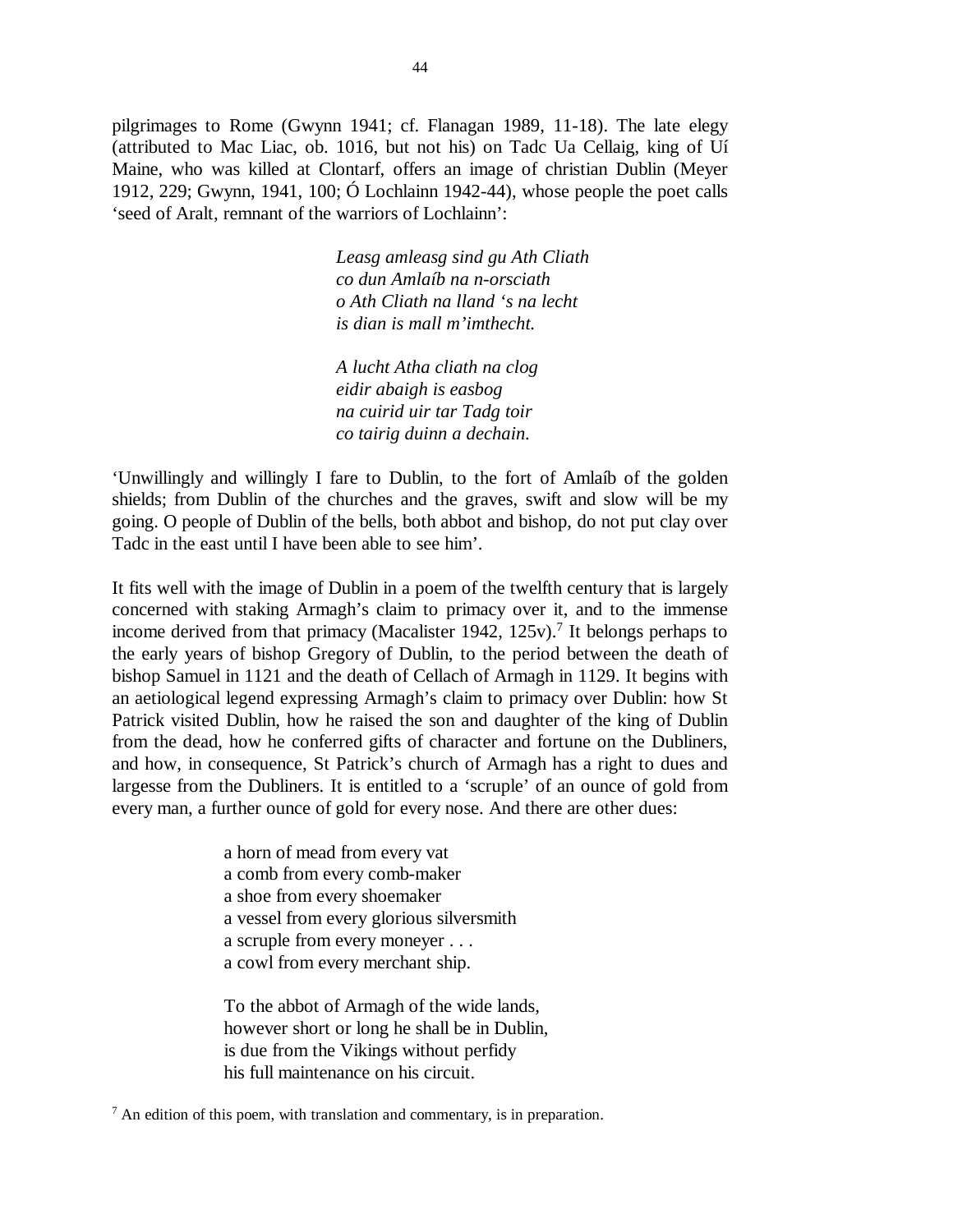The saint is made to say:

'If you cause this tax to reach me every year at Lyon Hill the men of this earth will not be able to ravage your fortress'

Then, in the fashion of the Irish saints, he confers a whole series of 'gifts' or benefits on the Dubliners: that there will always be a king in Dublin, that there will be retinues and young warriors, that their churches will be venerable, that they will be skilful in settlement and trade, that their girls will be beautiful, that they will have good ale and drinking parties, and victory in battles and conflicts.

From Patrick's time, there must always be a bishop from Armagh and a priest from Down in Dublin:

> Whilst these two are there in the royal fortress of the Irish and the Vikings there will be mast in their woodlands and fish in their harbours.

And Armagh is entitled to a tithe of all the taxes Dublin levies on Viking merchants trading out of Dublin with the interior. The poem ends with a list of the major churches of Dublin: St Patrick's, St Michael le Pole, St Michan's, St Paul's, St Peter's, Christchurch, St Mary de Dam, St Bride's, an unnamed church within the fortress (perhaps St Olave's), and some unidentified churches including a Cell mac nAeda that is said to be the first church founded in Dublin.

Early in the eleventh century, Dublin became a diocese, corresponding in extent to the Ostman kingdom and closely linked, at least from 1074, with Canterbury (Gwynn 1968, Gwynn 1941, Gwynn 1955; Flanagan 1989, 11-24). Its bishops— Patrick (1074-84), Donngus (1084-95), Samuel O hAindlige (1095-1127), Gregory (1121-61)—were ordained by the archbishop of Canterbury and were subject to him as metropolitan. Samuel was chosen by Muirchertach Ua Briain, acting as king of Ireland and of Dublin, and by the people of Dublin and sent to Anselm, archbishop of Canterbury for consecration (Gwynn 1942a). Next year, at a synod held at Waterford in the presence of Samuel of Dublin and other bishops and presided over by Muirchertach Ua Briain, Ostman Waterford became a diocese and the candidate chosen to be its bishops was sent for consecration to Canterbury (Gwynn 1942b). By 1106/07 Ostman Limerick had a diocese and a bishop—Gilbert, a dedicated reformer and a friend of Anselm of Canterbury but evidently consecrated in Ireland (Gwynn 1946; Flanagan 1989, 11-25, 63).

A radical episcopal reorganization of the Irish church had been in progress since the late eleventh century. The Ua Briain kings of Ireland were patrons of this movement and profited from it as it went from strength to strength in the early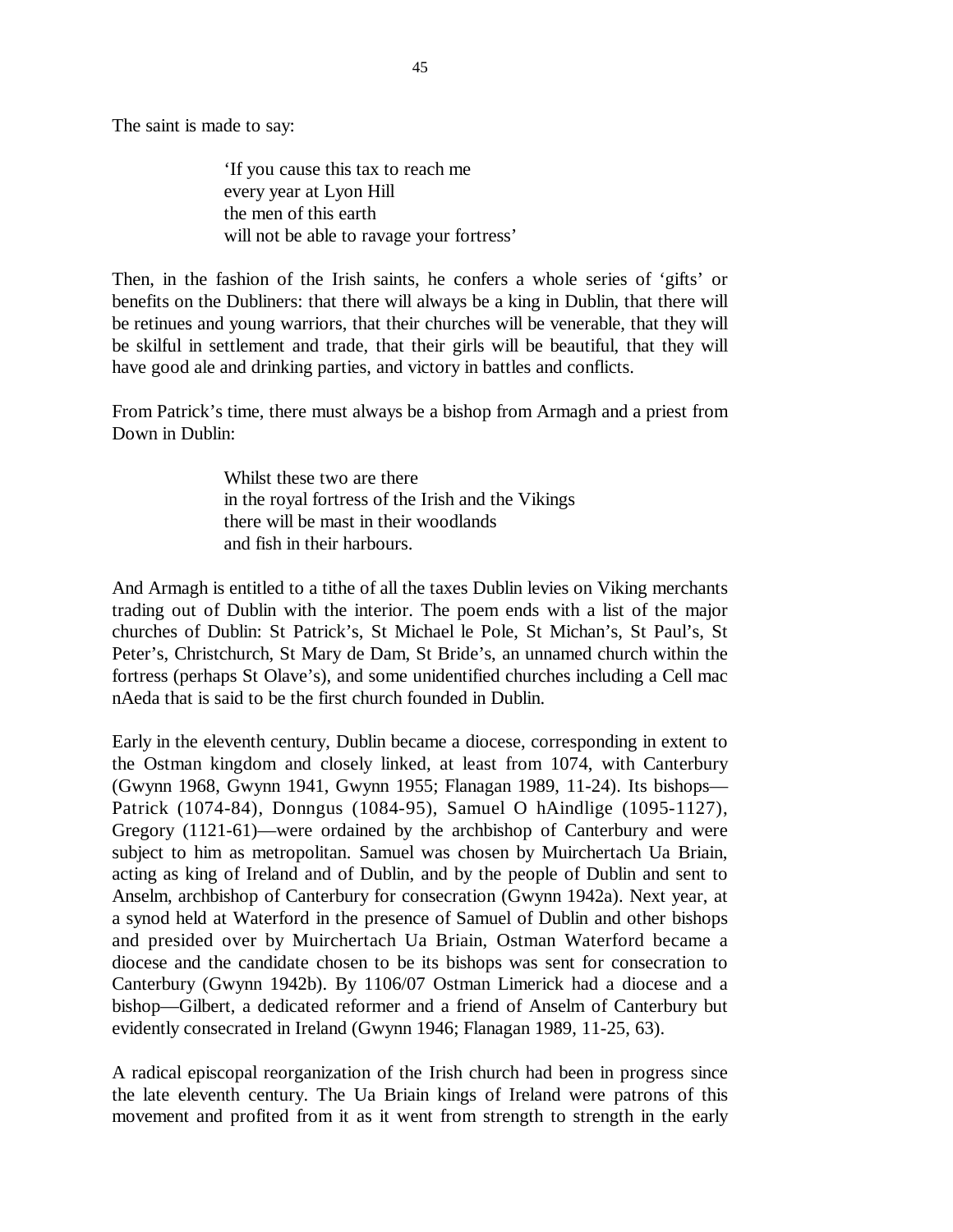twelfth century. And the Ostman cities led the way. With the death of Muirchertach Ua Briain in 1119 two different interests make themselves felt. First, leadership of the reform movement passed to bishop Cellach of Armagh, who was anxious to make Armagh's primacy effective over the whole of Ireland. Second, bishop Samuel of Dublin, now free of Ua Briain dominance and at the centre of a rivalry between Armagh and Canterbury, began behaving as an archbishop, a claim that neither party recognised. When he died in 1121 Armagh moved on Dublin.

The annals report that on Samuel's death 'Cellach, successor of St Patrick, took the bishopric of Dublin by choice of the Vikings and the Irish', but matters were more complicated than this partisan report suggests. A party within Dublin wrote to Ralph, archbishop of Canterbury, as they sent him a candidate for consecration: 'We gladly submit ourselves . . . Know in truth that the bishops of Ireland have a great envy against us, and especially the bishop who dwells in Armagh; because we are unwilling to obey their rules, but wish always to be under your government. Therefore we humbly beg your favour, that you may raise Gregory to the holy order of the episcopate, if you wish to keep that diocese that we have for so long kept safe for you'. Canterbury did not manage to keep its diocese. Gregory eventually got possession, but by 1129 he seems to have been a suffragan of Armagh. The other Ostman dioceses followed suit, and in the synod of Kells/Mellifont in 1152, all the dioceses of Ireland, Ostman and Irish, were united under the primacy of Armagh. Canterbury did not forget or forgive (Flanagan 1989, 31-55)

Paradoxically, the institution the Vikings first attacked proved most adept at absorbing them, and their christian descendants were among the pioneers of an episcopal reform movement that ruined the monastic church, and much of the culture it supported.

It is widely held that the Viking attacks brought feudalism into existence in Carolingian Francia and one could argue that their conquests assured the rise of the Wessex dynasty in England and, so to speak, cleared the ground for the unification of England by Athelstan and his successors, even if that unification was delayed for a while by the efforts of the Hiberno-Norse dynasty of York and Dublin. Did they have any such fundamental impact on Ireland? They did shake up the major Irish kingdoms, but we must be careful not to exaggerate the consequent disorder especially in the first Viking age, as older historians have done. In Ireland, unlike Scotland, England and Francia, no major kingdom or region was lost to the Vikings. However, the territories taken, though relatively small in area, were strategic and, from the tenth century, the cities founded in them were very important economically and politically. The economic changes that came in the wake of Viking urban settlement in the second Viking age—especially the unprecedented growth of international trade, and thus of royal income—provided the greater dynasties with the means to build up their power dramatically and fuelled the great struggle between them for the kingship of Ireland in the eleventh and twelfth centuries. I imagine that the example of Athelstan and later English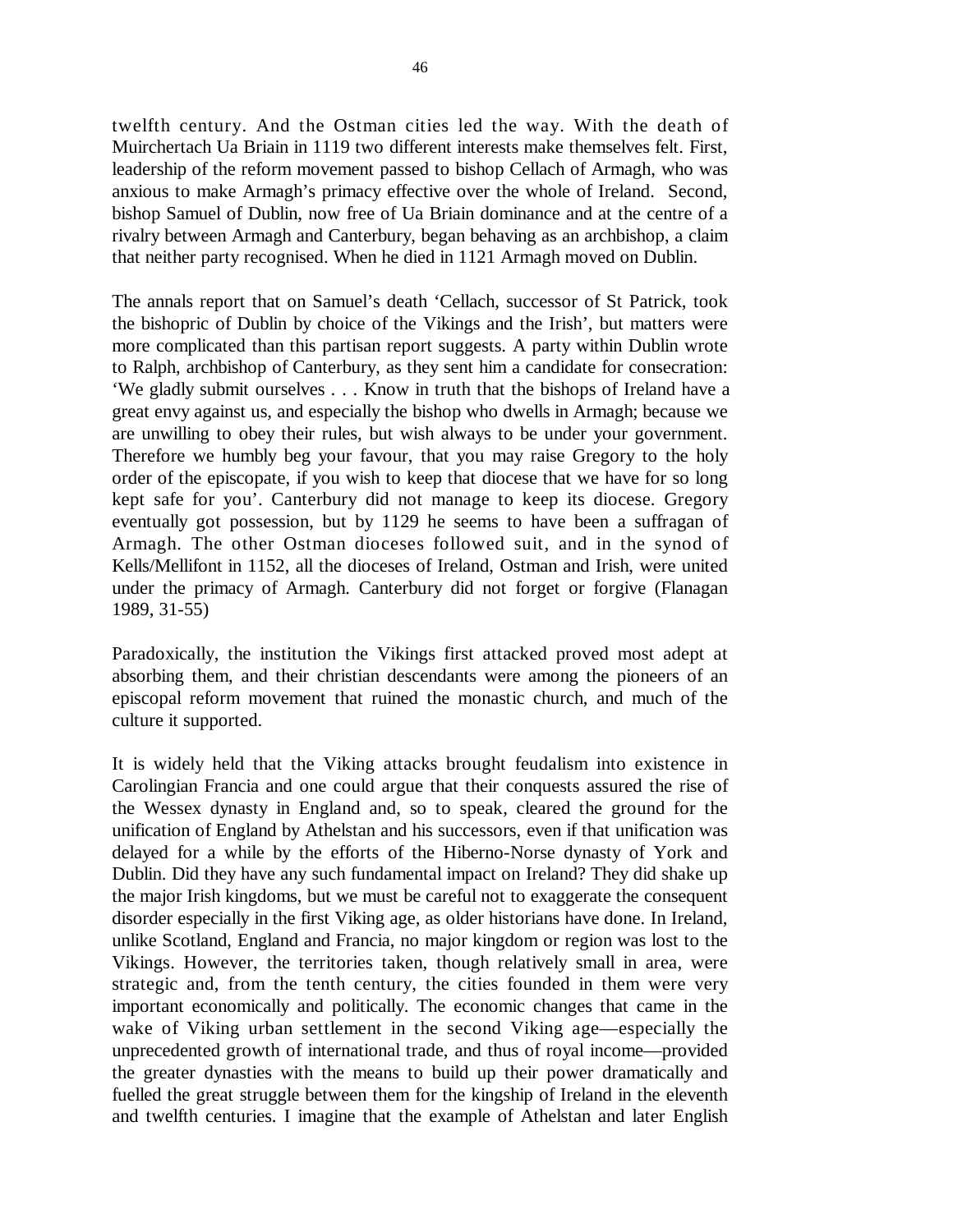kings was not lost on the Uí Néill or on their Uí Briain successors, particularly since the relationship between Dublin and York ensured that the leading Irish kings followed closely the changing fortunes of English-Viking relations. The idea of the kingship of Ireland, worked out in great detail by the eleventh-century historians and propagandists and pursued with vigour in the eleventh and twelfth centuries owed as much to foreign example and to the changed economic and political situation brought about by the Viking impact as it did to long-established inherited ideas. The vigorous warfare of the great kings—the use of cavalry, fleets, fortifications and encastellation—owed much to techniques brought to Ireland by the Vikings, and latterly to Norman influence mediated by contact with England through the Viking ports. And at the level of lordship there were rapid changes in landownership, location and status as a dependent nobility was transformed into a feudal cadre holding land by military service, and this was a direct result of the changed nature of kingship (Ó Corráin 1974, 67-69; Ó Corráin 1978, 32-35; Byrne 1987). Above all the Vikings were enablers of communication, ultimately the most powerful influence for change in all societies. Their activities brought Ireland into much closer political and economic contact with Britain and the European mainland and with the tide of innovation and change that flowed strongly in the eleventh and twelfth centuries: in government, church, commerce. This, in the end, was their most important contribution to Irish history.

- Anderson, A. O., 1922. *Early sources of Scottish history* i. Edinburgh.
- Arbman, Holger, 1961. *The Vikings*. London.
- Binchy, D. A., 1962. The passing of the old order. In Brian Ó Cuív (ed), *Proceedings of the international congress of Celtic studies*, 119- 32. Dublin.
- Binchy, D. A., 1978. *Corpus Iuris Hibernici*. Dublin.
- Blair, Peter Hunter, 1939. Olaf the White and the Three Fragments of Irish Annals, *Viking* 3, 1-35.
- Bradley, John, 1988. The interpretation of Scandinavian settlement in Ireland. In John Bradley (ed), *Settlement and society in medieval Ireland*, 49- 78. Kilkenny.
- Breatnach, Liam, 1986. *Ardrí* as an old compound. *Ériu* 37, 192-93.
- Bro/\nsted, J., 1960 *The Vikings*. Harmondsworth.
- Bugge, Alexander, 1900. *Contributions to the history of the Norsemen in Ireland* i-iii.
- Bugge, Alexander, 1900b. Nordisk sprog og nordisk nationalitet i Irland. *Aarboger Nord Oldkyndighed Hist* 1900, 279-332.
- Bugge, Alexander, 1904. Bidrag bidet sidste afsnit af nordboernes historie i Irland. *Aarboger Nord Oldkyndighed Hist* 1904, 248-315.
- Bugge, Alexander (ed) 1905. *On the Fomorians and the Norsemen*. Christiania [Oslo]
- Bugge, Alexander (ed), 1905b. *Caithreim Cellachain Caisil: the victorious career of Cellachan of Cashel*.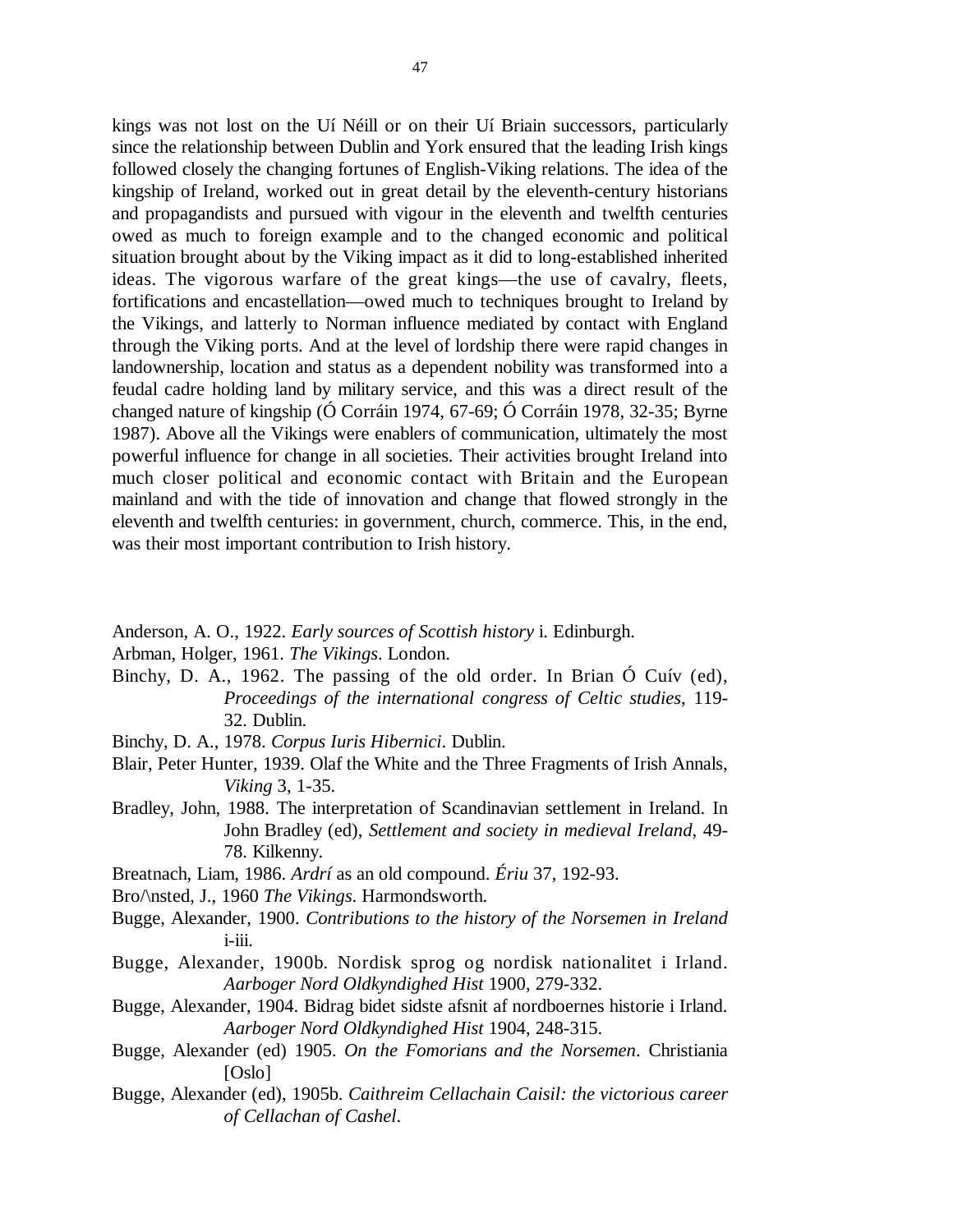- Bugge, Alexander, 1912. Norse loan words in Irish. In O. J. Bergin & C. Marstrander (ed), *Miscellany . . . Kuno Meyer*, 291-306. Halle a.S.
- Byrne, F. J., 1968. 'Historical note on Cnogba (Knowth)', *Proc Roy Ir Acad (C)* 66, 383-400.
- Byrne, F. J., 1969. *The rise of the Uí Néill and the high-kingship of Ireland*. Dublin.
- Byrne, F. J., 1973. *Irish kings and high-kings*. London.
- Byrne, F. J., 1987. 'The trembling sod: Ireland in 1169'. In Art Cosgrove (ed), *A new history of Ireland* ii. Oxford.
- Carney, James, 1967. *Medieval Irish lyrics*. Dublin.
- Clarke, Howard, 1990. The topographical development of early medieval Dublin. In Howard Clarke (ed), *Medieval Dublin: the making of a metropolis*, 52-69. Dublin.
- Colgan, John, 1645. *Acta sanctorum Hiberniae*. Louvain.
- Contreni, John J., 1982. The Irish in the western Carolingian empire. In Heinz Löwe (ed), *Dir Iren und Europa im früheren Mittelalter*. Stuttgart.
- Curtis, Edmund, 1908. The English and Ostmen in Ireland, *Engl Hist Rev* 23, 209- 19.
- Curtis, Edmund, 1921. Muirchertach O'Brien, high king of Ireland and his Norman son-in-law, Arnulf de Montgomery, *circa* 1100, *J Roy Soc Antiq Ire* 51, 116-24.
- Curtis, Edmund, 1990. Norse Dublin. In Howard Clarke (ed), *Medieval Dublin: the making of a metropolis*, 98-109. Dublin. [repr. from *Dublin Hist Rec* 4 (1941-42) 96-108].
- de Paor, 1976. The Viking town of Ireland. In Bo Almqvist & David Greene (ed), *Proceedings of the seventh Viking Congress*, 29-38. Dublin.
- de Paor, Liam, 1987. The high crosses of Tech Theille (Tihilly), Kinnitty, and related sculpture. In Etienne Rynne (ed), *Figures from the past*, 131-58. Dublin.
- Dillon, Myles (ed), 1962. *Lebor na cert: the Book of Rights*, Irish Texts Society 46. Dublin.
- Dümmler, E. (ed), 1884. *Monumenta Germaniae Historica. Poetae Latini Aevi Carolini* ii.
- Ekwall, E., 1924. *Introduction to the study of place names*. Cambridge.
- Ekwall, E., 1928. *Place names of the North Riding of Yorkshire*. Cambridge.
- Flanagan, Marie Therese, 1989. *Irish society, anglo-Norman settlers, Angevin kingship: interactions in Ireland in the late twelfth century*. Oxford.
- Gilbert, J. T., 1854. *A history of Dublin* i. Dublin.
- Goedheer, Albertus Johannes, 1938. *Irish and Norse traditions about the battle of Clontarf*. Haarlem.
- Graham-Campbell, James, 1976. The Viking-age silver hoards of Ireland. In Bo Almqvist & David Greene (ed), *Proceedings of the seventh Viking Congress*, 39-74. Dublin.
- Greene, David, 1976. The influence of Scandinavian on Irish. In Bo Almqvist & David Greene (ed), *Proceedings of the seventh Viking Congress*, 75-82. Dublin.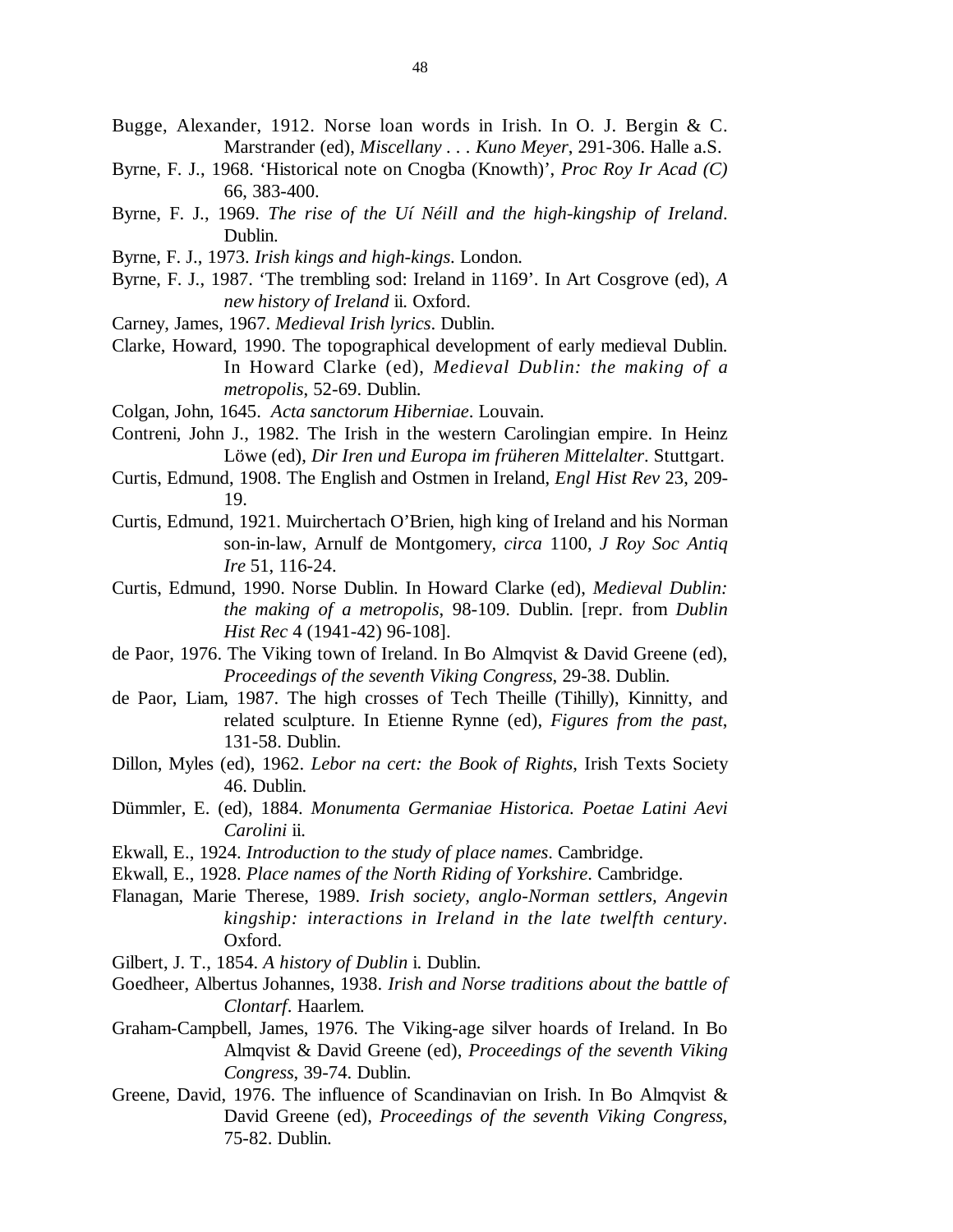- Gwynn, Aubrey, 1941. The origins of the see of Dublin, *Ir Ecclesiast Rec* 57, 40- 39, 97-112.
- Gwynn, Aubrey, 1942a. St Anselm and the Irish church, *Ir Ecclesiast Rec* 59, 1- 14.
- Gwynn, Aubrey, 1942b. The origins of the diocese of Waterford, *Ir Ecclesiast Rec* 59, 289-96/
- Gwynn, Aubrey, 1946. The diocese of Limerick in the twelfth century, *N Munster Antiq J* 5, 35-48.
- Gwynn, Aubrey, 1950. The bishops of Cork in the twelfth century, *Ir Ecclesiast Rec* 74, 17-29.
- Gwynn, Aubrey, 1955. The first bishops of Dublin, *Reportorium Novum* 1, 1-26.

Gwynn, Aubrey, 1968. *The twelfth-century reform*. Dublin.

- Gwynn, E. J., 1903, *Metrical Dindshenchas* i. Dublin.
- Gwynn, John, 1913. *Liber Ardmachanus: the Book of Armagh*. Dublin.
- Haddan A. W. & Stubbs, W., 1871. *Councils and ecclesiastical documents relating to Great Britain and Ireland* iii. Oxford.
- Hancock, W. N. & O'Mahoney, T. (ed), 1869. *Ancient Laws of Ireland* ii. Dublin.
- Henry, Françoise, 1967. *Irish art during the Viking invasions (800-1020 A.D.*. London.
- Herbert, Máire, 1988. *Iona, Kells and Derry: the history and hagiography of the monastic* familia *of Columba*. Oxford.
- Hill, Thomas D., 1981. The evisceration of Bród\ir in 'Brennu-Njáls saga', *Traditio* 37, 437-44.
- Hogan, E., 1901. *Móirthimchell Éirenn uile*. Dublin.
- Holm, Paul, 1986. The slave trade of Dublin: ninth to twelfth centuries', *Peritia* 6, 317-45.
- Holtz, Louis, 1991. Murethach et l'influence de la culture irlandaise à Auxerre. In Iogna-Prat, Jeudy & Lobrichon (ed), *L'école carolingienne d'Auxerre: de Murethach à Remi 830-908*, 147-56. Paris.
- Hughes, Kathleen, 1966. *The church in early Irish society*. London.
- Hughes, Kathleen, 1972. *Early christian Ireland: introduction to the sources.* London.
- Jones, Gwyn, 1968. *A history of the Vikings*. London and New York
- Kelleher, J. V. 1967, The rise of Dál Cais. In E. Rynne (ed), *North Munster studies*, 230-41. Limerick
- Kendrick, T. D., 1930. *A history of the Vikings*. London.
- Kenney, James F., 1929. *Sources for the early history of Ireland: ecclesiastical*. Columbia.
- Lönnroth, Lars, 1976. *Njáls saga: a critical introduction*. Berkeley & Los Angeles.
- Lucas, A. T., 1966. Irish-Norse relations: time for a reappraisal. *J Cork Hist Archaeol Soc* 71, 62-75.
- Lucas, A. T., 1967. The plundering and burning of churches in Ireland, 7th to 16th century. In Etienne Rynne, *North Munster studies*, 172-229. Limerick.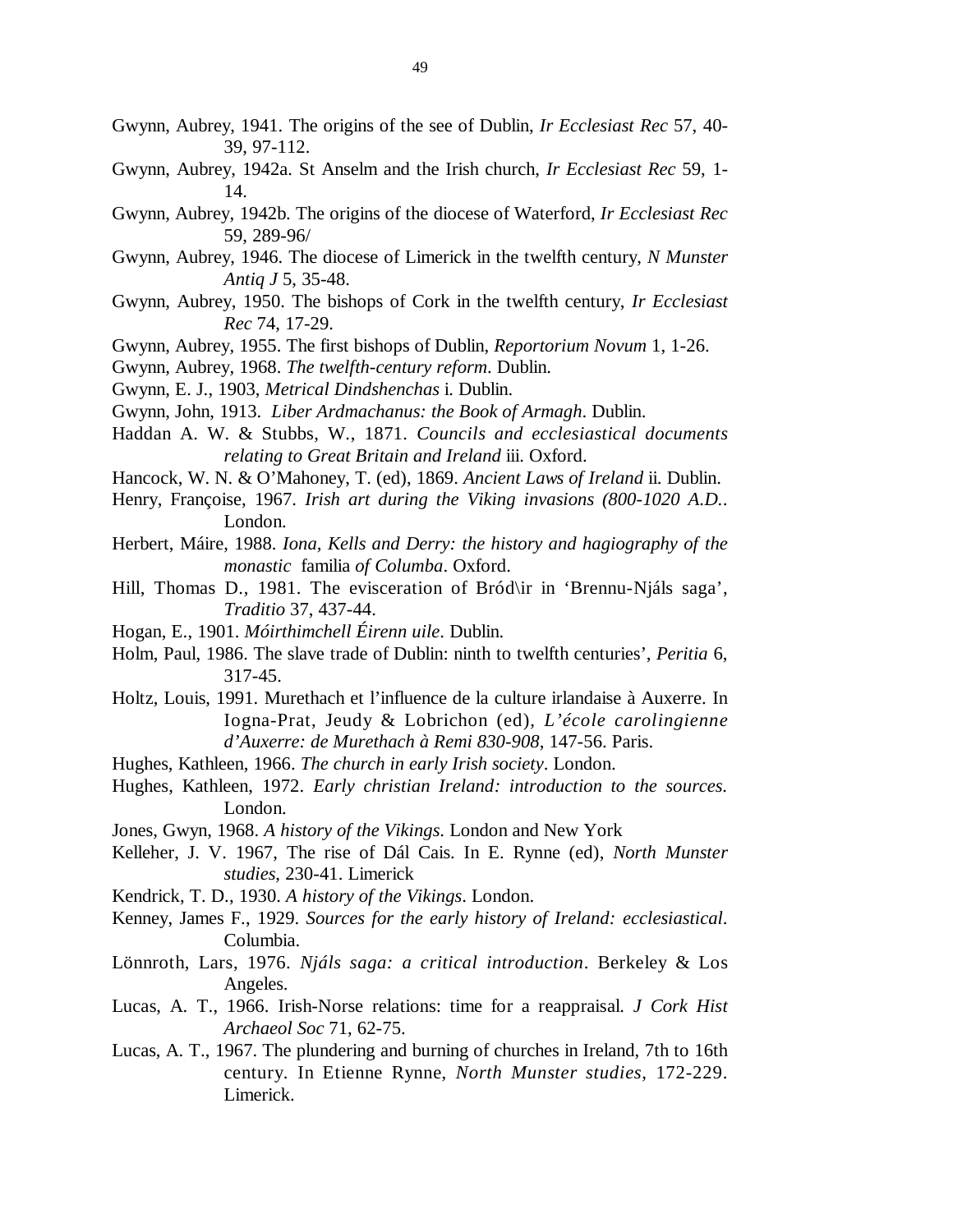- Mac Airt, S. & Mac Niocaill, G., 1983. *The Annals of Ulster (to A.D. 1131)*. Dublin.
- Macalister, R. A. S., 1942. *The Book of Uí Maine*, Facsimiles in Collotype of Irish Manuscripts 4. Dublin.
- Marstrander, Carl, 1915. *Bildrag til det norske sprogs historie i Irland*. Kristiania [Oslo].
- Meyer, Kuno, 1897. National characteristics, *Z Celt Philol* 1, 112-113.
- Meyer, Kuno, 1912. MacLiacs Totenklage um Tadg úa Cellaig, *Z Celt Philol* 8, 229-31.
- Meyer, Kuno, 1919, *Bruchstücke der älteren Lyrik Irlands* i. Berlin.
- Murphy, Gerard, 1928. Scotti peregrini: the Irish on the continent in the time of Charles the Bald. In *Studies* (Dublin) 17, 39-50, 229-44.
- Nelson, J. L., 1991. Charles le Chauve et les utilisations du savoir. In Iogna-Prat, Jeudy & Lobrichon (ed), *L'école carolingienne d'Auxerre: de Murethach à Remi 830-908*, 37-54. Paris.
- Ó Cathasaigh, T., 1977. *The heroic biography of Cormac mac Airt*. Dublin.
- Ó Corráin, D., 1972. *Ireland before the Normans*. Dublin.
- Ó Corráin, D., 1974. *Caithréim Chellacháin Chaisil*: history or propaganda?, *Ériu* 25, 1069.
- Ó Corráin, D., 1978. Nationality and kingship in pre-Norman Ireland. In T. W. Moody (ed), *Nationality and the pursuit of national independence*, 1-35. Belfast.
- Ó Corráin, D., 1979. High-kings, Vikings and others kings', *Ir Hist Stud* 21, 283- 323.
- Ó Corráin, D., 1981. The early Irish churches: some aspects of organisation. In D. Ó Corráin (ed), *Irish antiquity*, 327-41. Cork.
- Ó Corráin, D., 1985, Irish origin legends and genealogy: recurrent aetiologies. *In* Tore Nyberg et al. (ed), *History and heroic tale*, 51-96. Odense.
- Ó Corráin, D., 1986, Brian Boru and the battle of Clontarf. *In* Liam de Paor (ed), *Milestones in Irish history*, 31-40. Cork.
- Ó Corráin, D., 1987a. Irish vernacular law and the Old Testament. In Ní Chatháin & Richter (ed), *Ireland and christendom: the bible and the missions*, 284-310. Stuttgart.
- Ó Corráin, D., 1987b. The semantic development of Old Norse *jarl* in Old and Middle Irish. In James E. Knirk (ed) *Proceedings of the Tenth Viking Congress*. Oslo.
- Ó Cuív, Brian, 1988. Personal names as an indicator of relations between Irish and settlers in the Viking period. In John Bradley (ed), *Settlement and society in medieval Ireland*, 79-88. Kilkenny.
- Oftedal, Magne, 1976. Scandinavian placenames in Ireland. In Bo Almqvist & David Greene (ed), *Proceedings of the seventh Viking Congress*, 125-54. Dublin.
- O'Donovan, John, 1841. 'The circuit of Ireland by Muirchertach mac Neill'. In *Tracts relating to Ireland* i. Dublin: Irish Archaeological Society.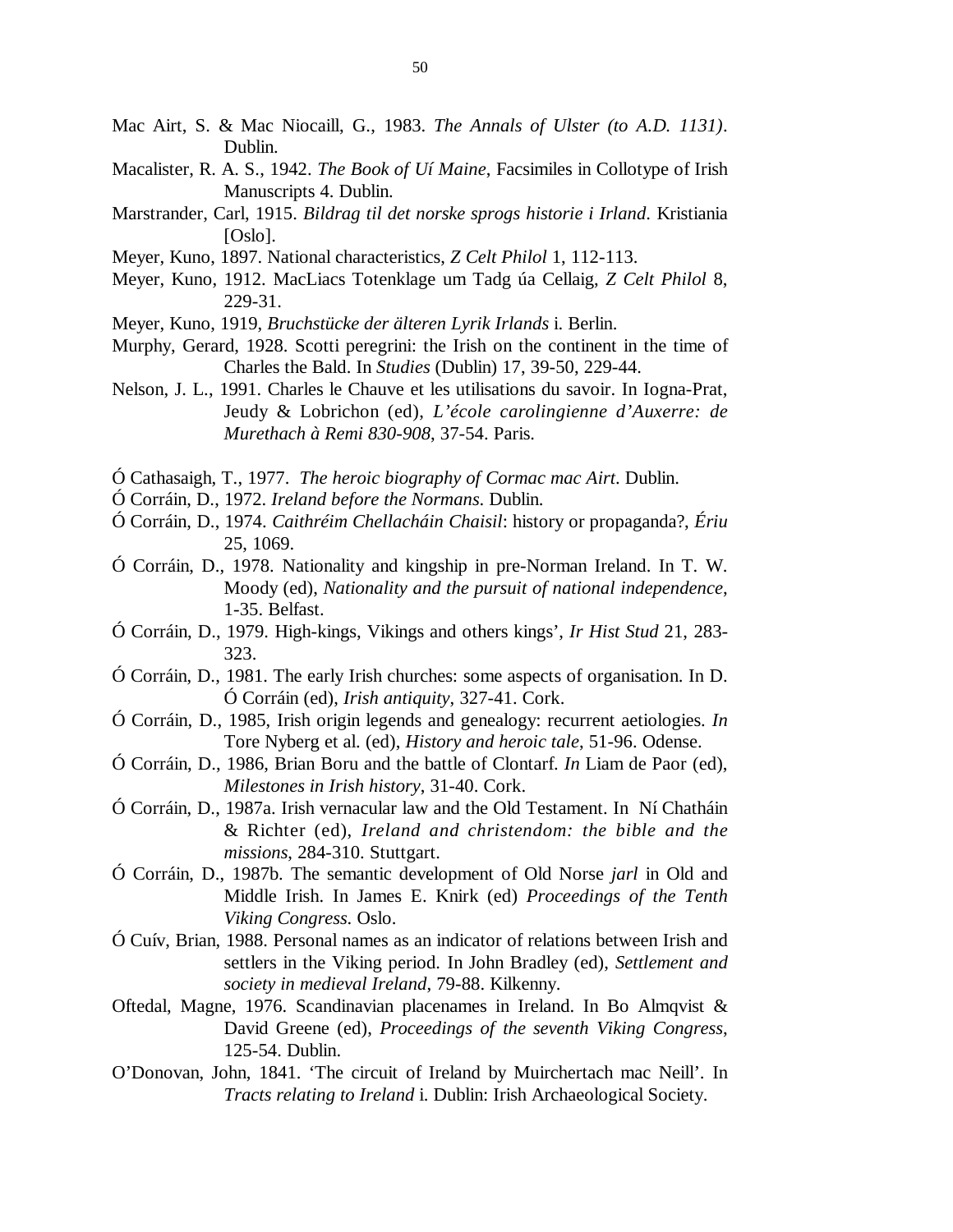- Ó Lochlainn, Colm, 1942-44. Poets on the battle of Clontarf, *Éigse* 3, 208-18; 4, 33-47.
- Orpen, G. H., 1911. *Ireland under the Normans* i. Oxford.
- Pokorny, J., 1919. Germanisch-Irisches, *Z Celt Philol* 13, 115-29.
- Radner, J. N. (ed) 1978, *Fragmentary annals of Ireland*. Dublin.
- Rau, Reinhold, 1980. *Quellen zur karolingisschen Reichsgeschichte* ii. Darmstadt.
- Reeves, William, 1857, *The Life of St Columba . . . Adamnan*. Dublin.
- Riché, Pierre, 1982. Les irlandais et les princes carolingiens aux VIII<sup>e</sup> et IX<sup>e</sup> siècles. In Heinz Löwe (ed), *Dir Iren und Europa im früheren Mittelalter*, 735-45. Stuttgart.
- Riché, Pierre, 1989. *Ecoles et enseignement dan le haut moyen âge*. Paris.
- Ryan, J., 1938. The battle of Clontarf. *J Roy Soc Antiq Ire* 68, 1-50.
- Ryan, J., 1967. Brian Boruma, king of Ireland. In E. Rynne (ed) *North Munster studies*, 355-74. Limerick.
- Ryan, J., 1990. Pre-Norman Dublin. In Howard Clarke (ed), *Medieval Dublin: the making of a metropolis*, 110-27. Dublin. [repr. from *J Roy Soc Antiq Ire* 79 (1949) 64-83]
- Sawyer, P. H., 1982. *Kings and Vikings*. London.
- Sharpe, Richard, 1982. Palaeographical considerations in the study of the Patrician documents in the Book of Armagh. In *Scriptorium* 36/1, 3-28 [check pagination in journal itself]
- Smith, A. H., 1928. *Place names of the North Riding of Yorkshire*. Cambridge.
- Smyth, A. P., 1975-79. *Scandinavian York and Dublin* i-ii. Dublin.
- Smyth, A. P., 1977. *Scandinavian kings in the British Isles, 850-880*. Oxford.
- Sommerfelt, Alf, 1922. Carl Marstrander: Recherches sur l'histoire du vieuxnorrois en Irlande, *Revue Celtique* 39, 175-98.
- Sommerfelt, Alf, 1957. *De norsk-irske bystaters undergang 1169-71*. Oslo..
- Stenton, F. M., 1970. *Preparatory to Anglo-Saxon England*. Oxford.
- Stokes, Whitley, 1905. *The martyrology of Oengus the Culdee*, Henry Bradshaw Society 29. London.
- Stokes, Whitley & Strachan, John (ed), 1903. *Thesaurus paelaeohibernicus* ii. Cambridge.
- Sveinnson, Einar Ól., 1954. *Brennu-Njáls saga*. Íslensk Fornrit 12. Reykjavík.
- Swan, D. L., 1983. Enclosed ecclesiastical sites and their relevance to settlement patterns of the first millennium A.D. *In* T. Reeves-Smyth & F. Hammond (ed), *Landscape archaeology in Ireland*, 269-94. Oxford.
- Swan, D. L. 1991. The churches monasteries and burial grounds of the Burren. *In* J. W. O'Connell and A. Korff (ed), *The book of the Burren*, 95- 118. Kinvara, co Galway.
- Thurneysen, Rudolf, 1891, *Mittelirische Verslehren*. In Stokes & Windische (ed), *rische Texte* 3/1. Leipzig.
- Thurneysen, Rudolf, 1949. *Old Irish reader*. Dublin 1949.
- Todd, J. H. (ed) 1867. *Cogadh Gaedhel re Gallaibh: the war of the Gaedhil with the Gaill*. London.